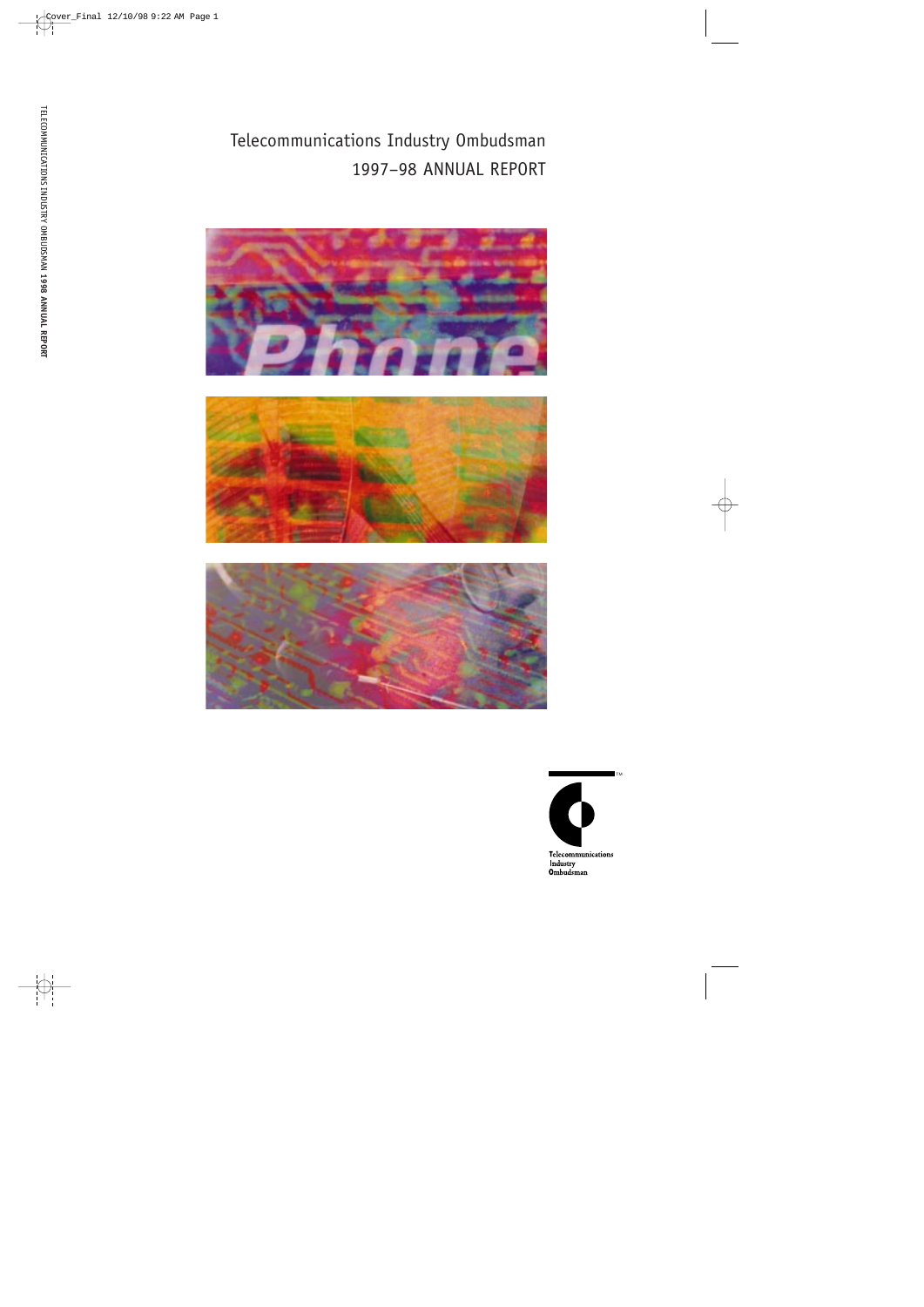#### **Mission Statement**

The Telecommunications Industry Ombudsman (TIO) was established in 1993 to provide free, independent, just, informal and speedy resolution of consumer complaints about telecommunications services.

The TIO is an office of last resort — customers must first give their telephone company or Internet service provider a reasonable opportunity to resolve their complaint.

Independent of government, the telecommunications industry and other interested bodies, the office of the TIO is accessible to residential and small business consumers who remain dissatisfied after lodging a complaint with their service provider.

All carriers and eligible service providers are required to be members of the TIO.

> *Free, independent, just, informal and speedy resolution of complaints about telecommunications services.*

The Telecommunications Industry Ombudsman Ltd ACN 057 634 787

| Telephone:                                | 03 8600 8700   |  |  |  |
|-------------------------------------------|----------------|--|--|--|
| Facsimile:                                | 03 8600 8797   |  |  |  |
| $Freecallm:$                              | 1800 062 058   |  |  |  |
| $Freefax^m$ :                             | 1800 630 614   |  |  |  |
| TTY:                                      | 1800 675 692   |  |  |  |
| Translator & Interpreter Service: 131 450 |                |  |  |  |
| Website:                                  | www.tio.com.au |  |  |  |
| PO Box 276 Collins Street West.           |                |  |  |  |
| Melbourne Victoria 8007 Australia         |                |  |  |  |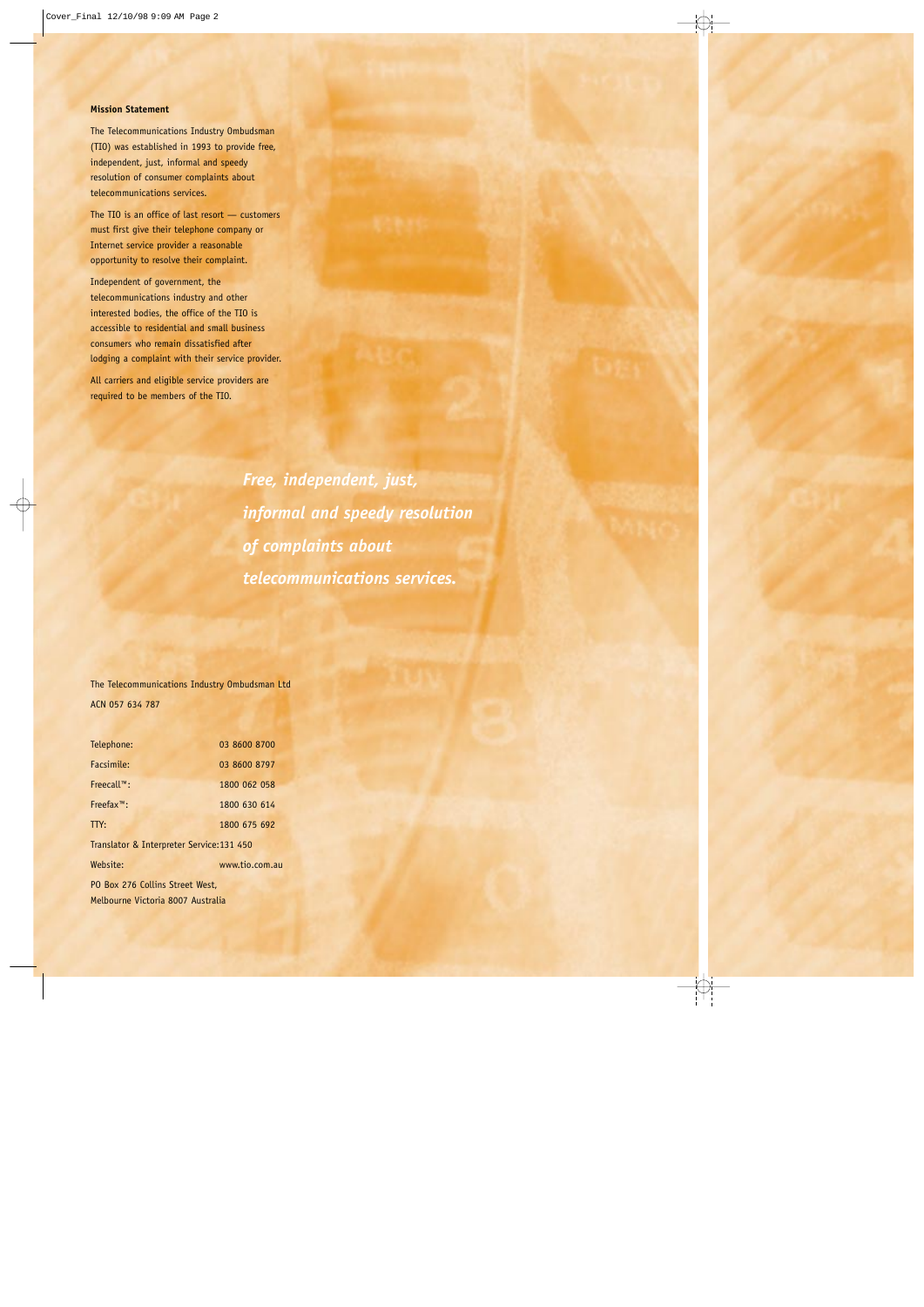# Telecommunications Industry Ombudsman 1997/98 ANNUAL REPORT

| Contents                                 |    |
|------------------------------------------|----|
| 1997/98 at a Glance                      | 2  |
| Statement from the Chairman of Council   | 4  |
| Statement from the Chairman of the Board | 6  |
| Ombudsman's Overview                     | 8  |
| TIO Operations                           |    |
| - Funding                                | 10 |
| - Membership                             | 10 |
| - Governance                             | 11 |
| - Staffing                               | 13 |
| - Administration                         | 13 |
| - Community Relations                    | 14 |
| - Industry Liaison                       | 15 |
| Case Handling                            |    |
| - Philosophy and Approach                | 16 |
| - Case Escalation Process                | 16 |
| - Case Numbers                           | 16 |
| - Case-mix                               | 17 |
| - Case Resolution Times                  | 18 |
| - Case Outcomes                          | 19 |
| Telephone Service Investigation Issues   |    |
| - Overview                               | 20 |
| - Billing                                | 22 |
| - Credit Control                         | 25 |
| - Customer Service Guarantee             | 26 |
| - Customer Transfer                      | 27 |
| - Directories                            | 28 |
| - Faults                                 | 28 |
| - Land Access                            | 29 |
| - Mobiles                                | 30 |
| - Payphones                              | 31 |
| - Privacy                                | 31 |
| - Standard Form of Agreement             | 32 |
| - Staff                                  | 32 |
| - Provision of Service                   | 33 |
| Internet Service Investigation Issues    |    |
| - Overview                               | 34 |
| - Access                                 | 35 |
| - Contracts                              | 35 |
| - Billing                                | 36 |
| - Faults                                 | 37 |
| - Privacy                                | 37 |
| - Provision                              | 37 |
| Profile of Complainants                  | 38 |
| Cases against TIO Members                | 41 |
| Glossary                                 | 42 |
| <b>Financial Statements</b>              | 44 |
| Appendices                               |    |
| - Board & Council Meeting Attendance     | 47 |
| - TIO Membership                         | 48 |

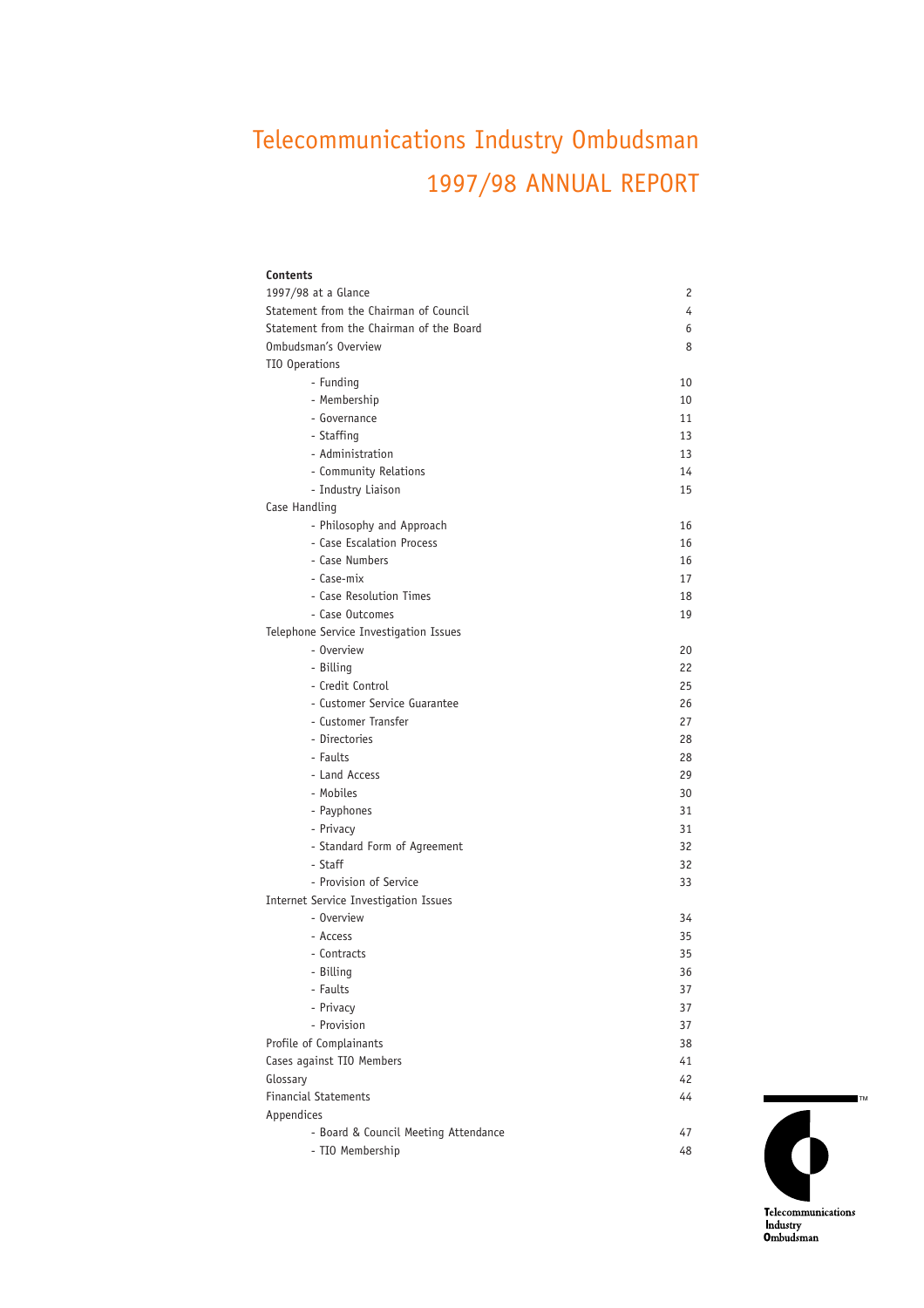1997/98 at a glance 1997/98 at a glance 1997/98 at a glance 1997/98 at 2

1997/98 at a glance 1997/98 at a glance 1997/98 at a glance 1997/98 at a glance 1997/98 at a glance 1997/98 at a glance 1997/98 at a glance

The TIO's jurisdiction was expanded significantly during the 1997/98 financial year as a result of legislation introduced on 1 July 1997 requiring most telecommunications and Internet service providers to join the scheme.

The dramatic increase in the number of TIO members was accompanied by an increasing level of complexity in cases handled by the TIO. Despite this, case resolution times were more or less maintained, and case costs to TIO members were the same as the previous two years.

The total number of cases handled by the TIO increased by 19.27% to 52,138, due largely to growing public awareness of the TIO scheme. Because some cases included complaints about more than one issue, the 52,138 cases resulted in 53,773 issues raised.

Complaints against Internet service providers accounted for 3.19% of all TIO cases.

As well as handling complaints at an individual case level, the TIO continued to represent its views on a range of telecommunications issues affecting consumers to government, regulatory authorities, industry forums and individual TIO members.





#### **Case levels and costs**

| Case level   | <b>Response from member</b>  | Cost to TIO member |  |  |
|--------------|------------------------------|--------------------|--|--|
| Enguiry      | Usually not required         | 15                 |  |  |
| Consultation | Within 2 weeks               | \$140              |  |  |
| Complaint    | Within 4 weeks               | \$292              |  |  |
| Dispute      | Indefinite resolution period | \$1,130            |  |  |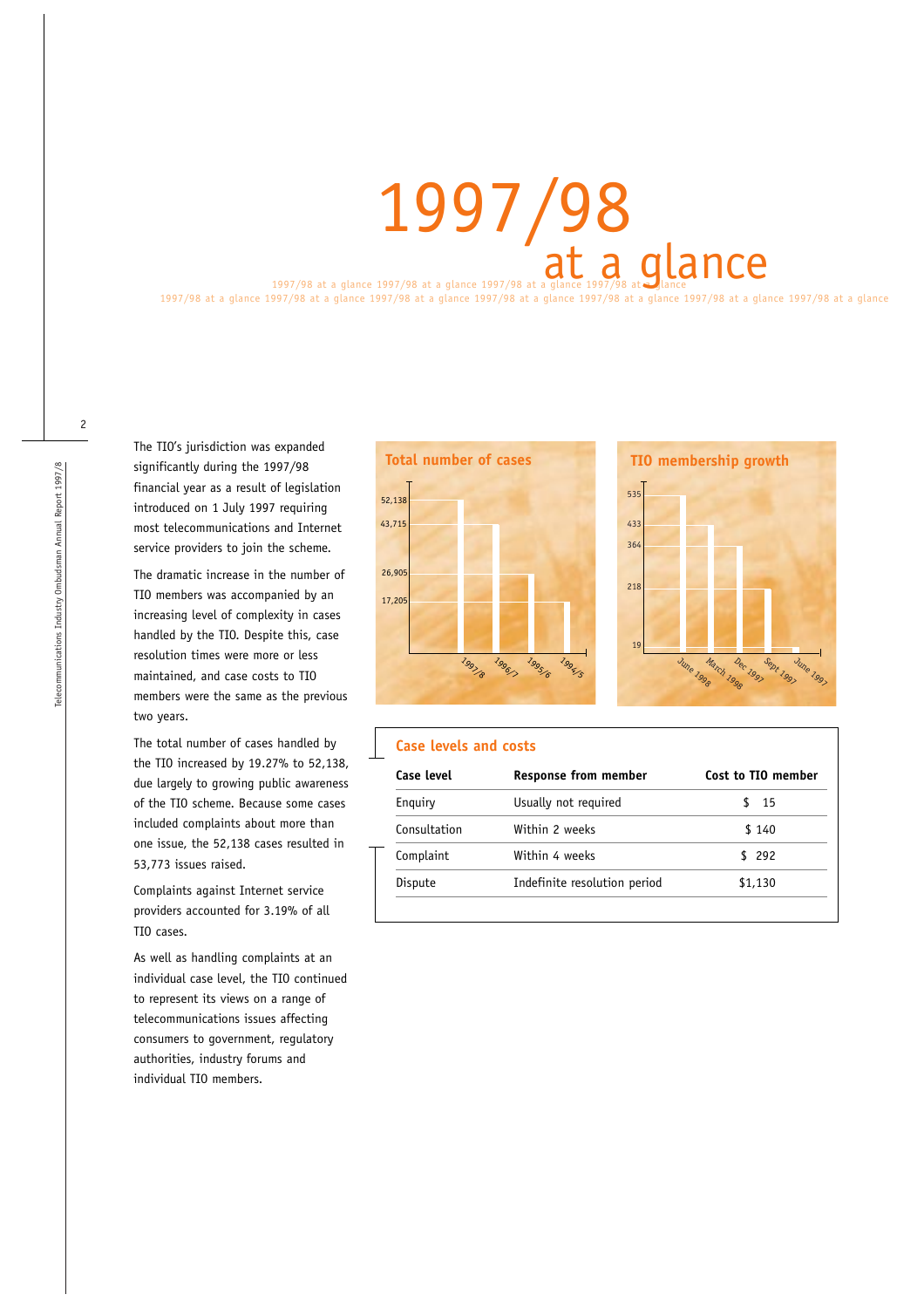# **Case-mix Total cases: 52,138**

*The overwhelming majority of cases continued to be resolved at the Enquiry level.*



# **Case resolution times (average number of days)**

*Resolution times rose only slightly despite the increasing complexity of cases handled.*

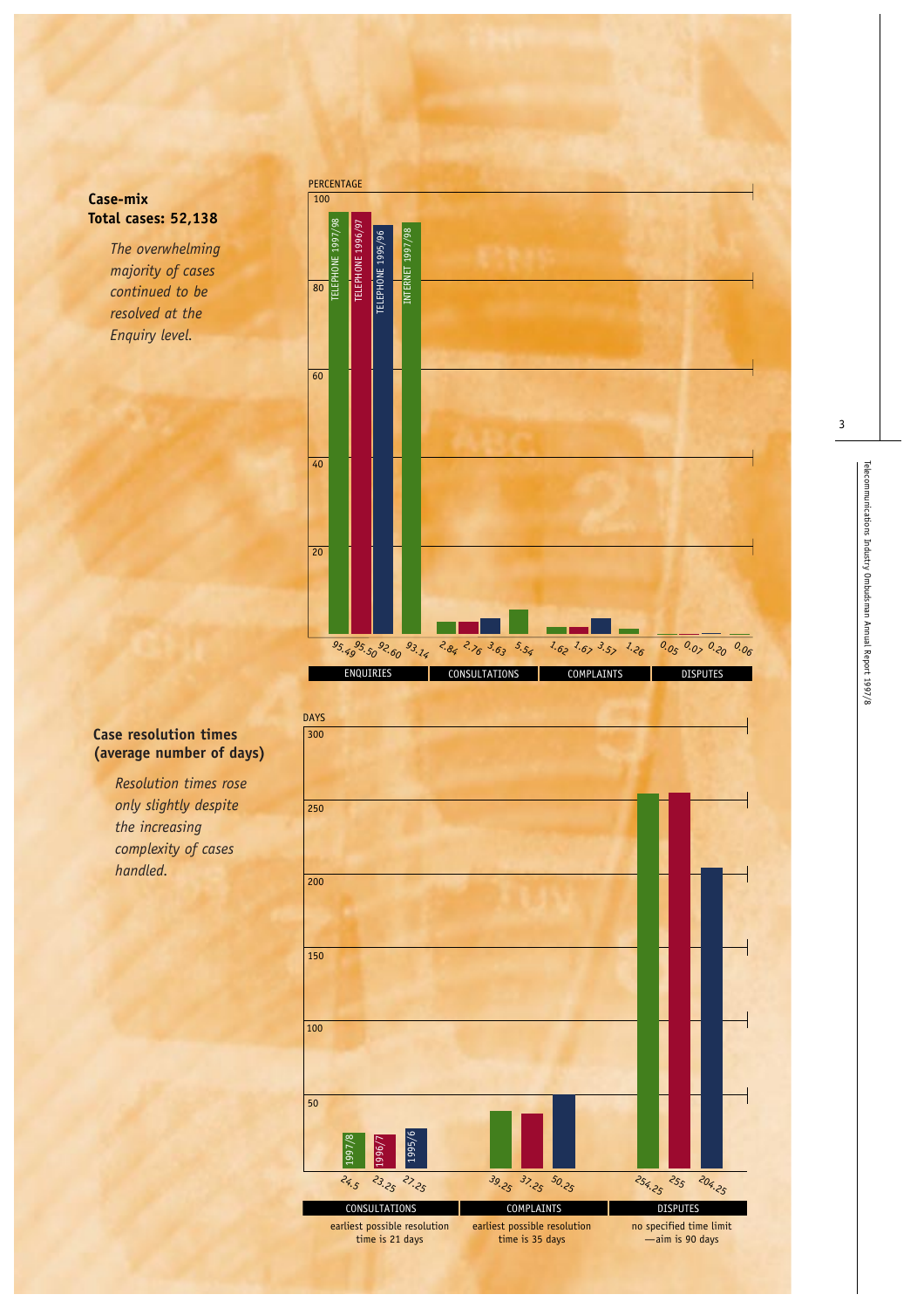# Chairman of the Council Chairman of the Council Chairman of the Council Chairman of the Council Chairman Statement from the Chairman of Council

of the Council Chairman of the Council Chairman of the Council Chairman of the Council Chairma

As the TIO enters its sixth year of operation, it is important to acknowledge those individuals who have contributed to the many achievements of the TIO over the past year.

At the helm, Mr John Pinnock, as the Ombudsman continues to play a pivotal role in ensuring the successes of the TIO. John leads a team of committed and enthusiastic professionals who strive to ensure that the TIO delivers independent, just, informal and speedy resolution of consumer complaints.

Since being appointed Chairman last year, I have enjoyed working with members of Council. The diversity of interests represented on Council has meant some lively debate, which ensures that in reaching the best outcome, all points of view are taken into account. I thank each member of the Council for their contribution, particularly the consumer representatives who ensure that consumer issues remain a focal point of deliberations.

Following the expansion of the TIO's membership over the past 12 months, the Council has embarked on a review of its structure to ensure that it remains broadly representative of the scheme's members. A number of alternative structures are currently being considered, with the results to be known by the end of 1998.

During the year, Ms Julie Austin from the National Farmers' Federation joined the Council as one of four public interest/user group representatives. Julie resigned from the Council in early 1998 to take up a position as an adviser to a Federal Senator. We wish her well in her new career and thank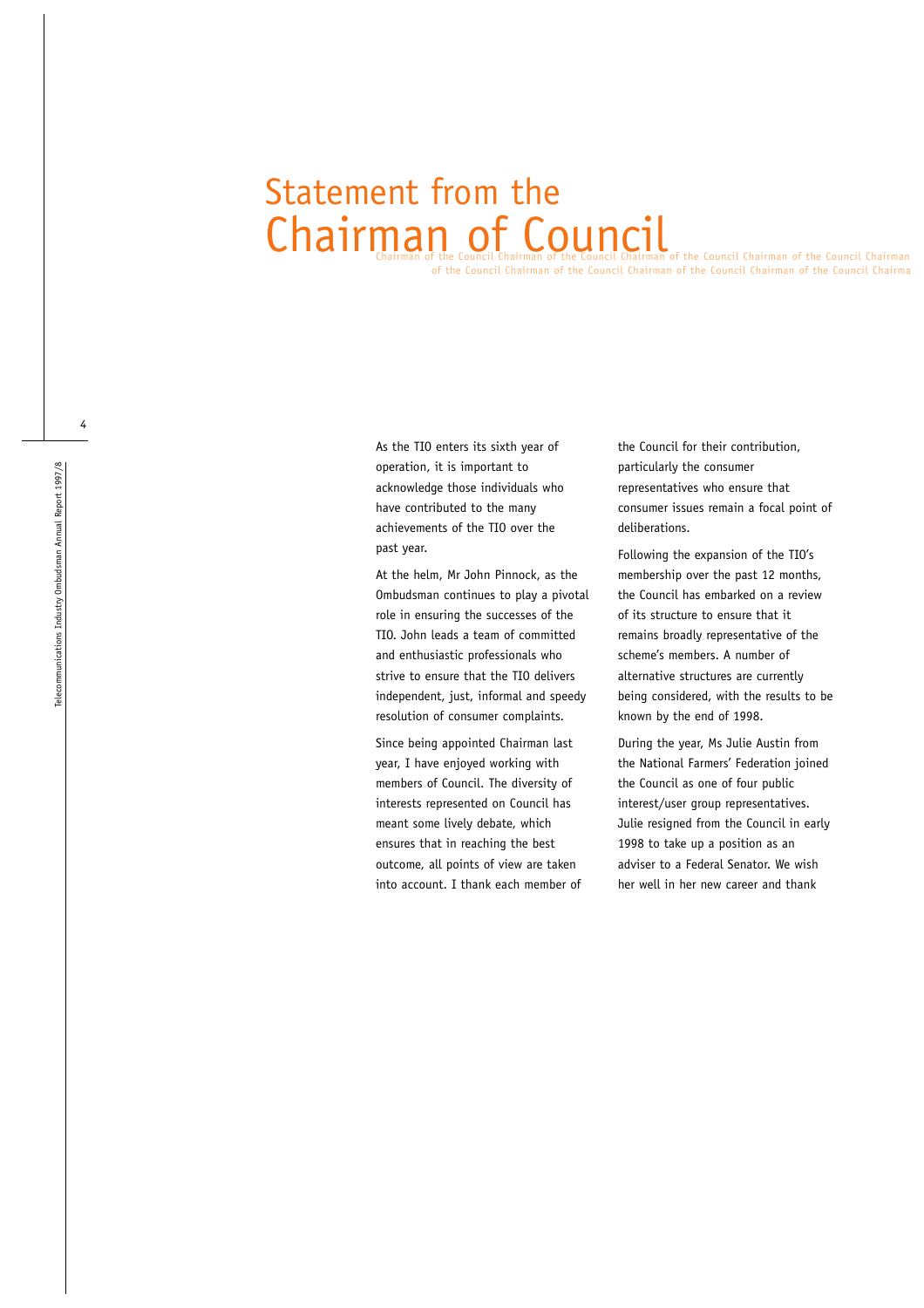5

her for her input on issues relating to telecommunications in regional

On behalf of Council, I thank the Board which is always willing to consider Council's suggestions about improvements to the scheme and to the handling of policy matters. The TIO has become an accepted and vital part of the telecommunications industry and I look forward to continuing successes in the

Australia.

coming year.

The Hon. Tony Staley

Buy Staer,



hairman of the Council Chairman of the

The Hon. Tony Staley

*User and Public Interest Group Representatives*



*National Farmers' Federation*

National Farmers' Federation

*The Small Business Enterprise Telecommunications Centre (SETEL)*

elecommunications Centre (SETEL)

*Chairman of Council*

Ms Julie Austin Resigned January 1998



Mr Ewan Brown



Ms Pam Marsh



Ms Elizabeth Morley

#### *Member Representatives*



*Manager, Regulatory Affairs, Optus Communications Pty Ltd*

Optus Communications Pty Ltd

Mr Andrew Bedogni



Mr Ted Benjamin



Mr Graeme Holm



Mr Brian Perkins

elstra Corporation Ltd *Telstra Corporation Ltd General Manager, Corporate and Regulatory* General Manager, Corporate and Regulatory Affairs, Vodafone Network Pty Ltd *Affairs, Vodafone Network Pty Ltd*



*Director, Regulatory and Legal,*  Director, Regulatory and Legal, *AAP Telecommunications*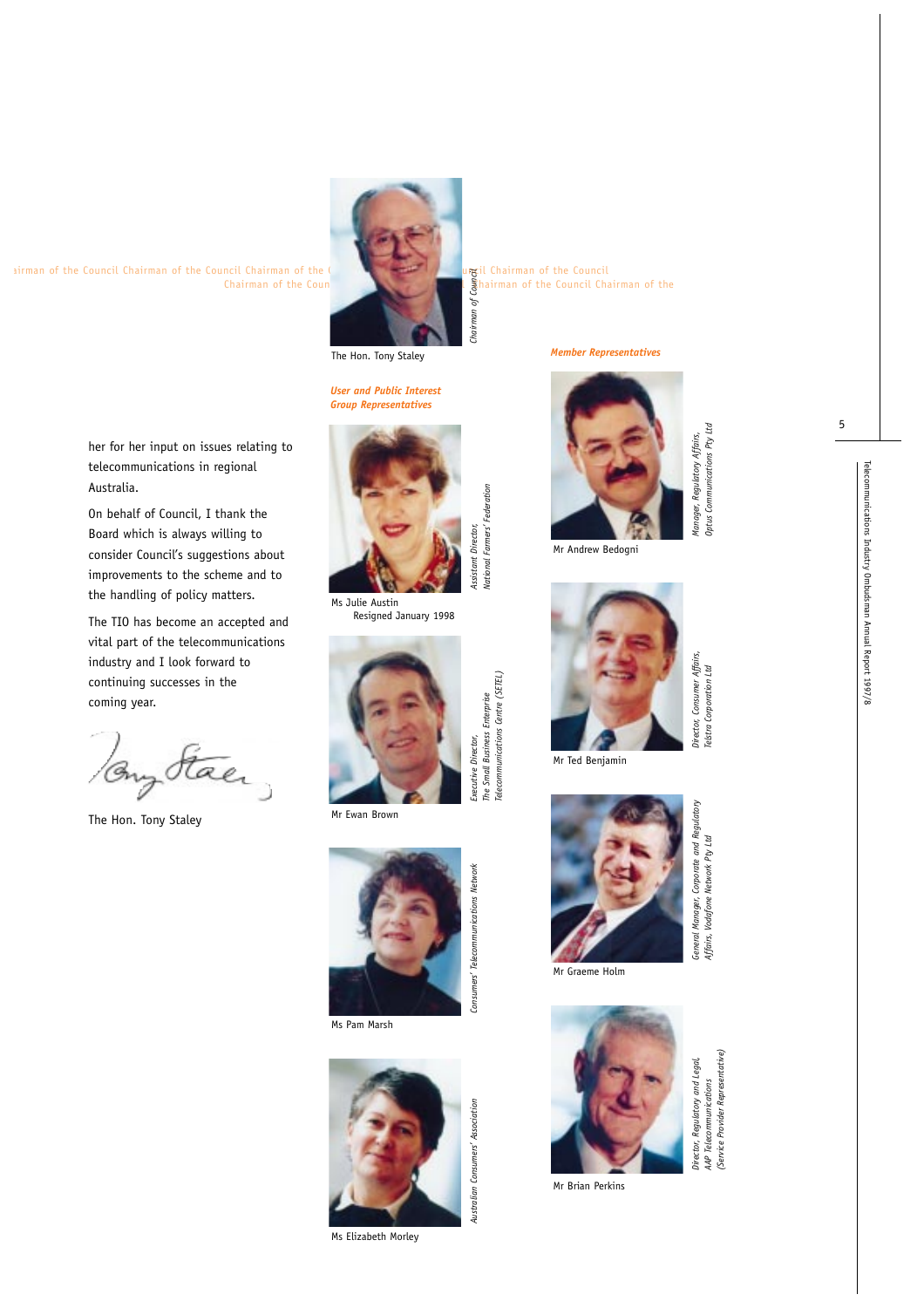# Chairman of the Board Chairman of the Board Chairman of the Board Chairman of the Board Chairman of the Board Chairman Statement from the

of the Board Chairman of the Board Chairman of the Board Chairman of the Board Chairman of th

The experience of the past year has confirmed the Board's belief that the advent of the new Telecommunications Act on 1 July 1997 would lead to significant changes to the telecommunications industry and to the role and function of the TIO.

The Act has given the Ombudsman jurisdiction to investigate complaints relating to nearly all carriage service providers including those providing access to the Internet. As a result, the TIO's membership has surged from 19 in July 1997 to over 500 members at the close of the financial year.

The TIO has demonstrated its flexibility in the adaptation of its policies and procedures to cope with the increasing number and complexity of consumer complaints. Cases continue to be resolved in a speedy fashion, with resolution times remaining the same or increasing only slightly on last year. An independent complainant satisfaction

survey conducted during the period found that the great majority of complainants believed the TIO had dealt with their cases in a responsive and professional manner.

An area of increased activity during the year has been the development of industry and consumer codes, in which the TIO is playing an increasingly important role. In the coming year it is expected that the TIO's contribution will be further extended when it begins to handle complaints about breaches of these codes.

Mr John Pinnock, as Ombudsman, continues to provide exemplary leadership and is instrumental in the TIO's growth, credibility and success. Integral to the successes of the Ombudsman is the substantial work and dedication of the TIO staff who, despite increasing workloads, maintain a high level of professionalism.

I also express my gratitude to the Chairman of Council, the Hon. Tony Staley, and members of Council for their contribution to the work of the TIO, especially in the area of policy development.

Over the past year several changes to Board membership occurred. In December 1997, we farewelled Mr Ross Ramsay who resigned as Director and Company Secretary. Ross played a major role in the foundation and development of the TIO and I thank him for his outstanding contribution over the last five years.

I also thank the Board's foundation Secretary and Business Manager of the TIO, Ms Helen Bailey for her dedication to the scheme and wish her well in her new role at the Australian Communications Industry Forum.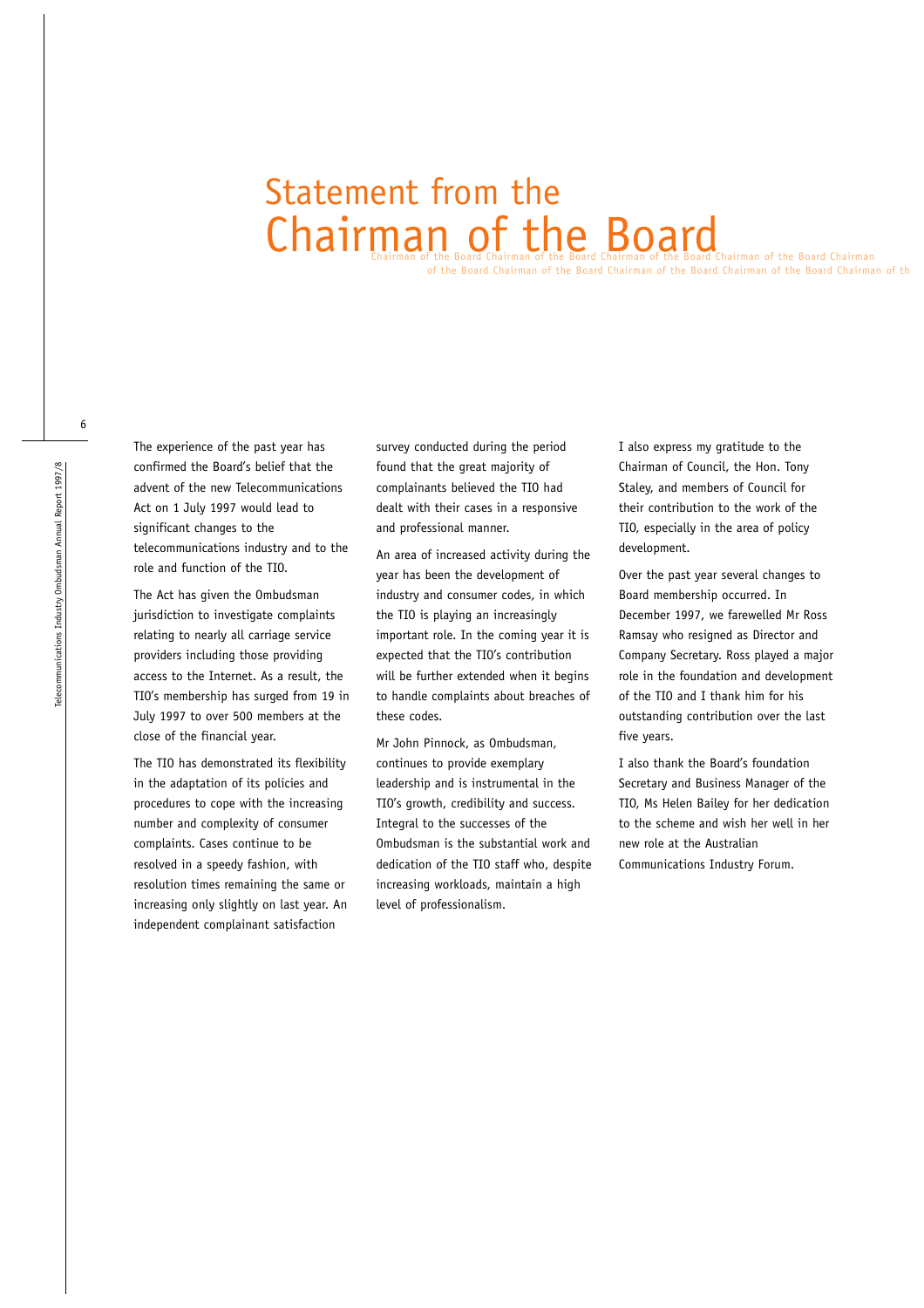

Chairman of the Board Chairman of the Board Chairman of the Board Chairman of the Board *Managing Director, Vodafone Network Pty Ltd*

A new Board position was created in recognition of the need for representation of the burgeoning number of providers who joined the scheme after 30 June 1997. Mr Kevin Dinn was elected to the Board in November 1997.

Early in 1998, Ms Sam Mostyn and Mr Adam Suckling joined the Board as the two Optus representatives. Sam has now resigned due to an overseas appointment.

Finally, on behalf of the Board, I thank all members for their support and cooperation and look forward to another successful year for the TIO.

John Rohan



*CorpTEL Pty Ltd*

CorpTEL Pty Ltd

*Corporate Affairs, Telstra Corporation Ltd*

Corporate Affairs,<br>Telstra Corporation Ltd

*Affairs, Telstra Corporation Ltd*

*(Service Provider Representative)*

'Service Provider Representative)

Mr Colin Marland



Ms Deidre Mason



Mr Ross Ramsay Resigned December 1997



Mr Graeme Ward



*Group Manager, Regulatory Affairs, Optus Communications Pty Ltd*

Optus Communications Pty Ltd

*Director, Zip Internet Professionals Pty Ltd*

*Director, Government and Public Affairs, Optus Communications Pty Ltd*

Optus Communications Pty Ltd

Mr Adam Suckling



Mr Kevin Dinn



Ms Sam Mostyn Resigned May 1998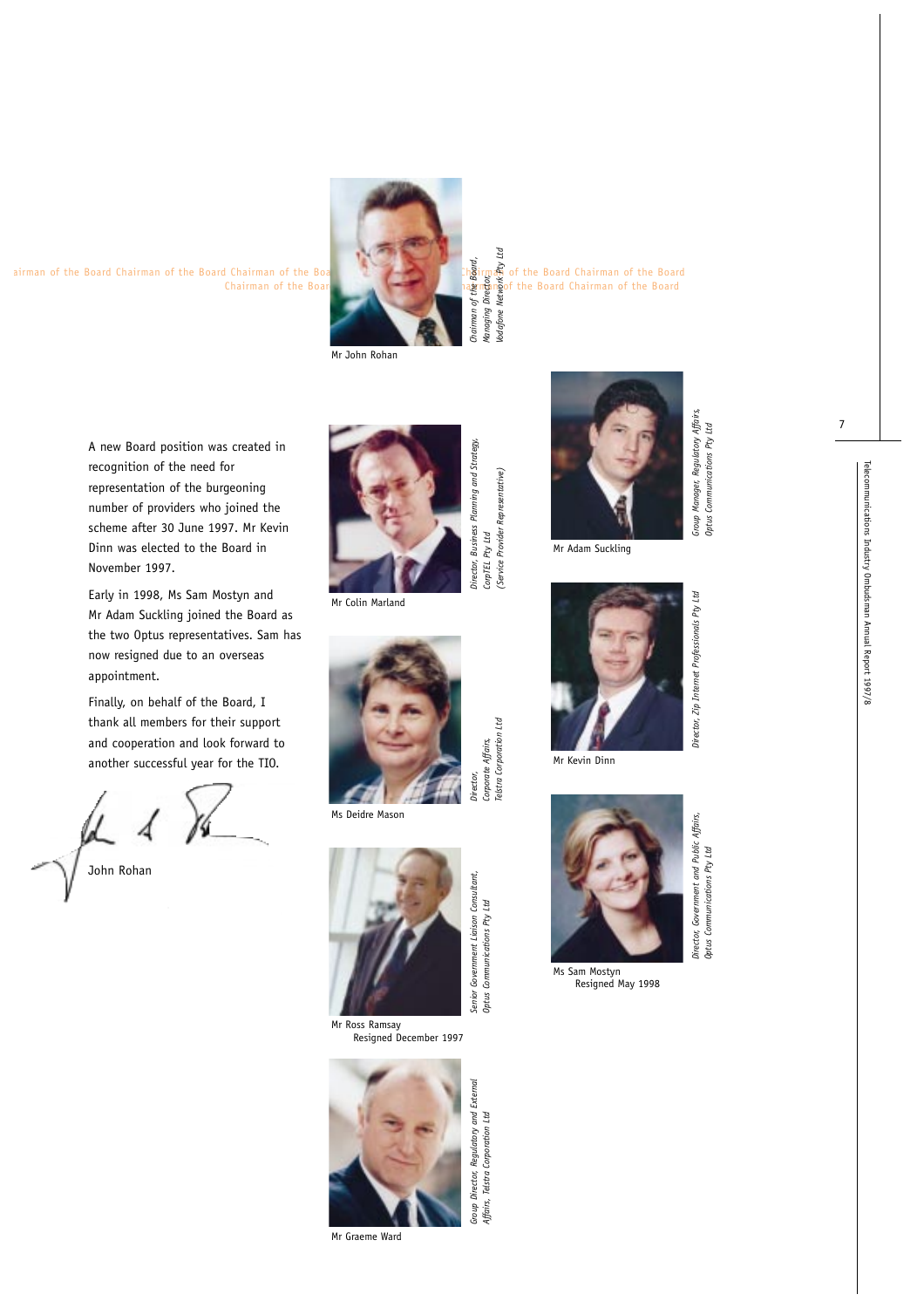# Ombudsman's Overview Ombudsman's Overview Ombudsman's Overview Ombudsman's Overview Ombudsman's Overview Ombudsman's

Overview Ombudsman's Overview Ombudsman's Overview Ombudsman's Overview Ombudsman's Overview Ombudsman's Overview Omb

The introduction of the Telecommunications Act on 1 July 1997 brought major changes to the Telecommunications Industry Ombudsman (TIO) scheme.

The most important change was to increase the level of consumer protection provided by the TIO by virtue of the legislative requirement that all carriers and eligible carriage service providers, including Internet service providers, be members of the TIO.

Other changes involved extending the jurisdiction of the TIO in two key areas. Firstly, through the Customer Service Guarantee which, since 1 January 1998, has imposed time limits on carriers for service connections and fault repairs, and, secondly, through the TIO's role in the development of industry-wide codes, including the TIO's authority to handle consumer complaints about code breaches.

All of these changes reflect the success of the TIO to date and recognise its key function in the new co-regulatory regime.

As a result, the TIO has become a rather curious animal. The Telecommunications Act requires that the TIO exist, mandates its

*In 1997/98 industry members produced a mixture of partial successes and partial failures in the most basic areas of customer service.*

membership, prescribes what it must do and not do and confers new jurisdictions. Yet, within these limits the specific content of the scheme and the actual powers of the TIO remain matters largely for the members.

The practical outcome is that in the space of twelve months, the TIO has had to cope with an increase in membership from 19 to 535, the largest component of which is made up of Internet service providers (ISPs). This dynamic and rather freewheeling industry is largely unused to the regulatory environment of telecommunications.

Indeed, many ISPs see themselves as customers of telecommunications

*John Pinnock Ombudsman*



providers rather than as participants in the telecommunications industry, ignoring the reality of increasing convergence.

This divergence of views has led ISPs to challenge the long-standing policy of the TIO that it will not deal with complaints by one industry player against another. For this and other reasons, a number of ISPs have refused to join the TIO. In turn we have reported these cases to the Australian Communications Authority (ACA), with a view to the regulator directing recalcitrant ISPs to comply with the legislation. Interestingly, only a handful of ISPs have attempted to make use of the legislative exemptions from joining the scheme.

The role of the TIO in liaising with other regulators, or self-regulators, such as the ACA, Australian Competition and Consumer Commission and the Australian Communications Industry Forum has also increased dramatically,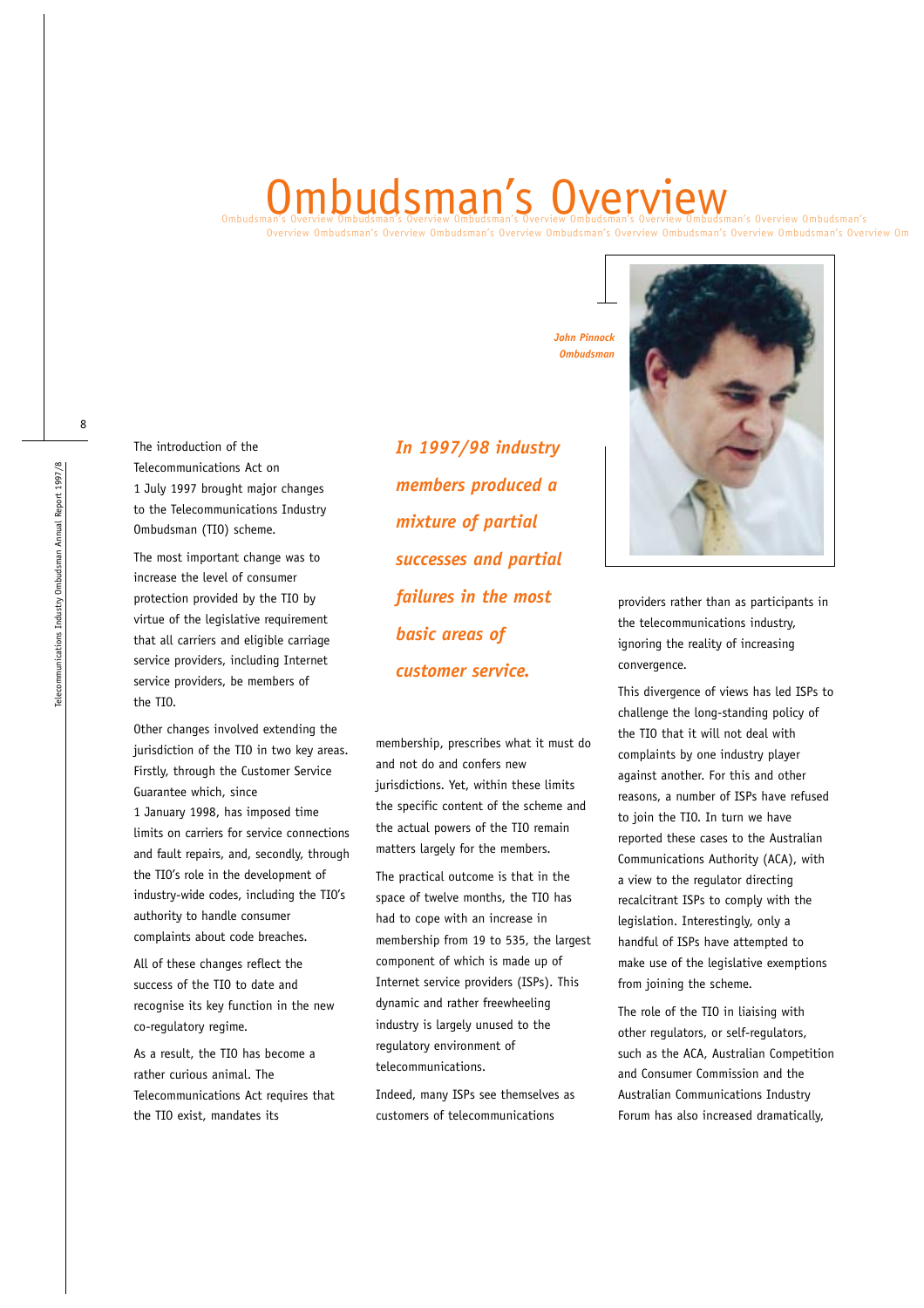mbudsman's Overview Ombudsman's Overview Ombudsman's Overview Ombudsman's erview Ombudsman's Overview Ombudsman's Overview Ombudsman's Overview Ombudsman's Overview Ombudsman's Overview Ombudsman's Overview

> going beyond the traditional function of referring cases or issues to these bodies for investigation.

The first anniversary of the new regulatory regime led to a burst of commentary on its success or otherwise by a variety of interested parties. Although the TIO's role has been greatly expanded, it is well to remember that its functions do not cover the implementation of many of the important policy prescriptions which underpin the 1997 legislation, such as the regulation of competition, the Universal Service Obligations and the making or setting of tariffs.

However, within the constraints of the TIO's role, and in the face of perhaps unrealistic expectations as to the speed with which the new regulatory environment could reasonably deliver promised benefits, it is possible to make some comments on the response of the industry.

As a general observation, and judged from the perspective of the TIO, industry members have produced a mixture of partial successes and partial failures in the most basic areas of customer service.

While billing remains the number one TIO complaint category, complaints

about local or metered call charges have halved in percentage terms over the last year. During the same period, complaints about backbilling, an issue the TIO has been pursuing for some time, have doubled in percentage terms. Nevertheless, there are indications that the industry is moving to adopt a standard on backbilling that will be close to that advocated by the TIO.

Although still an important problem, particularly for small business, complaints about delays in customer transfers, or 'churn', between telephone companies have moderated as a result of concerted industry action. On the other hand, complaints about unauthorised transfers, or 'slamming' have increased markedly.

Over the same period complaints about delays in the provision of new lines and the repair of faults have increased dramatically. As noted elsewhere, the precise reasons for these increases are unclear, although some are likely to be of a systemic nature, and the impact of the Customer Service Guarantee (CSG) is unclear.

It is worth noting that the current CSG does have a number of definitional and operational problems, and the TIO welcomes the ACA's review of the guarantee as directed by the Minister.

Finally, although significant progress has been made in the development of industry codes, the industry underestimated the resources needed to accomplish this task and hence the speed with which it could be completed. The year ahead will be a telling time for the industry, as its ability to implement a wide-ranging system of self-regulatory codes will be a real measure of the success of the new telecommunications environment.

Despite its expanded role, the principal focus of the TIO's work continues to be the investigation and resolution of consumer complaints. By providing an impartial avenue for dispute resolution, and by reporting to the industry and the public at large on the level and nature of consumer complaints about telecommunications services, the TIO performs a crucial service for both consumers and participants in the increasingly competitive telecommunications industry.

Junoth!

John Pinnock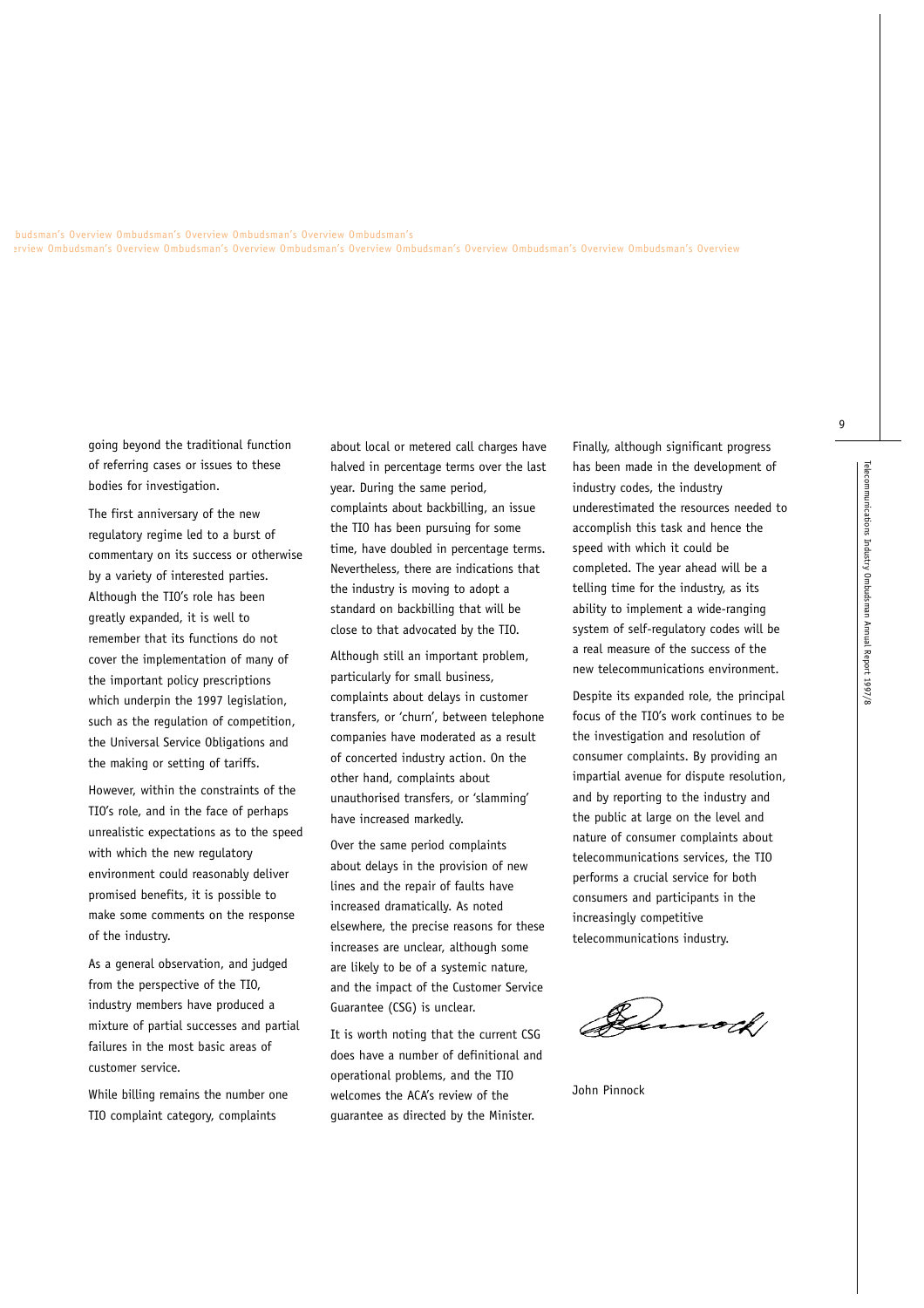# TIO Operations TIO Operations TIO Operations TIO Operations TIO Operations TIO Operations TIO Operations TIO Operations TIO Operations TIO Operations TIO Operations TIO Operations TIO Operations TIO Operations TIO Operations TIO **O** Operations

#### **Funding**

The TIO is an industry-sponsored scheme that derives its funding solely from its members who are charged fees for complaint resolution services provided by the TIO. The TIO is a notfor-profit organisation, although recent experience has suggested the need for a cash reserve to be accumulated.

Because a member is only charged if a case is logged against it, the funding system provides an incentive for members to develop and maintain effective complaint-handling and customer service policies. So far, less than one-third of the TIO's members have had a case logged against them and therefore only these members have been required to contribute funds to the TIO.

The influx of members in the last 12 months has resulted in a greater sophistication in the TIO's business operations in order to closely monitor cash flows and ensure that members meet their funding obligations in a timely manner.

Income from case fees is applied to the costs of operating the TIO's investigations area, including expenditure on salaries for investigative staff, free-call telephone charges and 50% of overhead costs such as electricity, stationery and other general operating items.

If a member incurs case fees it will also be required to pay a proportion of general overhead costs. These costs include expenses relating to general computer systems, marketing and promotional costs, salaries for administrative staff, 50% of office accommodation costs, electricity and other general operating items. These costs are distributed in accordance with the proportion of cases against a member. For instance, if a member incurs 10% of the total cost of cases for the year, it pays 10% of the overhead operating costs.

Case fees remained stable during 1997/98.

The TIO Board may at any time obtain funds by raising a special levy from the members. This may include projects such as consultants' reports or market research. In these cases, the TIO makes a request to the Board for funding over and above the current annual budget. Capital expenditure items are also funded in this way by members of the scheme.

#### **Membership**

Under the *Telecommunications Act 1997*, all telecommunications carriers and eligible carriage service providers are required to be members of the TIO scheme. An eligible carriage service provider is defined in the Act as:

- (i) a carriage service provider who supplies:
	- (a)a standard telephone service, where any of the customers are residential or small business customers; or
	- (b)a public mobile telecommunications service; or
	- (c)a carriage service that enables end-users to access the Internet; or

(ii) carriage service intermediary who arranges for the supply of a service referred to in (i) (a), (b) or (c).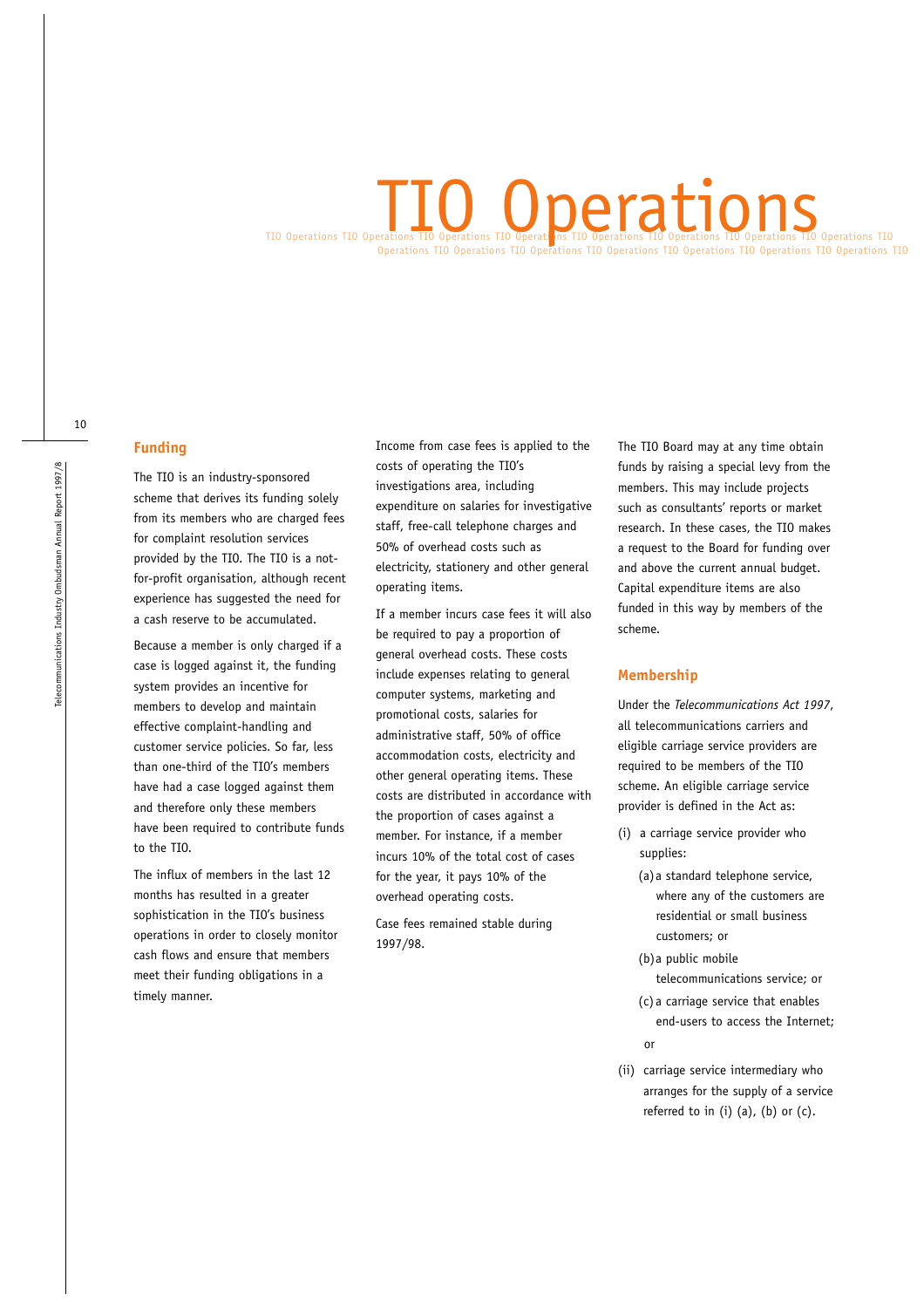Operations TIO Operations TIO Operations TIO Operations TIO Operations TIO Operations TIO Operations TIO Operations TIO Operations

> Prior to 1 July 1997, the TIO had 16 voluntary service provider members and three compulsory carrier members (Telstra, Optus and Vodafone). This number has increased dramatically since the introduction of the new legislation with TIO members numbering 535 at 30 June 1998.



**TIO membership breakdown at 30 June 1998**



Direct mail-outs, emails and media coverage have been used by the TIO to ensure that eligible organisations comply with the requirement to join the scheme. Companies which have failed to do so after reasonable notice, have been referred by the TIO to the Australian Communications Authority (ACA) as being in breach of the Act. The ACA is empowered to direct a company to join the TIO and is able to take further action if a company breaches a direction. More than 200 companies were referred to the ACA during the last financial year and the TIO has asked the Authority to exercise its formal power of direction.

Promotion of the TIO to new members, and regular liaison with existing members, is carried out by the TIO's Member Services Adviser, Louise Wardlaw.

The TIO's full membership list is available to the public on its website and in hardcopy upon request. (Also see Appendix 2.)

#### **Governance**

The TIO is governed by a Council comprising equal representation of TIO members and consumer interests with an independent Chairman, and a Board of Directors.

Chaired by the Hon. Tony Staley, the TIO Council has the power to make recommendations to the Board on the appointment of the Ombudsman, and ensures the Ombudsman's independence.

Whilst the Ombudsman has responsibility for the day to day operation of the scheme, it is the function of the Council to provide advice to the TIO on policy and procedural matters, and to ensure that case handling procedures are effective.

In 1997/98, eight meetings of Council were held which considered a range of issues, including the TIO's approach to the Customer Service Guarantee, backbilling issues, delay in customer transfer, public awareness activities, complaint handling procedures, and the structure of the Council.

A company limited by guarantee, the TIO is also accountable to its Board of Directors appointed by the TIO membership. The Board meets quarterly and has corporate governance responsibilities, including the setting of budgets, risk management, strategic affairs and ensuring compliance with the Memorandum and Articles of Association and the Constitution.

Following the resignation of Director and interim Company Secretary Ross Ramsay, Jane Hill, the TIO Administration Manager, was appointed Company Secretary in December 1997.

A new Board position was created during the year to represent those members who joined the scheme after 30 June 1997. The Board is now in the process of appointing an independent director and this appointment should be finalised in the second half of 1998.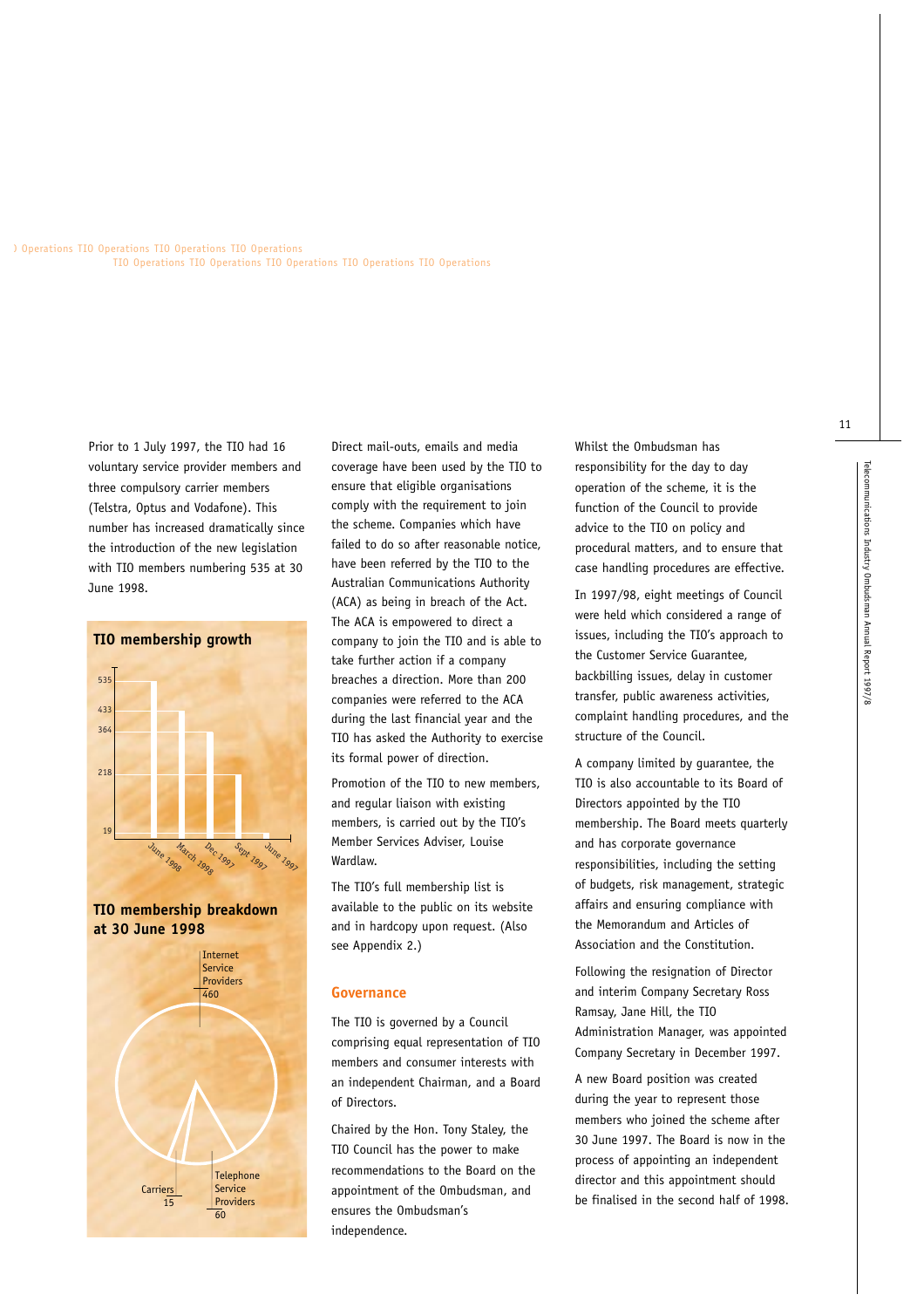

Telecommunications Industry Ombudsman Annual Report 1997/8 Telecommunications Industry Ombudsman Annual Report 1997/8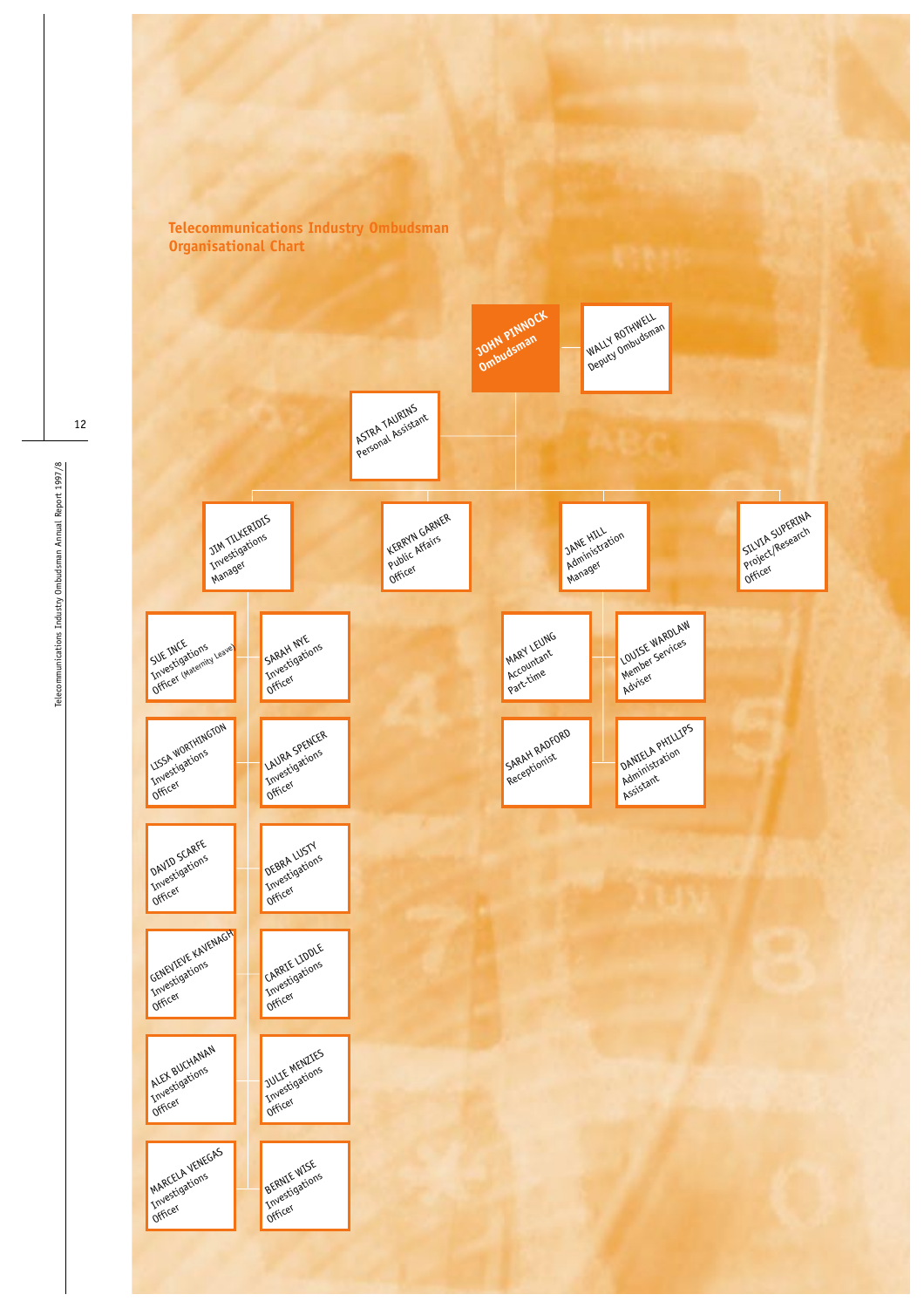During the year the Board considered a range of issues including the TIO's insurance policies, taxation matters, TIO budgets, Board representation and the relocation of the TIO office.

#### **Staffing**

The TIO's committed and professional staff have maintained high service levels to both consumers and TIO members during the year despite increasing workloads. In response to the growth of the scheme, a number of new positions were created during 1997/98.

Following the resignation of Helen Bailey from the position of Business Manager, a review of the administrative function was undertaken. In light of the increasing complexity and growth of the scheme, it was decided that two new administrative positions would be created. In November 1997, Jane Hill joined the TIO as Administration Manager and Mary Leung as Accountant (part-time).

In the investigations area, Mr Jim Tilkeridis was promoted to Investigations Manager following the resignation of Julia Hickey. In response to the growth in case demand, a further three Investigations Officer positions were created, leading to the

appointment of Marcela Venegas, Bernie Wise and Genevieve Kavenagh in the first half of 1998. In April 1998, Ms Sue Ince, a part-time Investigations Officer commenced maternity leave.

TIO staffing was further complemented by the appointment of Kerryn Garner, Public Affairs Officer, and Sarah Radford, Receptionist.

During the year, the TIO's investigations staff continued to be supported in their work by the Ombudsman's Personal Assistant, Astra Taurins, and Project/Research Officer Silvia Superina.

Further staff recruitment will take place in 1998/9 in line with expected growth in demand for services.

#### **Administration**

The growth of the TIO scheme presents the organisation with a continuing challenge to adapt its policies and procedures to fit the changing circumstances.

The influx of new members to the TIO and the pace of developments within the industry mean that TIO staff members have to update their knowledge frequently to stay well informed. Regular staff meetings and workshops help staff to share new

information and review the effectiveness of TIO administrative procedures. The introduction of a new intranet system is greatly assisting information flows in the office and beyond, and an email list serve facility to be implemented later in 1998 will enable faster communications between the TIO and its members.

Central to the administration of the office is the computerised case management system (CMS) which generates statistics, case summaries and invoices. Much of the information generated from this system assists in planning and forecasting future demand for services. It is expected that the case management system will be further enhanced in 1998/9.

Administration Manager Jane Hill has overseen the development of a range of new administrative procedures with the support of the TIO's administrative team. Mary Leung (part-time Accountant) and Daniela Phillips (Administration Assistant) have skilfully adapted the TIO's financial systems to meet the TIO's changing needs including the dramatic increase in the number of invoices issued to members by the TIO. Louise Wardlaw has brought her professionalism to the position of Member Services Adviser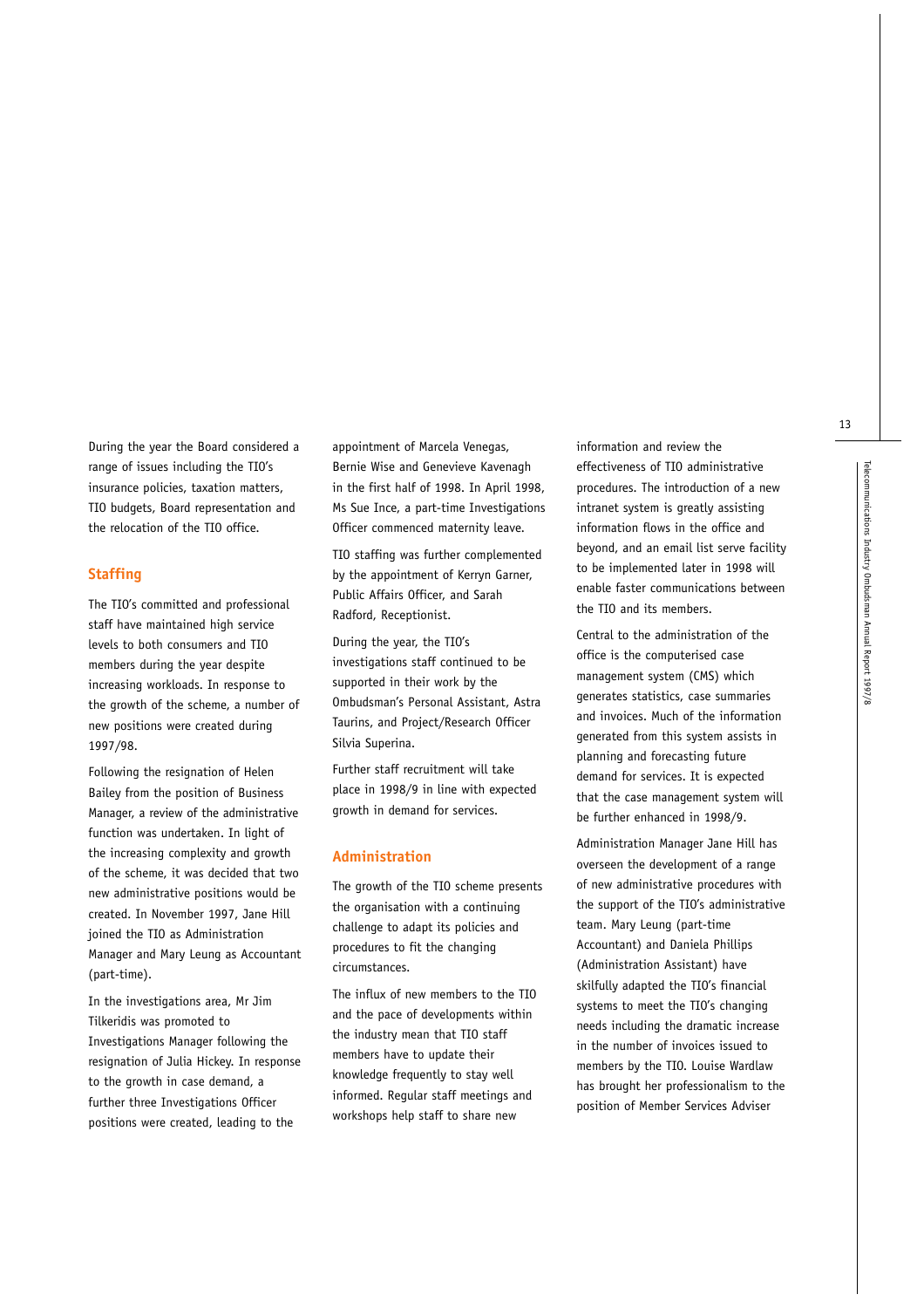and has visited more than 100 member and community organisations around Australia to explain the workings of the TIO and promote TIO membership. As the TIO's receptionist, Sarah Radford provides an efficient and helpful point of first contact to the large number of people who visit and call the TIO.

The TIO is constantly reviewing its practices and procedures with a view to improving its service to members and complainants. In May 1998, an independent efficiency review of the scheme was commissioned by the TIO Board. The review is being undertaken by KPMG with the final report to be available in late August 1998.

#### **Community Relations**

Raising public awareness of the TIO scheme and generally contributing to greater consumer understanding of the new telecommunications environment is a crucial aspect of the TIO's work.

During the year the TIO continued to produce its quarterly newsletter, *TIO Talks*, and distribute it free of charge to community groups, financial counselling services, consumer organisations, small business associations, legal aid centres, government departments and media outlets. It also continued to publish regular newspaper articles and provide

comment and briefings to radio, television and press outlets around Australia on a range of telecommunications issues affecting consumers.

A major initiative during the year was a 12-month public awareness campaign funded by Telstra, Optus and Vodafone aimed at raising awareness of the TIO amongst the general public, as well as within the Chinese and Vietnamese communities. The campaign included regular advertisements in all the major metropolitan newspapers, and advertisements and articles in Vietnamese, Cantonese and Mandarin newspapers and on SBS Radio. Internet users were also targeted through advertisements in computer magazines and a regular banner advertisement on the Netscape search site. Advertisements on Radio for the Print Handicapped were used to reach visually impaired people.

The results of the campaign will be known following a national public awareness survey to be completed later in 1998.

An independent monitoring survey of satisfaction levels amongst people who have used the TIO was continued during the year with the second survey conducted in January 1998. The qualitative survey received responses

from 180 complainants on service indicators such as call waiting times, staff professionalism, and case-handling processes. The great majority of respondents reported a high level of satisfaction with how the TIO handled their cases. Compared to the previous survey conducted in April 1997, there was a higher level of awareness of the TIO with nearly two in every ten complainants aware of the TIO's existence at the time of their problem. A particular improvement in awareness levels was reported amongst people from non-English speaking backgrounds.

As a result of the survey's findings, a new information brochure was produced and is being distributed to people who contact the TIO to help build better consumer understanding of the TIO's role and jurisdiction.

The TIO's website was upgraded during the year to give easier public access to TIO publications, complaint statistics, membership information and media statements. Like the previous website, it also allows for complaints to be lodged on line.

In the year ahead the community relations program will continue to cultivate the TIO's role as an independent commentator on telecommunications issues. It will also build on the achievements of the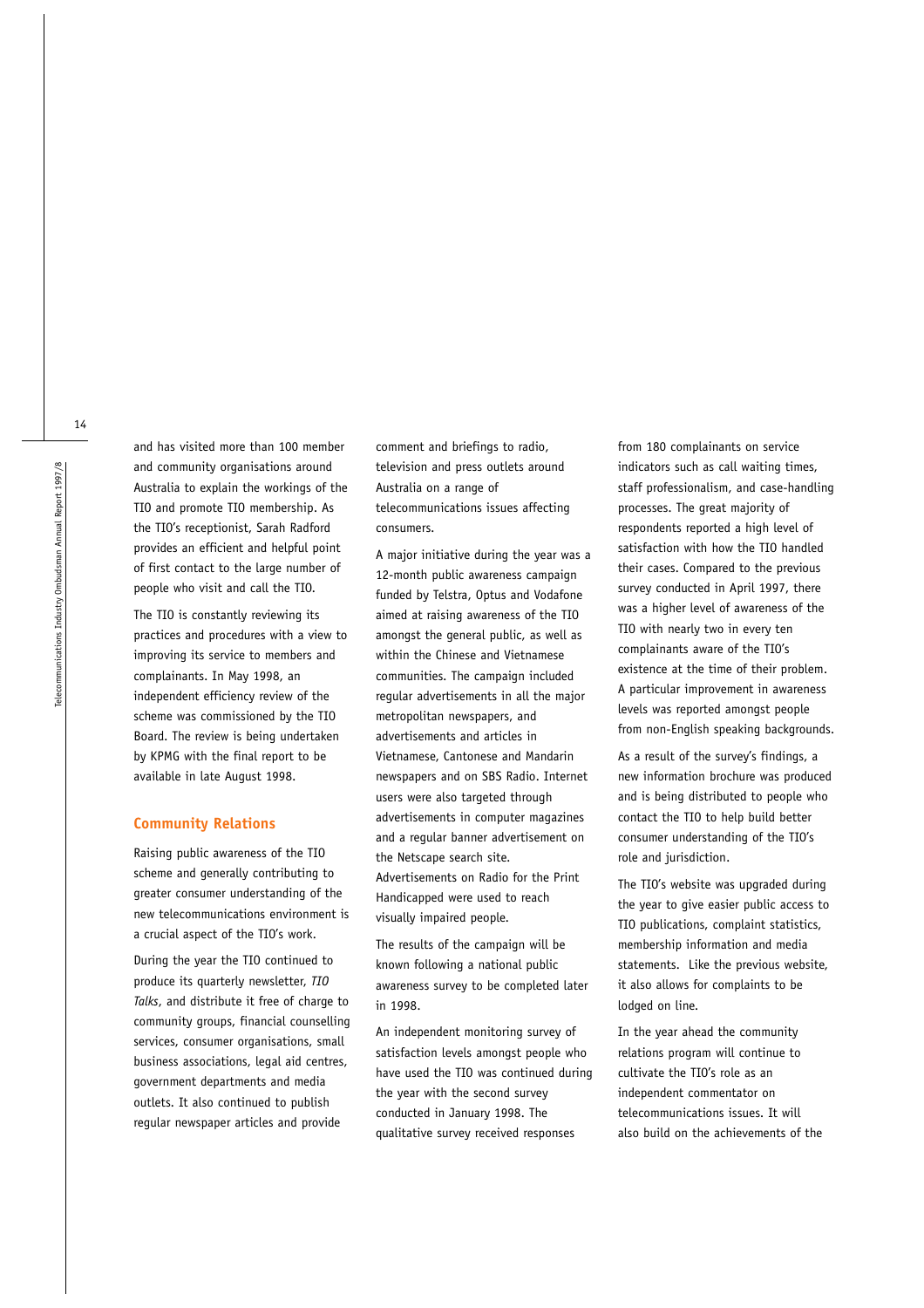*The TIO administration team From left to right: Sarah Radford, Jane Hill, Mary Leung and Daniela Phillips*

public awareness campaign. Non-English speakers will continue to be a key audience with a 12 month campaign planned for Spanish and Arabic speakers. Rural users, disabled people and Internet users will also be specifically targeted through specialist media, while mainstream media will continue to be utilised to communicate with the general public.

#### **Industry Liaison**

As one of the key bodies in the coregulatory telecommunications environment, the TIO works closely with other regulatory and industry bodies including the Australian Communications Authority (ACA), the Australian Competition and Consumer Commission (ACCC), and the Australian Communications Industry Forum (ACIF).

During the year the TIO has played a role in handling complaints under the new Customer Service Guarantee (CSG), which is administered by the ACA, and in monitoring and reviewing the guarantee's operation. Since the introduction of the CSG on 1 January 1998, the TIO's experience is that there are a number of definitional and operational problems with the CSG as it is currently specified, including differences in interpretation of the obligation on companies to inform



customers about the guarantee, the correct calculation of amounts of compensation payable, and the meaning and extent of exemptions from the guarantee. All of these matters are to be addressed in a review of the CSG being conducted by the ACA at the direction of the Minister. The TIO has already made submissions to the ACA concerning problems it has encountered.

An area of industry liaison activity which has consumed an increasing amount of the TIO's time has been working with ACIF and its members on the development of industry-wide codes to help protect consumers and guarantee minimum service levels.

The TIO's role in relation to the codes is threefold. Aside from the TIO being represented on all of the consumer code working committees, the Act requires the ACA to be satisfied that the TIO has been consulted on the development of each code before it is registered by the ACA. In addition, the Ombudsman is empowered under part 6 of the *Telecommunications Act 1997* to

consent to deal with consumer complaints under individual codes. Where this consent has been given, the TIO will be able to investigate complaints against code signatories, irrespective of whether that signatory is a member of the TIO.

There are currently three consumer codes being developed: the Prices, Terms and Conditions Code; the Customer Personal Information Code; and the Calling Number Display Code. Preliminary work has also commenced on consumer codes for internal complaint handling, billing, and credit management.

It is expected that, as the codes begin to be implemented, complaints about code breaches will progressively constitute more of the TIO's caseload.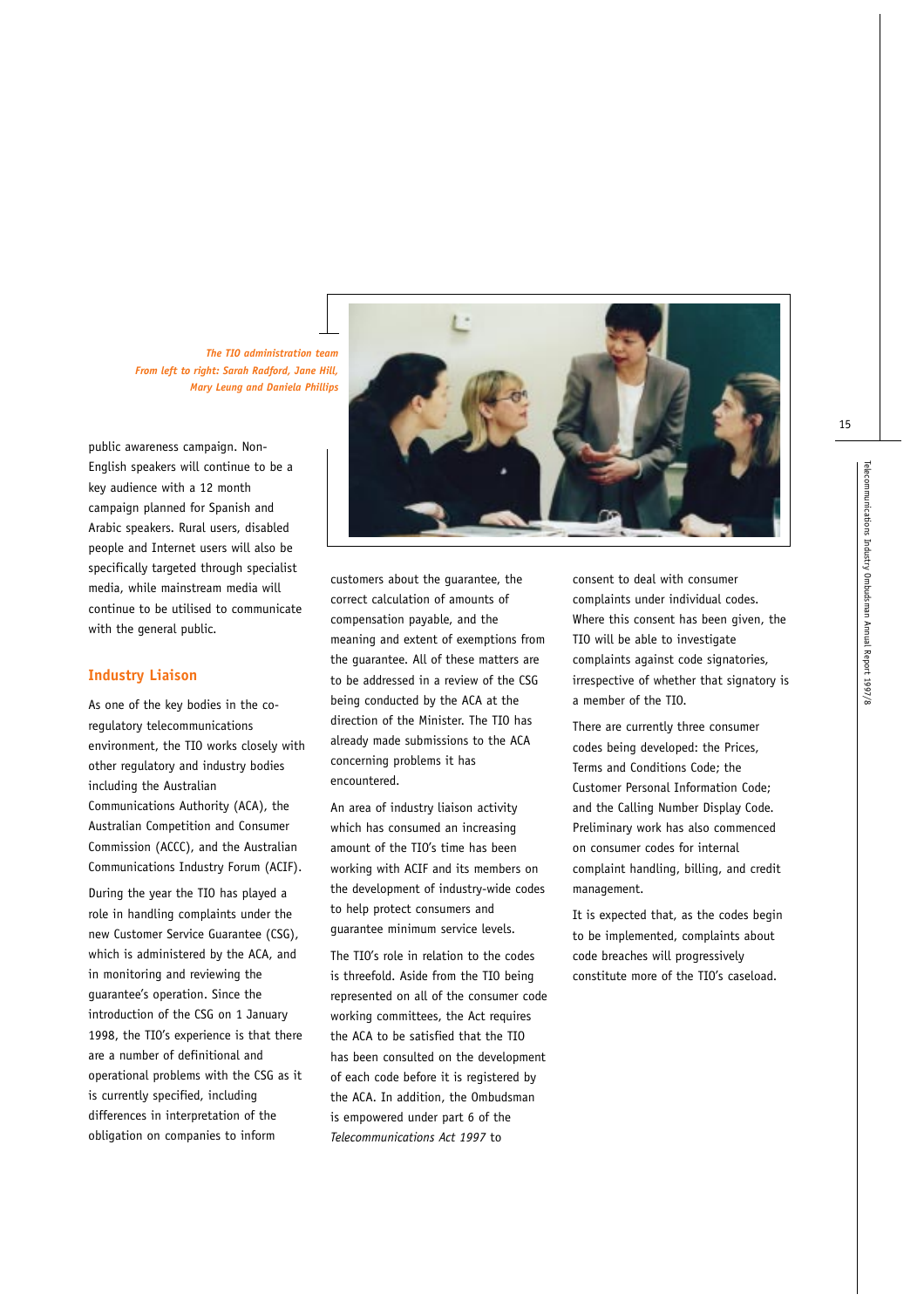# Case Handling Case Handling Case Handling Case Handling Case Handling Case Case Handling Cash Handling Case Handling Cash Handling Case Handling Case Handling Case Handling Case

# **Philosophy and Approach**

The TIO offers consumers an alternative to the court system, resolving complaints through negotiation, mediation and arbitration, and, if necessary, by making a direction or determination on the basis of what is fair and reasonable, rather than on strictly legal grounds.

As an office of last resort, the TIO ensures that TIO members are given the opportunity to resolve problems directly with complainants before the TIO becomes involved. In every case, both sides of a dispute are heard before a settlement is facilitated.

A non-bureaucratic investigation process ensures that cases are dealt with in a speedy manner, helping to avoid protracted disputes which can become increasingly difficult to settle.

## **Case Escalation Process**

The TIO scheme works on a four-level escalation system for complaints. Each level, except Enquiry, requires a response from the TIO member within a set timeframe, otherwise the case is escalated to the next level. A case can also be escalated if the TIO is not satisfied with a member's response. Because case costs increase and accumulate in accordance with the resolution timeframe, there is a strong incentive for TIO members to settle cases as quickly as possible.

To maintain efficiencies, cases are handled by the same investigations officer until Dispute level, at which point cases are referred to the Deputy Ombudsman where an outcome may be mediated, or, if no agreement can be reached, a determination or direction is made by the Ombudsman.

## **Case Numbers**

The total number of cases handled by the TIO increased by 19.27% to 52,138, due largely to growing public awareness of the TIO scheme. Because some cases included complaints about more than one issue, the 52,138 cases resulted in 53,773 issues raised during the year.

Complaints against Internet service providers accounted for 3.19% of all cases. It is expected that the number of cases against ISPs will increase as more people become aware of the TIO's jurisdiction over Internet access service complaints.



*The number of cases handled by the TIO increased by 19.27% compared to the previous financial year.*

#### **Case levels and costs**

| <b>Response from member</b>  | Cost to TIO member |
|------------------------------|--------------------|
| Usually not required         | 15                 |
| Within 2 weeks               | \$140              |
| Within 4 weeks               | \$292              |
| Indefinite resolution period | \$1,130            |
|                              |                    |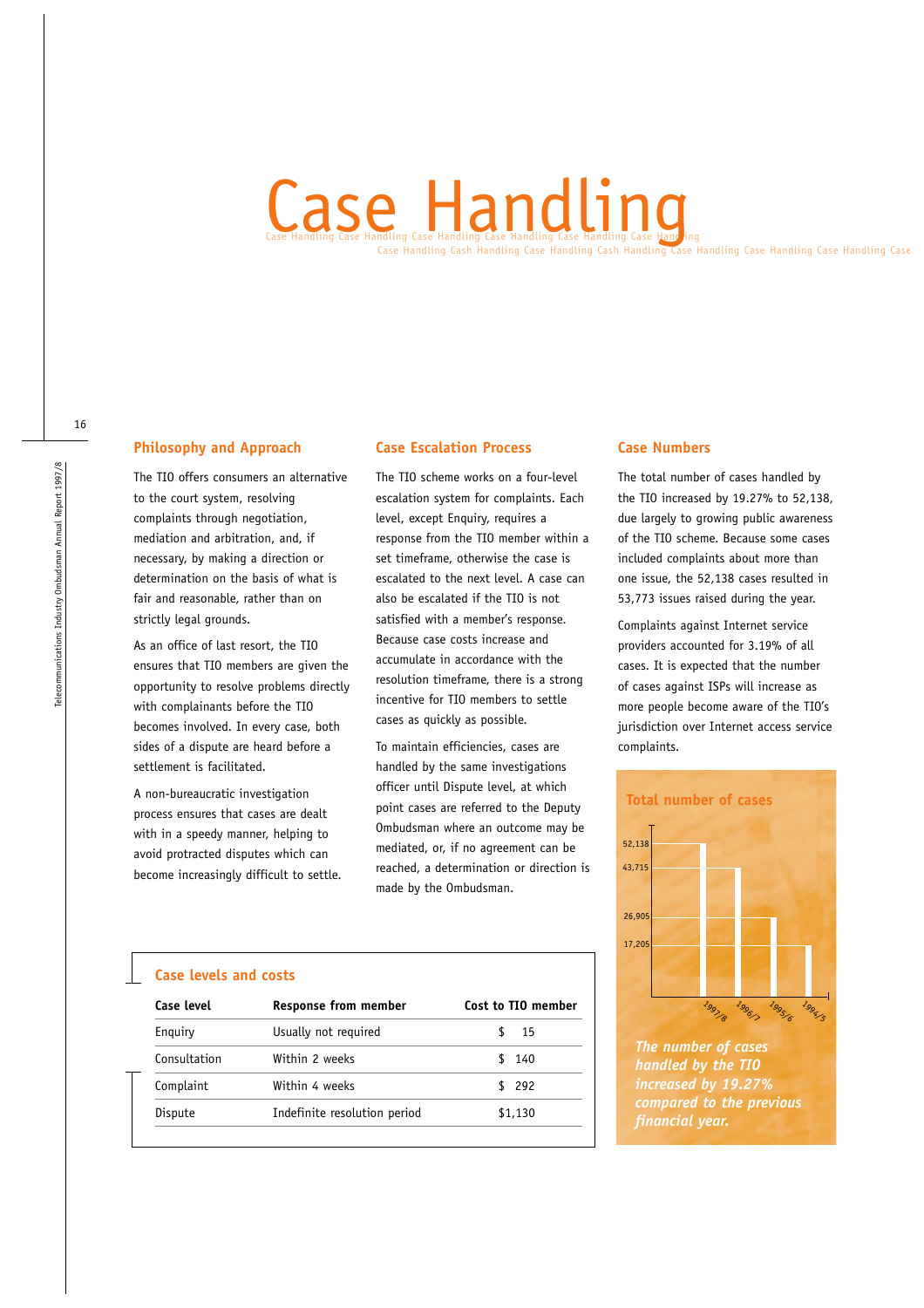sh Handling Case Handling Cash Handling Case Handling Cash Handling Case Handling Cash Handling Case Handling Cash Handling

#### **Case-mix**

The increased number of service providers, along with a range of new issues such as the Customer Service Guarantee and Calling Number Display, and increases in cases about backbilling, customer transfer and provisioning delays, led to a greater complexity of cases being handled by the TIO during the year.

Despite this, there was little change in the case-mix for telephone service cases compared to the previous year, with the overwhelming majority of cases being concluded at Enquiry level. A slightly larger number of cases than last year were escalated to Consultation stage, but slightly fewer reached Complaint level. There were 26 Disputes resolved during the year, including one carried over from 1996/97.

Whilst the majority of Internet service cases were also settled at the Enquiry stage, more than 5% were escalated to Consultation level. This possibly reflects the lack of routine and precedent for Internet cases given their recent addition to the TIO's jurisdiction. The next financial year will provide a better picture of case-mix patterns for complaints against ISPs. Only one Internet-related Dispute was raised.

# **Case-mix**



*1997/98 was the first year of the TIO's jurisdiction over Internet related cases.*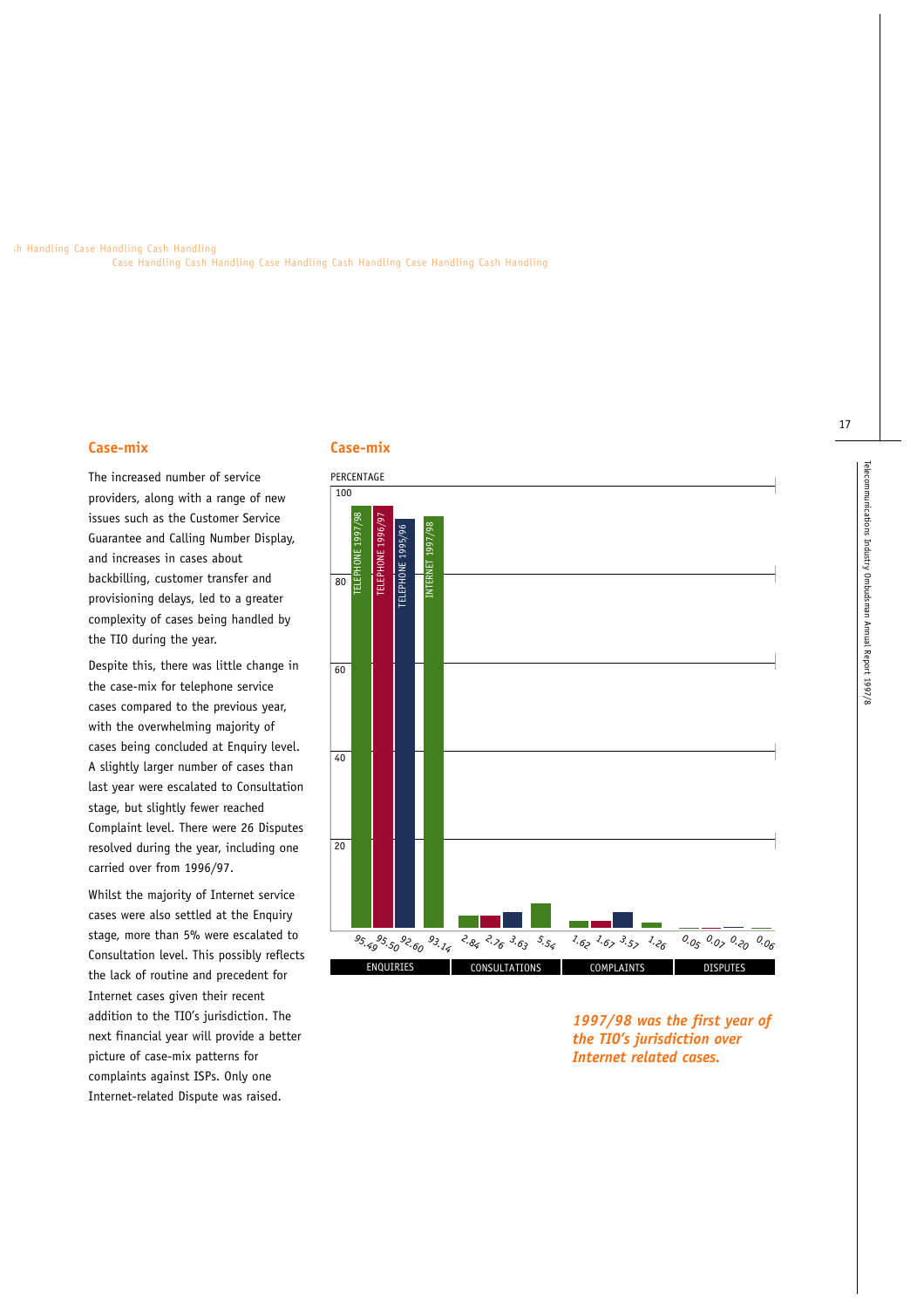Unlike Enquiries, which are usually resolved within 24 hours, Complaints and Consultations require some degree of investigation by the TIO, such as reconciling bills or arranging technical testing. The actual number of days taken to resolve these cases increased slightly compared to the previous year but continued to represent speedy case closure times. The number of days taken to resolve Disputes was marginally lower than in 1996/97.

The slowly widening gap between minimum and average resolution times indicates the impact of the increased number of members during the year, as well as the continuing trends towards greater complexity of cases.

# **Case Resolution Times Case resolution times (average number of days)**



# *Resolving disputes*



DEPUTY OMBUDSMAN

DEPUTY OMBUDSMAN

*"By the time a matter has been escalated to Dispute level, complainants are often very dissatisfied, even angry, with the way in which the carrier or service provider has responded to what they see as their legitimate claims for a fair resolution.* 

*That resolution can vary from a simple apology to claims of many thousands of dollars in compensation for business loss or personal damages. By this stage, complainants tend to be more fixed in their views and to want more, by way of compensation, which makes resolution even more difficult and stressful for all parties.*

*This is the axiom in the complaint resolution business: a complaint resolved quickly means a more satisfied customer, less expense for the complained-against party and, usually, a customer retained.*

*The TIO resolves Disputes through conciliation, mediation or, where necessary, determination by the Ombudsman."*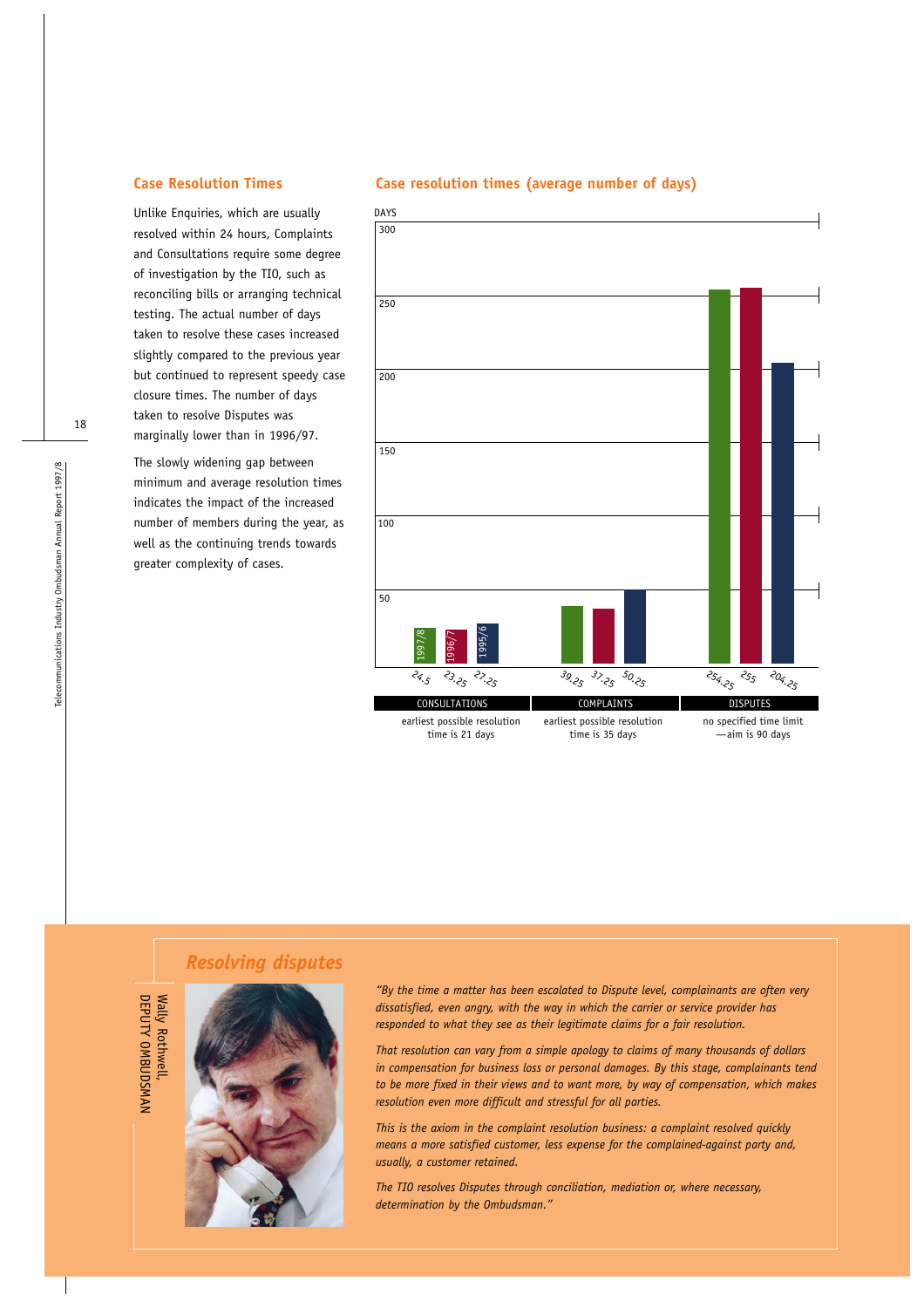#### **Case Outcomes**

Over the past year there has been an increase in the percentage of Consultations, Complaints and Disputes resolved in favour of complainants. It is difficult to be sure of the reason for this increase, but it may reflect growing awareness amongst consumers and TIO members of the TIO's positions on issues such as backbilling and delays in customer transfer.

Although case outcomes are an important indicator of the TIO's case handling performance, they should not be treated as the sole measure of success of the scheme. Whilst the TIO does provide an important avenue for dissatisfied consumers, its impartiality necessitates that cases could result in a variety of outcomes.

Case outcomes are classified by investigations officers in accordance with their assessment of responses received from complainants. Outcomes for Enquiries are not recorded as they are usually settled without the need for a dispute resolution process.

# **Case outcomes in favour of complainants (includes Consultations, Complaints and Disputes)**



# *Case reviews*



*"The TIO has always offered complainants the right to a review of their case by the Investigations Manager if they are not satisfied with the case outcome. In April 1997, however, the TIO modified its internal case review procedures to ensure that all complainants are better informed of this right.*

*Last financial year the TIO conducted 123 case reviews. Of these, 7% were referred back to the carrier or service provider for further consideration, 11% were resolved by further negotiation between the company and the complainant, and, in 2% of cases, the TIO exercised its discretion not to investigate the matter further. In 80% of cases the initial decision of the Investigations Officer was upheld and no further action was required."*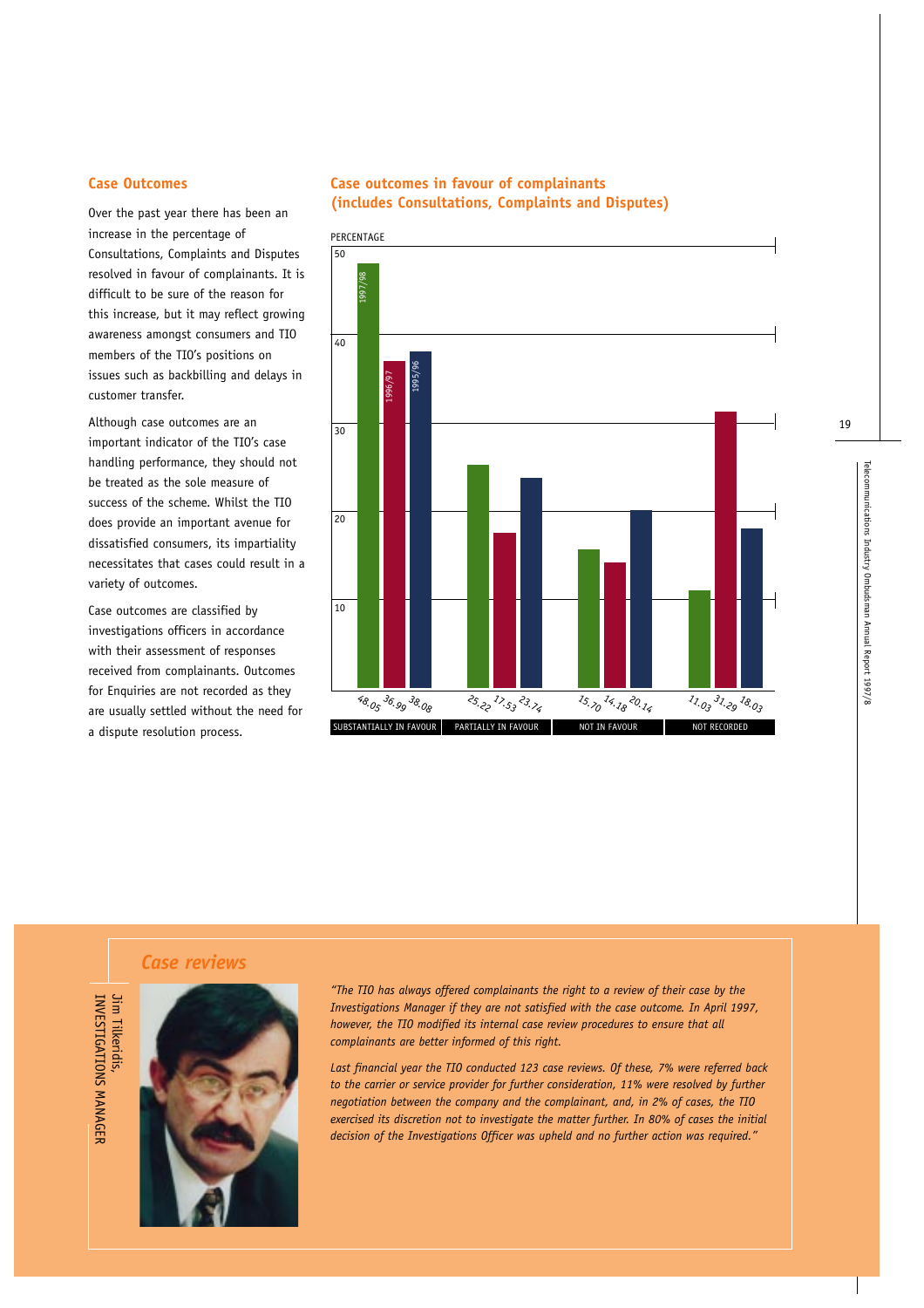# Telephone Service Investigation Issues Telephone Striet Investigation Issues Telephone Service Investigation Issues Telephone Telephone Service

Service Investigation Issues Telephone Service Investigation Issues Telephone Service Investigation Issues Telephone

*The TIO logged a total of 50,476 telephone service cases in 1997/98 a 15.47% increase from 1996/97.*

#### **Overview**

| Cases:                | 50,476 |  |
|-----------------------|--------|--|
| Issues raised:        | 46,471 |  |
| (within jurisdiction) |        |  |

The TIO logged a total of 50,476 telephone service cases in 1997/98. This represents a 15.47% increase on the 43,715 cases raised in the previous year. Because a case can include more than one issue, a total of 52,037 issues were raised - 5,566 of these were about matters out of TIO jurisdiction, leaving 46,471 issues raised within jurisdiction.

While billing continued to be the major area of complaint, accounting for 33.38% of issues raised, there were substantial increases in complaints about the provision of services (9.73% of issues raised) and faults (7.52% of issues raised).

The decrease in the number of directory and Telstra assistance enquiries (013/0175/132200) from 15.27% of issues in 1996/97 to 6.95% in 1997/98 is the result of the introduction of a recorded message advising callers to the TIO of the correct contact number for directory assistance.

The 'TIO Information' category was introduced during the year to capture membership enquiries and requests for TIO publications. These cases accounted for a significant 8.03% of the total number of issues recorded in the year.

Out of Jurisdiction issues usually relate to the setting of charges, customer equipment, industry disputes and telecommunications policy. They are not allocated to any particular TIO member, and are not included in the Investigation Issues Breakdown chart (opposite).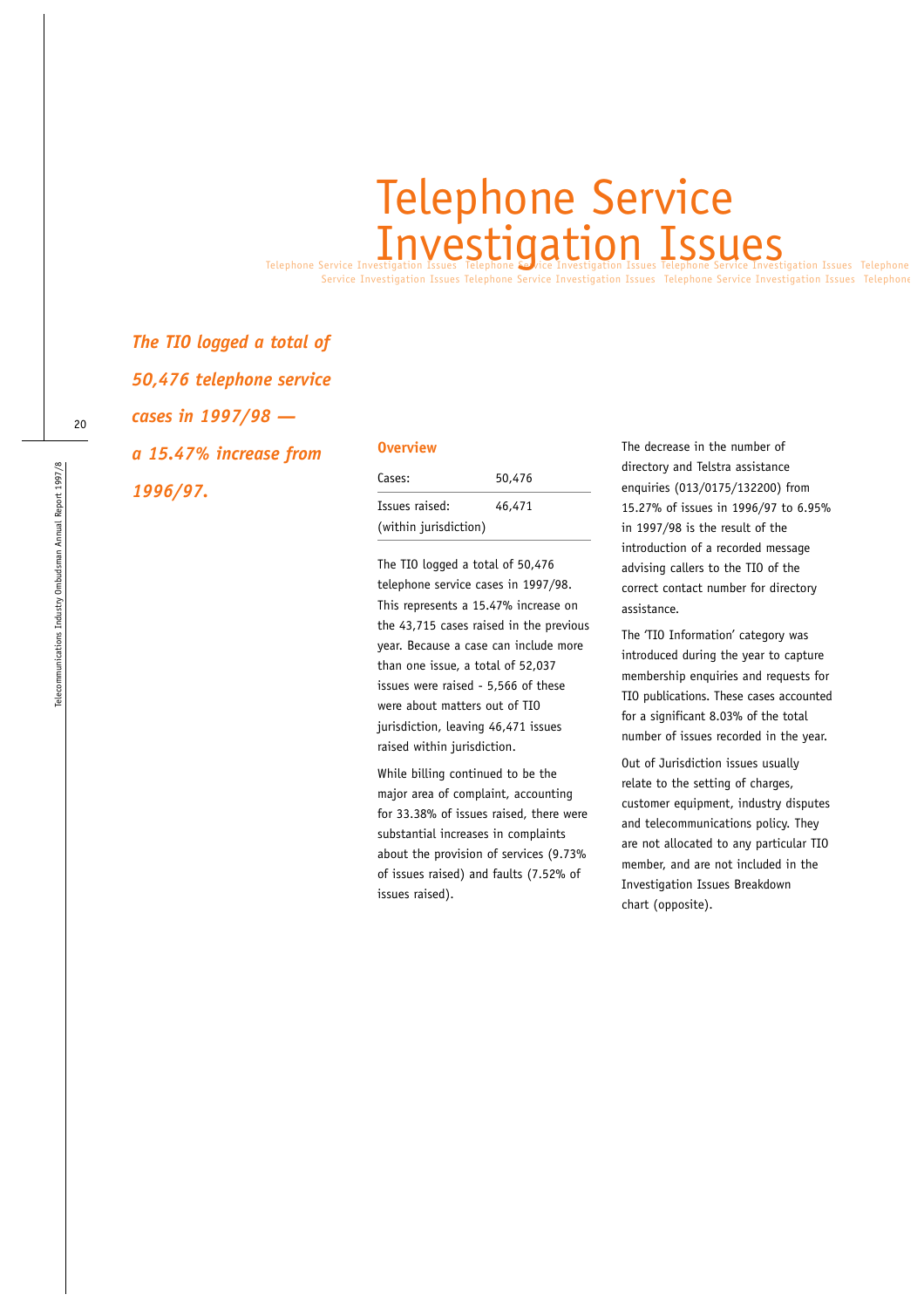ephone Service Investigation Issues Telephone Service Investigation Issues Telephone Service Investigation Issues

*While billing continued to be the largest area of complaint, substantial increases were recorded in complaints about faults and the provision of services.*

# **Telephone service investigation issues breakdown (excluding Out of Jurisdiction issues) Total issues: 46,471**

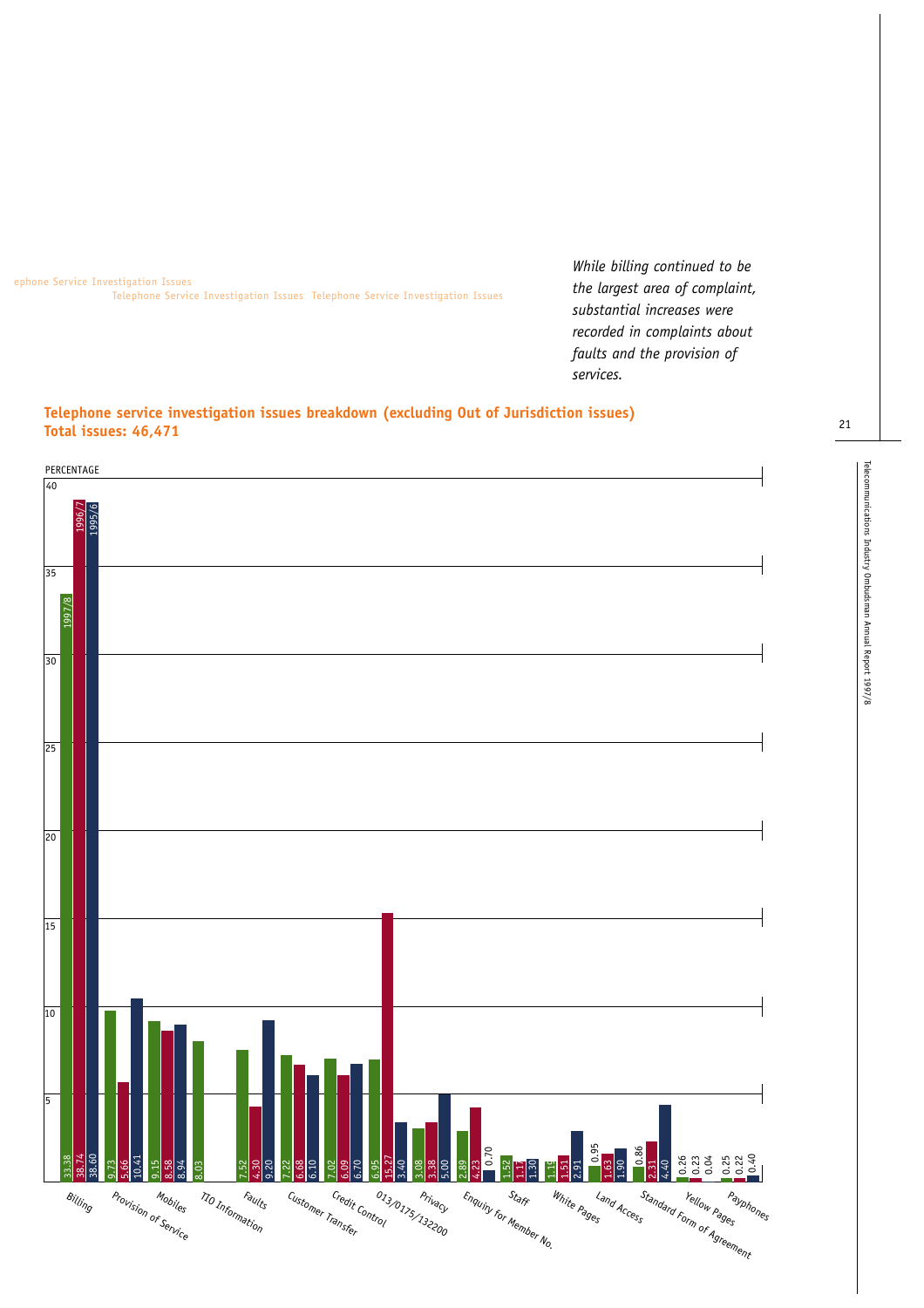# **Billing**

#### Issues raised: 15,511

Since the establishment of the TIO at the end of 1993, billing issues have consistently accounted for over one third of telephone service issues. In 1997/98 they made up 33.38% of all issues raised within jurisdiction.

Billing cases are divided into two categories: complaints about bills for fixed line services, and complaints about mobile service bills. Mobile phone billing complaints rose to more than 17% in 1997/98, up marginally from 15.3% in the previous year. Fixed phone billing complaints decreased from 84.7% of billing cases to 82.79%. Although it is a small variation, this shift reflects the continuing popularity of mobile services in Australia.

The most common billing complaint about fixed services concerned delays in charges on current accounts - or backbilling. Consistent with last year, the main cause for complaint in relation to mobile services was the payment of accounts.

The TIO investigates billing cases initially on the basis of information provided by the complainant, unless the problem is the result of an inherent or identified fault in a telecommunications company's billing equipment. Billing cases can require extensive documentation from the complainant including Statutory Declarations and work attendance records, and the telecommunications provider will often be required to carry out technical testing as part of the investigation process.

# **Breakdown of billing issues 1997/98 Fixed line services**



#### **Mobile services**

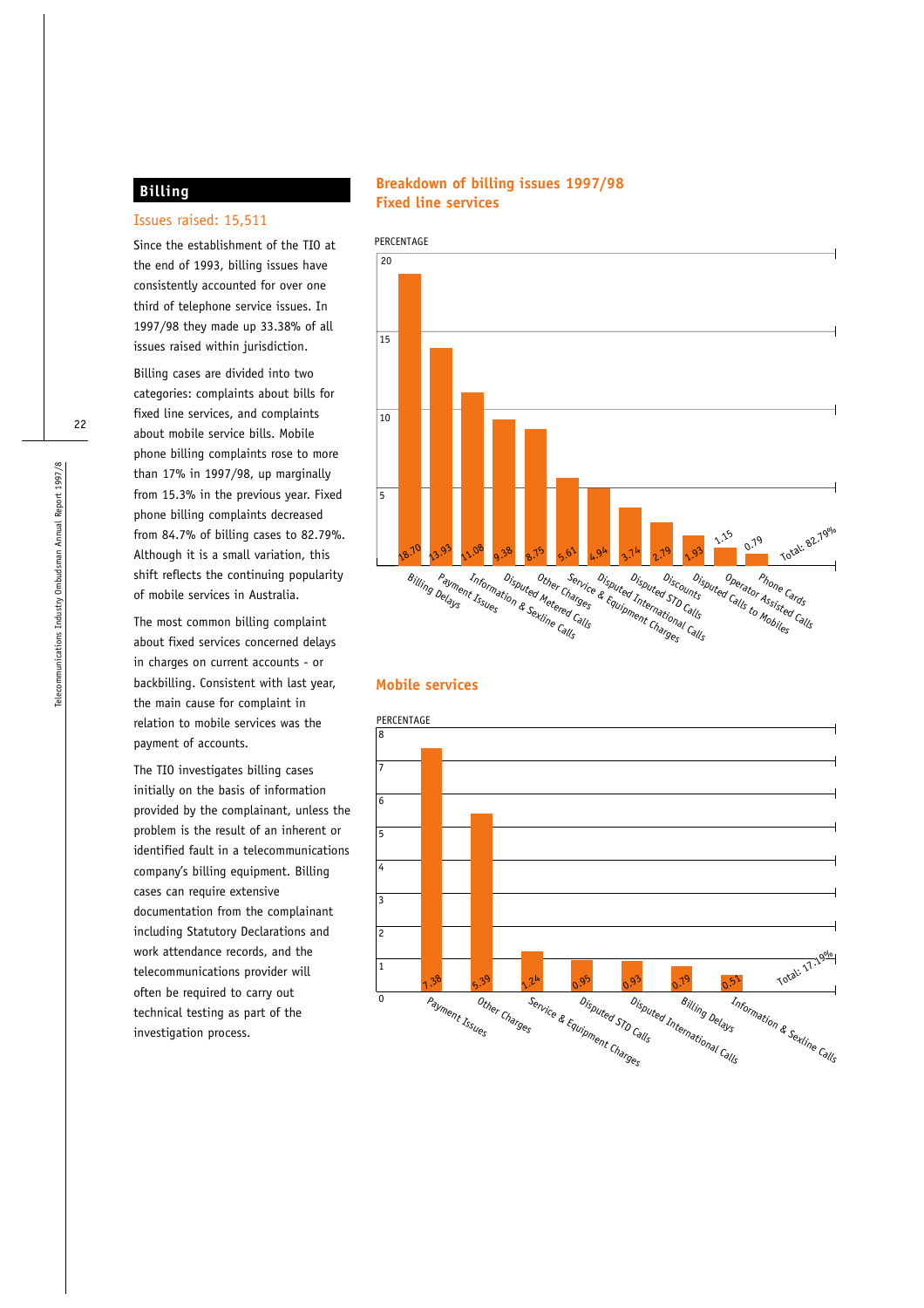#### Billing delays (backbilling)

Backbilling - the practice of billing consumers for calls made prior to their current billing period - has been a growing cause of complaint to the TIO over the past year with 19.49% of all billing complaints relating to this issue, compared with 8.7% for the previous year. The overwhelming majority of backbilling cases are in relation to fixed line services, with only a small percentage relating to mobile phone bills.

Through industry forums and the media the TIO has made clear its view that there needs to be a standard industry backbilling period and that this should be no more than three months outside the current billing period. A recent industry report on the matter by ACIF, the Service Providers Action Network and Telstra indicates that an industry code on backbilling will be developed in the near future and that it will be close to the standard advocated by the TIO. In the meantime, the absence of any standard means that the TIO must accept the policies of individual

companies which put the backbilling period at anywhere between three to 12 months, and in many cases give no time limit at all.

Backbilling cases fall into two main categories. The first category includes backbilled mobile charges which most commonly occur when there have been delays in transferring billing information from the mobile network carrier to the customer's billing company. As a result, customers have discovered that they can be billed for calls made to a mobile network up to one year after a call was actually made. This has been a particular issue for customers of Telstra's fixed network making calls through the Optus GSM network, although Telstra has reported that it believes it has solved the problem.

The second category of backbilling involves instances where the complainant had been a customer of a service provider and then on transferring to Telstra discovered that they may not have received some bills during their period with the other

service provider. Telstra has initiated a project to claim money from customers who possibly did not receive and pay for charges incurred with their previous service provider. In extreme cases customers have received bills for calls made up to three years ago.

In these cases, the TIO has had to accept that Telstra is generally entitled to claim amounts which may not have been paid. However, the TIO has argued strongly that Telstra should adhere to its backbilling policy of limiting the backbilling period to 12 months.

The TIO has encouraged customers affected by Telstra's debt recovery project to ensure they receive an itemised account for the charges, reconcile these accounts with their own records (in order to ascertain if they have actually paid any of the charges), attempt to negotiate a discount off the bill, and finally, to seek a reasonable payment plan. Where the TIO considers that Telstra has not agreed to reasonable negotiations, the TIO has intervened on the complainant's behalf.

23

*Case note*

INVESTIGATIONS OFFICEF **Alex Buchanan** INVESTIGATIONS OFFICER Alex Buchanan,



# *Billing delays (backbilling)*

*"I took up a case for a local council which had received a \$65,000 backbilled account for charges incurred between December 1995 and October 1996. The organisation had been aware that they were not receiving bills and had attempted to obtain bills from both the service provider and Telstra for some years. Initially Telstra had not been prepared to negotiate on the issue, however the TIO was eventually able to mediate a \$30,000 credit for the complainant."*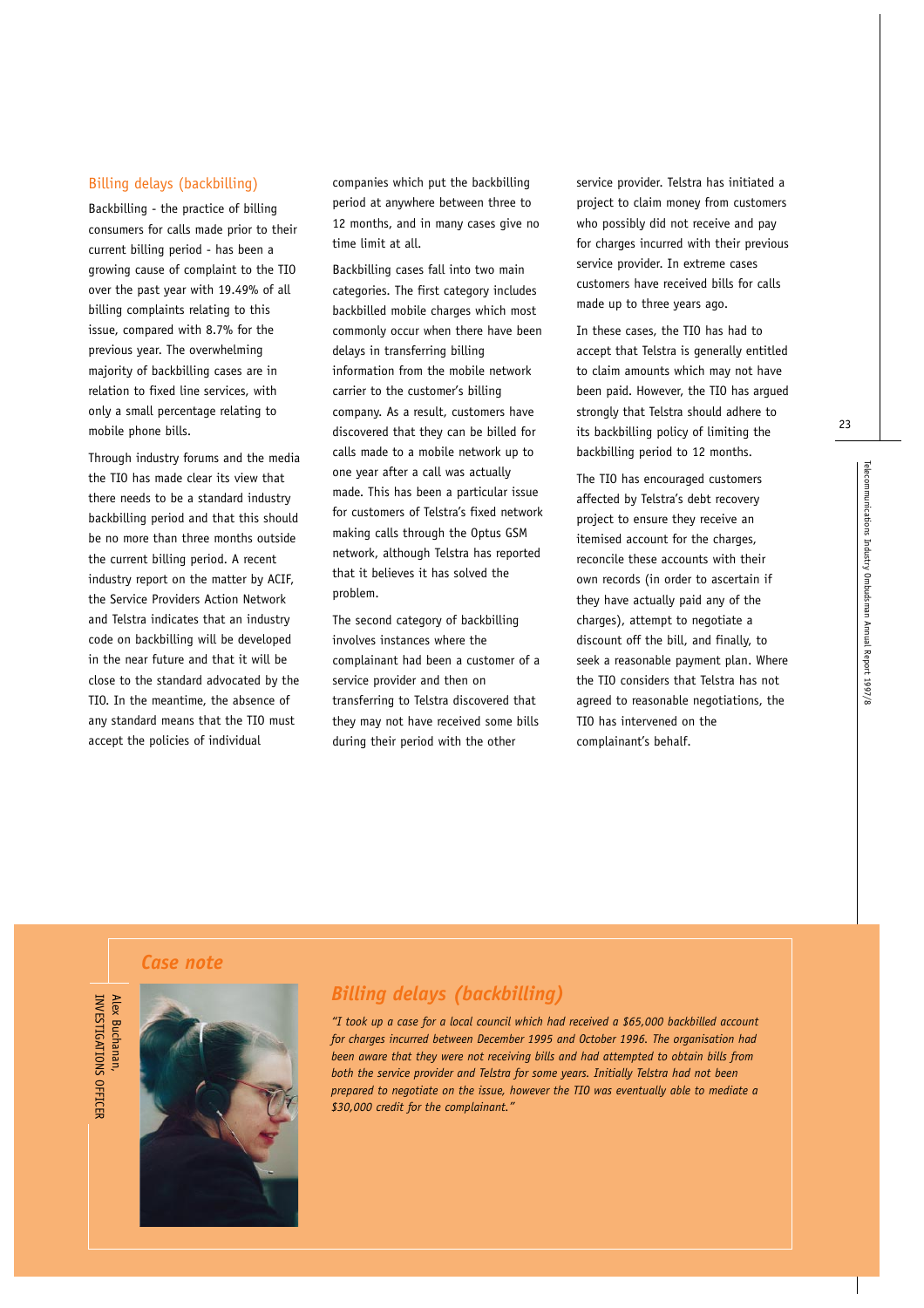#### Payment issues

Payment issues are the most common cause of complaint in relation to mobile service billing cases, and the second most common complaint for fixed phone billing cases.

The vast majority of payment cases arise from consumers arguing that a service provider's payment arrangements are unreasonably harsh. Payment arrangements are usually governed by a company's credit control policy. The TIO does not have jurisdiction over these policies, nor does it always have access to the account histories of complainants which can also determine payment arrangements. However, the TIO may review a complainant's case if it believes a company's payment terms are particularly harsh.

The TIO also receives complaints from people who claim that they have made a payment but that it is not reflected on their account. These cases are usually easily resolved through investigation.

# Information calls (1900/0055 services)

Complaints about information and sexline calls accounted for 11.59% of billing complaints compared with 12.1% in the previous year. Most of these cases fall into two main categories: those where complainants accepted that they made the calls but were complaining about the resulting bills; and those where the complainants disputed making the calls at all.

The TIO can take up cases where information or sexline calls have not been billed in accordance with advertised rates. However it has no jurisdiction over the setting of those rates, or the content of calls.

In cases where a complainant disputes making the calls, the TIO requests Statutory Declarations from all parties with access to the phone, in addition to a list of the local calls made from the service. Prior to requesting a technical investigation of the service, the TIO examines all documentation

supplied by the complainant in order to ascertain the likelihood of people in the household making the disputed calls. If the TIO believes there is cause to investigate, it will request a thorough investigation of the service and an examination of any faults which may have affected the billing. If a fault is found, or if there is any suggestion that an error may have occurred, the TIO will ensure that the disputed charges are waived. In the majority of these types of cases however, it is found that the calls were made by a member of the household, though usually not by the person who holds the phone service account.

# *Case note*

INVESTIGATIONS OFFICER

INVESTIGATIONS OFFICER



# *Information line calls*

*"I took a call from a woman who had been charged a fairly large amount for information (1900) calls that she claimed neither she nor anyone with access to her phone had made. The woman lived in a household with her husband and two teenage sons.*

*I raised the case to Complaint level after the complainant provided the requested copies of disputed accounts, Statutory Declarations from her and her husband, and school attendance records for her sons. Telstra was requested to conduct testing on the complainant's service, which included placing call charge analysis equipment (CCAE) on the line to record all incoming and outgoing call traffic on the phone.*

*The woman had placed a bar on information calls from her phone following advice from the TIO. However, the CCAE testing results showed that someone with access to the phone service was still attempting to make information calls, but was having no success due to the bar. In view of this finding, the woman agreed to close the case and further investigate phone usage within her household."*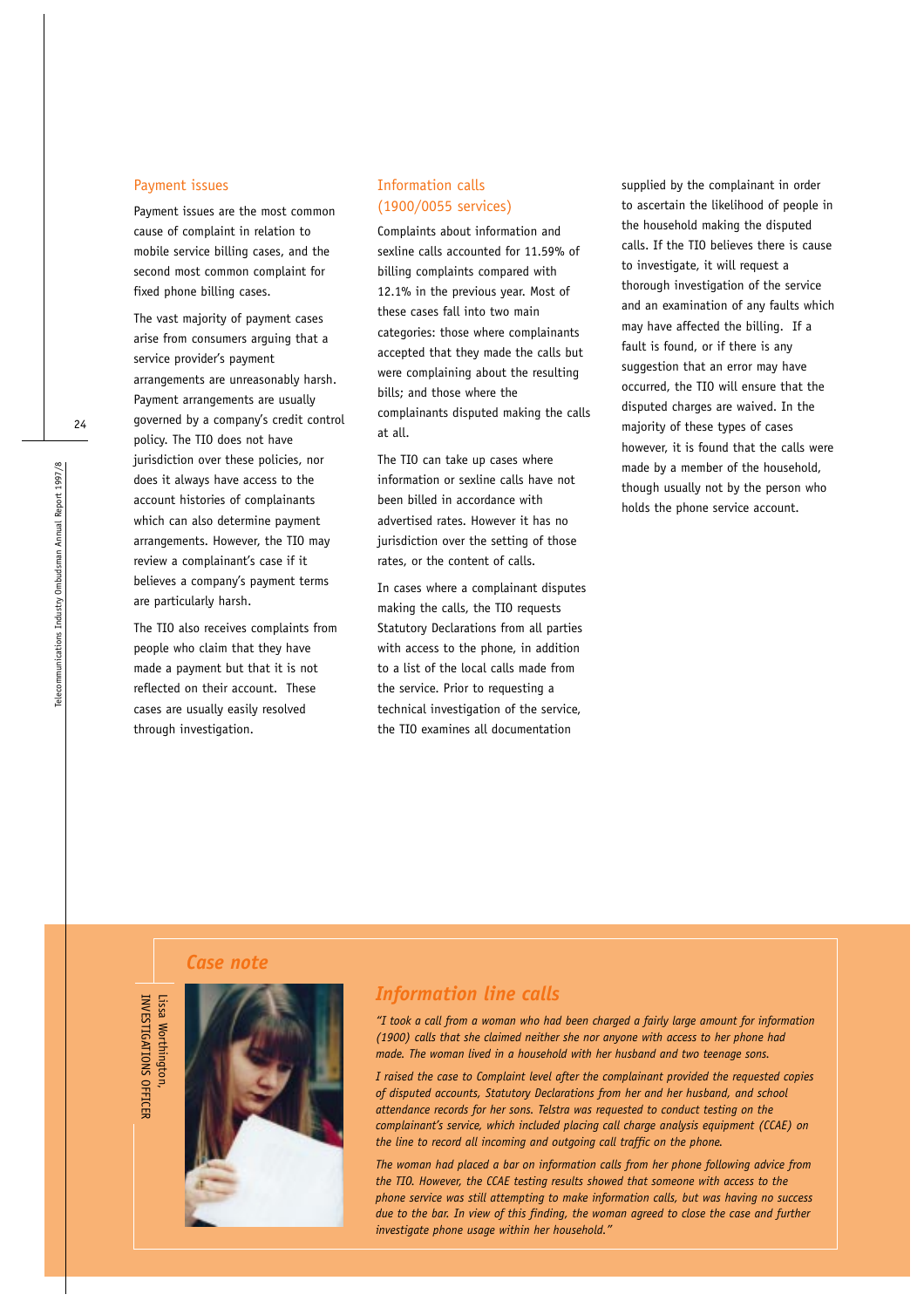#### Metered calls

Complaints from people disputing bills for metered (or local calls) halved during 1997/98, dropping to 9.38% of billing issues from 20% in the previous year.

The decrease in complaints appears to be the result of Telstra's introduction of Total Call Record Charging (TCRC) which provides itemised listings of all local calls dialled from a phone service. Most exchanges in Australia are now capable of providing TCRC. The TIO has found that the detailed itemisation will satisfy many complainants that the number of local calls shown on a bill were actually made.

However, throughout the year the TIO has investigated cases to ascertain if billing equipment is functioning correctly. In these cases the TIO usually requests that Call Charge Analysis Equipment (CCAE) be installed. This equipment independently measures the activity on the phone to investigate if the meter is correctly recording outgoing calls. The TIO can also request an investigation of the whole service from the premises to the exchange - in order to ensure that the equipment is functioning correctly and to eliminate the possibility of crossed lines and other faults.

# **Credit Control**

#### **Issues raised: 3,258**

Complaints regarding credit control accounted for 7.02% of telephone service issues raised in 1997/98, which is consistent with the previous two years.

The major cause of complaint within this category was the debt recovery actions of carriers and service providers, particularly in relation to old debts. Complainants frequently come to the TIO after a telephone company has requested the payment of an old debt, generally associated with a previous service, in extreme cases from up to seven years earlier. In many cases the outstanding debt has prevented the complainant from connecting a new service. The time delay in these cases usually means that complainants don't have copies of old accounts and receipts. Usually, problems can be resolved once the complainant has had the opportunity to speak with the billing section in the telephone company.

Another continuing credit control issue relates to the refund of security deposits which were previously required by some telecommunications companies. The TIO's investigations often find that there has been a lack of notation by the phone company at the time the deposit or bond was paid. In other cases the customer has simply not allowed enough time for the refund to be paid.

Complaints from consumers about the credit control policies of particular companies accounted for 32.4% of credit control cases. Policies vary from company to company on matters such as disconnections, payment terms and new accounts. As these policies are a commercial matter for the individual companies, they are outside the TIO's jurisdiction. However, the TIO will take up cases where a company is breaching its own policies, or where, in the TIO's view, it is being particularly harsh on a customer.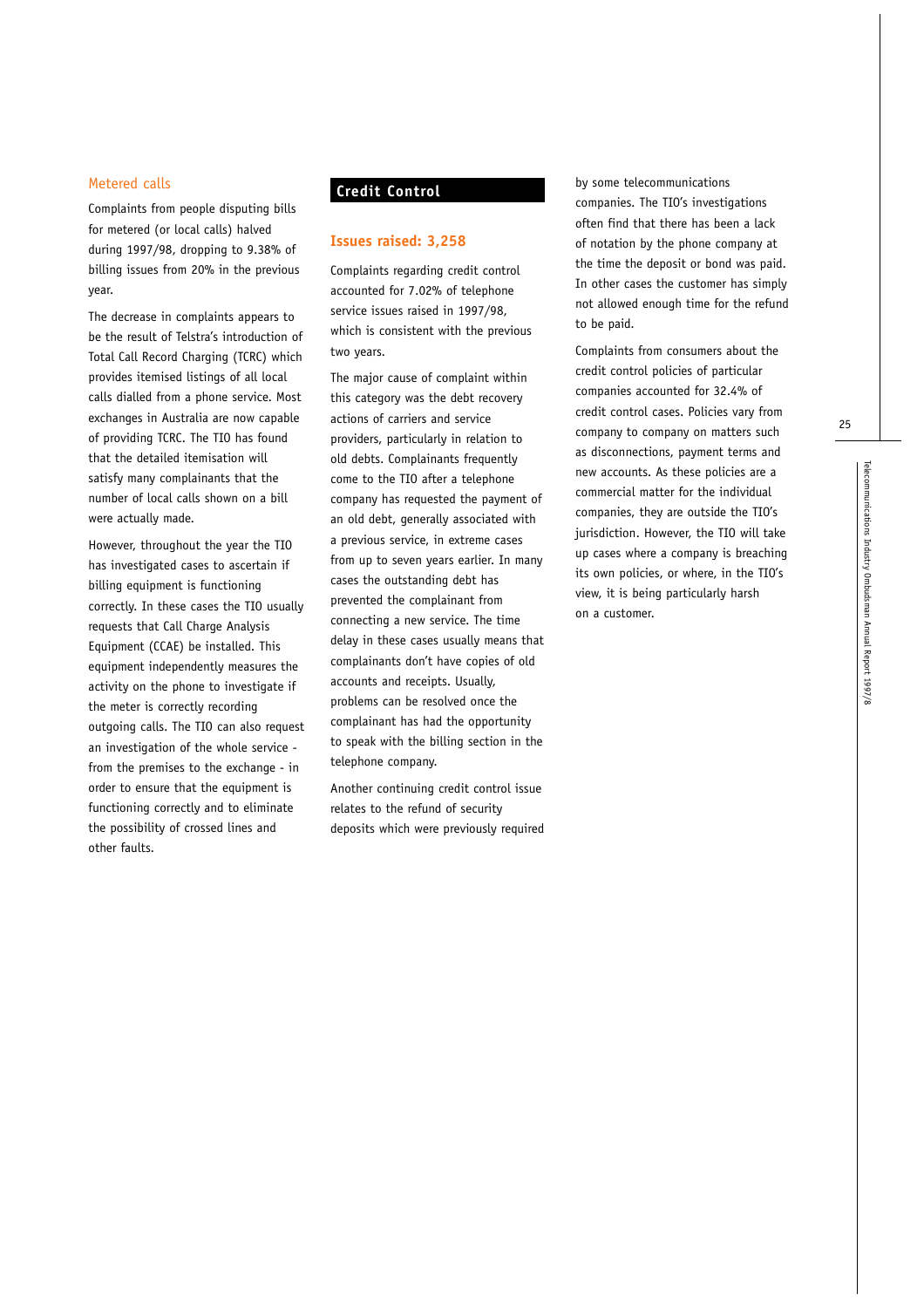#### **Customer Service Guarantee**

#### **Issues raised: 1,947**

The Customer Service Guarantee (CSG) is a collection of performance standards introduced by the Australian Communications Authority (ACA) on 1 January 1998 giving effect to a provision of the *Telecommunications Act 1997.* Under the CSG, all telephone companies operating in Australia are required to meet industry-wide time limits on the repair of faults, the provisioning of standard telephone services, including enhanced call handling features (eg call waiting and call barring), and adhering to arranged appointment times. Under the standard, providers are obliged to inform their customers of the CSG.

The CSG provides for financial compensation to customers where the performance standards are not met. If a phone company offers to provide a customer with a service within the minimum time limits of the standard, it is also required to keep to those commitments.

The CSG's time limits vary according to the population of the community where the customer lives, whether a service is physically in-place, and whether there is infrastructure available within close proximity. For every working day that the phone company exceeds the time limit, the customer is entitled to a rebate equivalent to the monthly rental fee for the standard telephone service (\$11.65 for residential and \$20 for business customers).

The CSG was amended by the ACA during the year so that from 1 August 1998, every day beyond the first five working days of delay attracts a payment of \$40 per working day for both residential and business customers. A payment of \$20 per working day after five days delay is applicable for delays in the provision of enhanced call features.

Where a telephone company breaches the CSG and fails to pay damages voluntarily, the TIO will investigate the matter and, if necessary, determine the complaint in accordance with standard TIO case procedures.

Since the CSG's inception, the TIO has attempted to raise public awareness of the standards through its publications and the media. This has resulted in a gradually increasing number of CSG related issues recorded since January this year.

CSG related issues accounted for 4.19% of all telephone service issues raised over the year. These were almost equally the result of delays in fault rectification (46%) and delays in service connections (54%).

CSG related issues are not logged by the TIO in a separate category, but are recorded according to the nature of the complaint leading to the application of the CSG.

#### *Case note*



INVESTIGATIONS OFFICER

INVESTIGATIONS OFFICEF



# *Customer Service Guarantee*

*"I took a call from the secretary of a tennis association. The association had applied for the connection of four business services to be completed prior to the commencement of a major tournament. Despite substantial notification of the connection requirements, the connections were not in place by the agreed date.*

*The TIO raised the case on the basis that the telephone company had not adhered to the CSG standard performance requirements. The phone company responded and connected the four services two days before the tournament began. However, due to a total of 70 working days' delay on each of the four services, a rebate of \$5,600 was paid. The complainant in this case was extremely happy with the outcome."*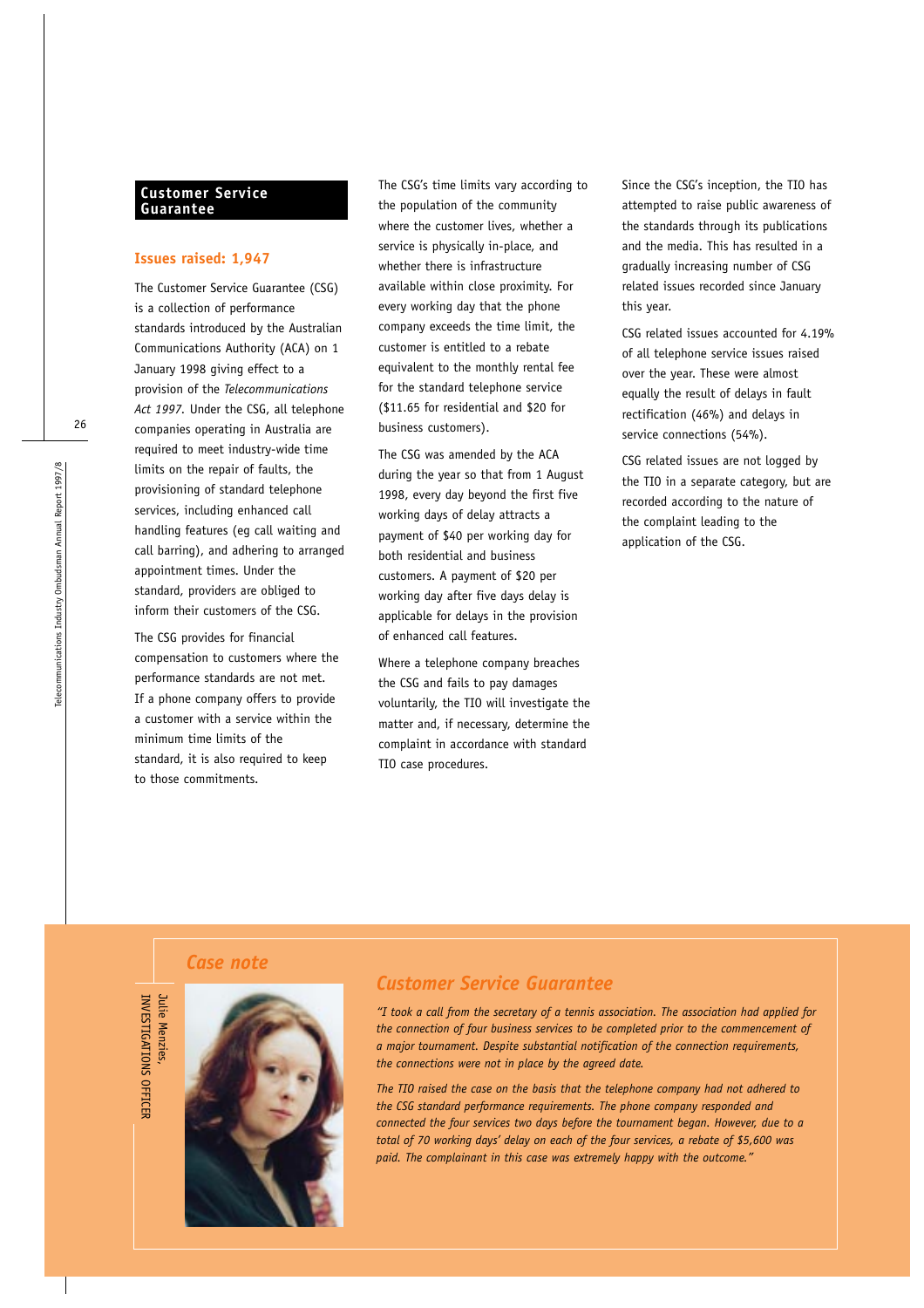## **Customer Transfer**

#### **Issues raised: 3,357**

Complaints relating to consumers transferring between telephone carriers and service providers, or 'churning' as it is known in the telecommunications industry, accounted for 7.22% of issues raised within TIO jurisdiction. This is a slight increase from 6.68% of issues in 1996/97.

Given that the advent of open competition in the telecommunications marketplace has seen more aggressive marketing amongst providers, it is perhaps not surprising that the majority of customer transfer cases (68.6%) related to unauthorised churn. This occurs when a customer is transferred from one provider to another without giving their informed consent, or where no consent is given at all. Unauthorised churn can be the result of genuine error on the part of a service provider, but is more often due

to consumers signing transfer agreements without understanding their contents.

Sales representatives paid on a commission basis have been known to give false and misleading information to customers in order to secure a transfer. The TIO has handled cases where door to door sales representatives have asked customers to sign a form just to confirm that they have been visited by a representative. Some weeks down the track the customer receives a bill from the new provider and, on contacting the company, realises the form was actually a churn form. The elderly and people from non-English speaking backgrounds are often the targets of these sorts of tactics.

Some industry members have taken positive steps towards minimising unauthorised churns by contacting customers to ensure that they wish to proceed with the transfer. The TIO strongly supports this practice.

Through the media and its publications, the TIO has urged consumers to be wary of door to door sales pitches and to read any agreement carefully before signing it. The TIO has also made known its concerns about churn problems to individual TIO members and to the industry as a whole through ACIF.

Cases relating to churn delays have, on the other hand, decreased from 50% of customer transfer cases in 1996/97 to 31% this year. While this is still a large number of cases, the industry has begun to take steps to streamline the customer transfer process, reducing the number of days that a customer is 'held' by their previous service provider.

The TIO's efforts at highlighting churn delays resulted in an industry workshop conducted by the TIO and ACIF to discuss the issue. The workshop produced a commitment from industry members to develop an industry code on churn procedures.

*Case note*





## *Customer transfer*

*"A man contacted the TIO to advise that he had received an account for his brother's phone number under his name at his address. Neither the complainant nor his brother had been visited at their homes by a representative from the telephone company in question. The complainant contacted the company and a copy of the transfer form was sent to him. Upon receiving the form the complainant discovered that security details such as his date of birth and mother's maiden name were incorrect, as well as his address. The signature on the form was also not his. The TIO's investigation revealed that a sales representative had fraudulently completed the form. The carrier credited all calls that were made for the period of the churn, and disciplinary action was taken against the sales representative."*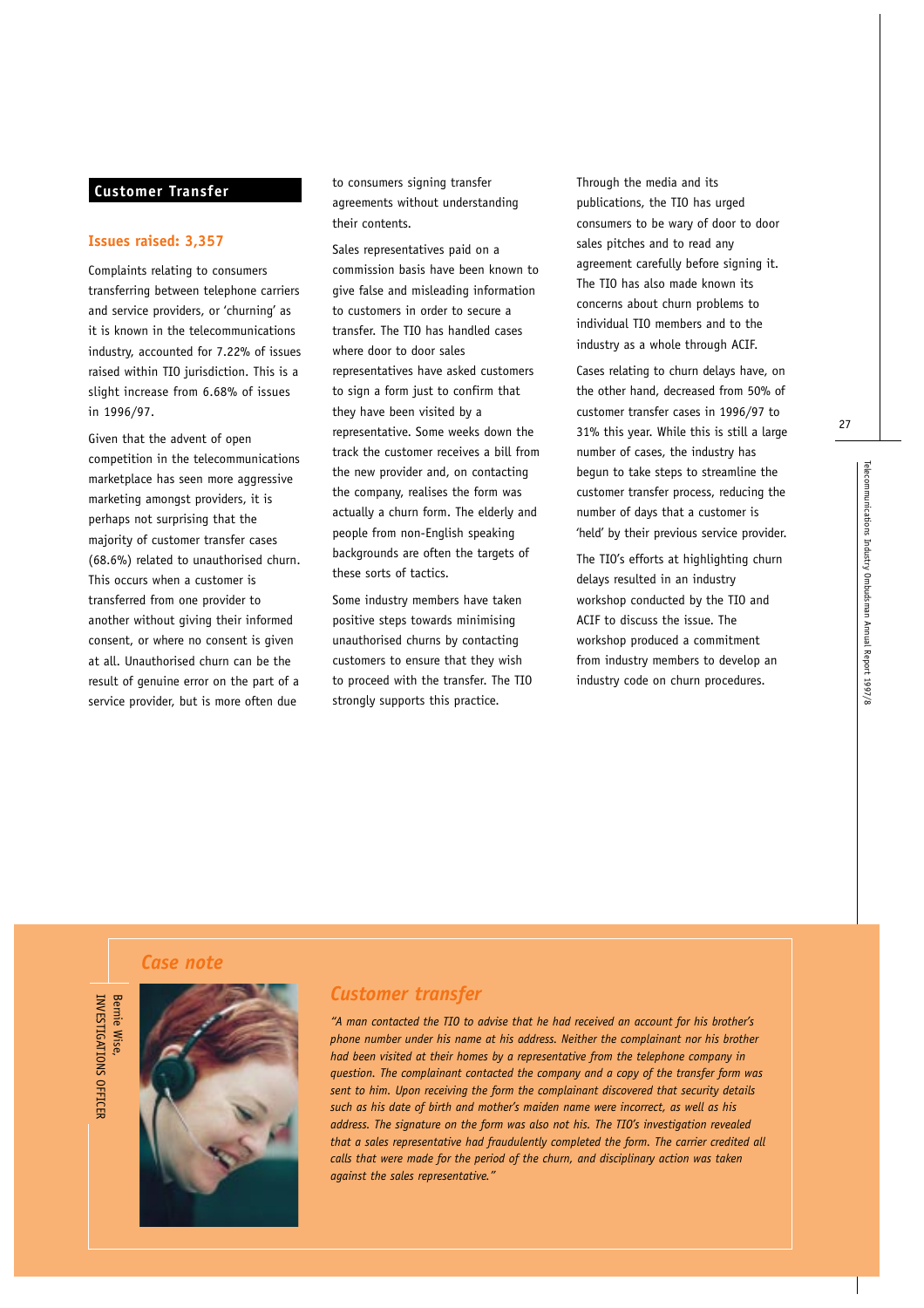# **Directories**

#### **Issues raised: 676**

The TIO recorded 553 complaints concerning the White Pages directory in the financial year ending June 1998, compared to last year's figure of 526. Only 123 Yellow Pages complaints were received during the year.

Complaints received about White Pages mostly relate to the enhanced or additional directory listings that are requested and paid for, usually by small business customers. These complaints generally fall into three categories: the omission of all or part of a directory listing; errors in the listing; and issues relating to the charging of the listing.

During the year, Telstra's National Directory Services merged with Pacific Access which took over the operations of both the Yellow and White Pages, including responsibility for administration and the printing of the directories.

Complaints about White Pages are logged against Telstra, as the TIO regards Telstra as having responsibility for the directory, but are forwarded to Pacific Access for resolution.

Pacific Access, although not an 'eligible carriage service provider', and so not compelled by legislation to be a member of the TIO, has an informal arrangement with the TIO and continues to accept and attempt to resolve complaints forwarded to it regarding Yellow Pages.

# **Faults**

#### **Issues raised: 3,494**

In the past year fault related issues have risen substantially from 4.3% of all telephone service issues in 1996/97 to 7.52% in 1997/98. More than 70% of fault cases received by the TIO during the year related to delays in fault rectification, with a large proportion of repair delays occurring in rural and remote areas.

In approximately 10.6% of all fault related cases, complainants were seeking compensation for disruption caused by the fault, while the remaining 89.4% of complainants were seeking only the rectification of the fault. The majority of compensation claims were submitted by business

# *Case note*





# *Faults*

*"I received a complaint from a man living in a rural area who was experiencing a recurring fault on his telephone service. At the time he called me, his telephone service had been out of order three times within a period of six weeks. Each time a fault occurred, he was without a telephone service for a period of two to four days.*

*His service provider advised that the faults were due to cockatoos eating at the telephone cable which had damaged and exposed it. His inspection of the site confirmed this. However each time a fault was reported, the service provider would make temporary repairs by placing tape on the line claiming that it was short-staffed and it was too expensive to replace the cable.*

*The TIO raised the matter to Complaint level against the service provider. The service provider replaced the cable and put conduit on the overhead cable. In accordance with the Customer Service Guarantee, the complainant also received \$11.65 for each day of delay in the rectification of the fault."*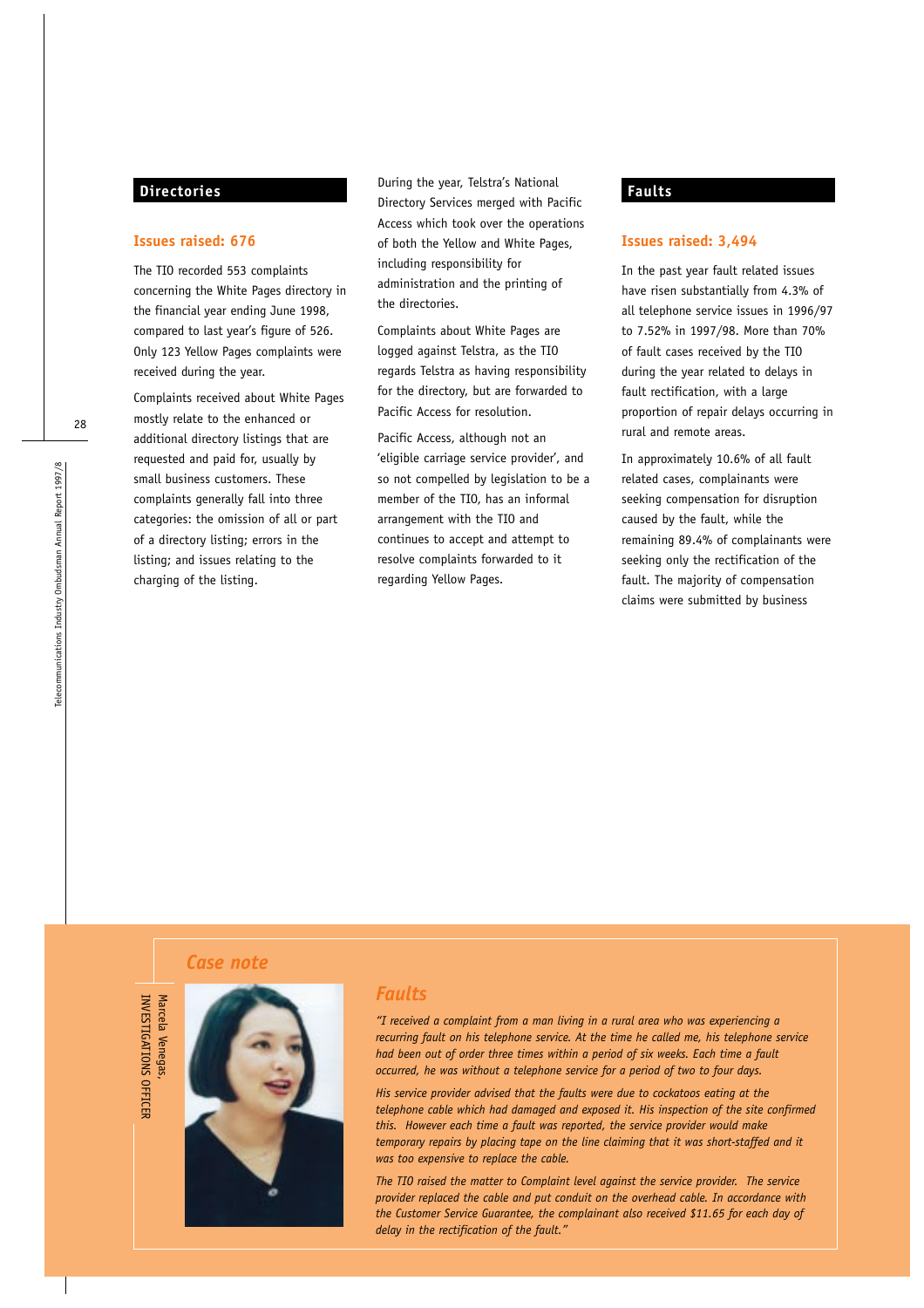customers – some of these customers worked from home and claimed for loss of business or income as a result of faults on their home service. Because telephone companies place priority on fault rectification for business services, services classified and billed as residential may experience longer delays in fault rectification.

The TIO has jurisdiction to investigate network faults, recurring faults, delay in fault rectification, missed appointments by technicians, and the application of the Customer Service Guarantee (see page 26). However, repair of customer premises equipment such as faxes, PABX and small business systems are outside the jurisdiction of the TIO.

# **Land Access**

#### **Issues raised: 441**

Complaints regarding land access issues comprised nearly 1% of all telephone service issues raised with the TIO in 1997/98, almost half of the previous year's percentage.

Nearly 80% of the year's land access cases related to damaged cables; 12% dealt with breaches of the *Telecommunications Code of Practice 1997*, and 8% were complaints about carriers' installation and maintenance of towers. Specifically, complaints related to lack of notification to property owners of a carrier's intention to access facilities, damage to property by carriers, queries about responsibility for the cost of replacing damaged cables, and objections to the installation of low-impact facilities.

Whilst acknowledging that

telecommunications carriers have rights and powers to access private land, the TIO helps to ensure that this is done in a way that minimises damage to property and inconvenience to land owners and tenants.

The *Telecommunications Act 1997* outlines carriers' rights and responsibilities in relation to inspecting, installing and maintaining facilities on public and private land, and *The Telecommunications Code of Practice 1997* details how and when carriers should notify land owners of their intention to access land, and how the work is to be carried out.

The TIO has jurisdiction in cases where there has been a clear breach of the *Code of Practice*, and where objections to the installation of low-impact facilities are made. In a recent development (and despite past practices), Telstra has argued that the TIO is not able to deal with cable damage cases beyond the Enquiry stage, if the cable damage is caused by the owner/occupier or contractor, and is not directly related to the provision of a service to the complainant. This matter is currently being considered by the Ombudsman.

29

*Case note*



# *Land access*

*"The owner of a flower farm contacted the TIO after receiving notification of access from a carrier. The complainant wanted to deny the carrier access to the property on the grounds that the proposed inspection and surveying of the land would disturb farming and business activities. The complainant was advised that the only legitimate grounds for objection related to the location and time of the proposed activity, the likely effect on the land, and the carrier's responsibility to minimise inconvenience and do as little damage as practicable. Investigation by the TIO found that the carrier had rights to access the land but was required to take all reasonable steps to minimise damage and inconvenience."*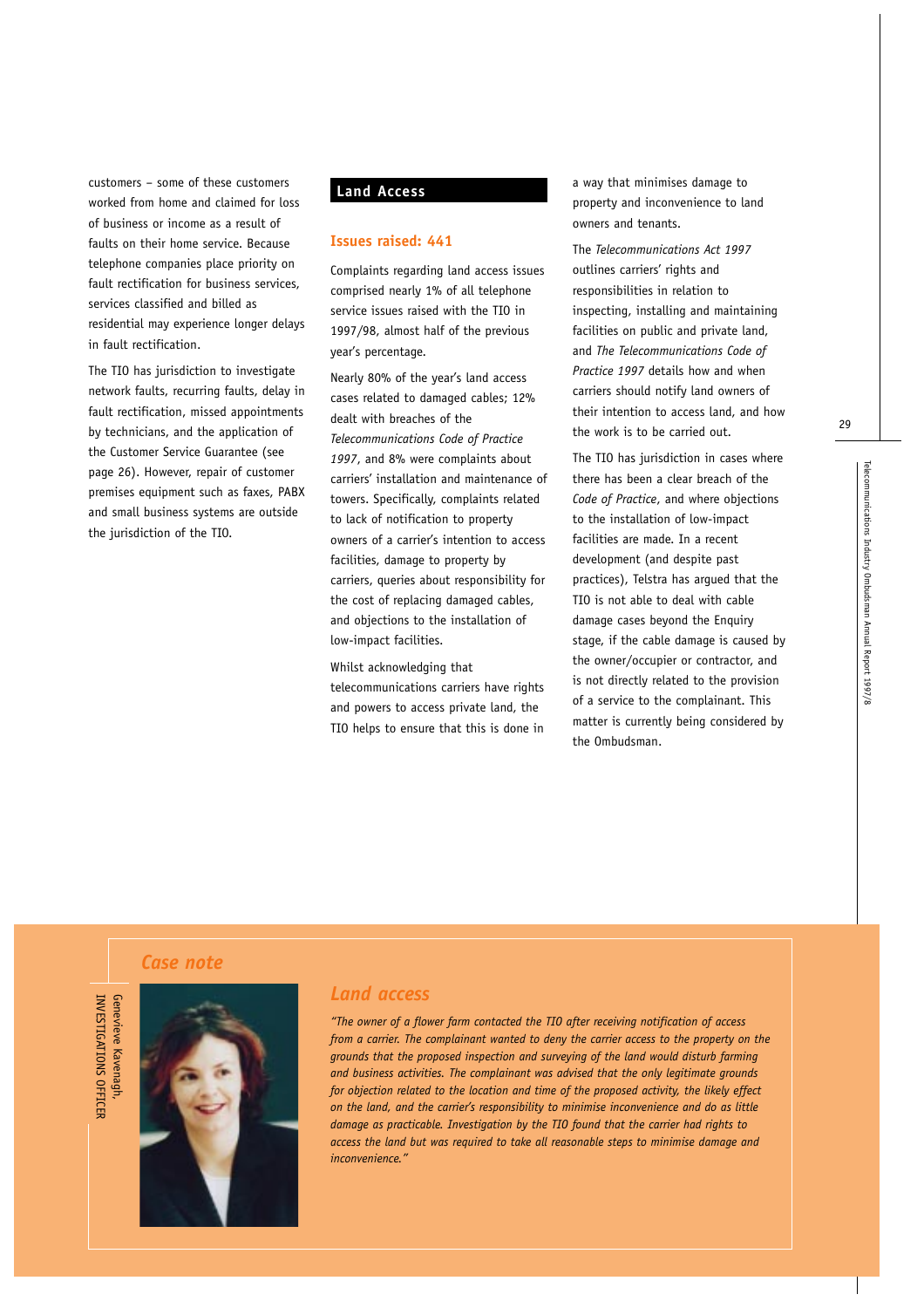#### **Mobiles**

#### **Issues raised: 4,251**

(*mobile phone billing cases are included with Billing issues on page 22*)



Issues raised in relation to mobile services increased from 2,990 in 1996/97 to 4,251 in 1997/98 – 9.15% of all telephone issues. This is not surprising given the increasing popularity of mobile phones and the growing array of plans and enhanced capabilities now available to consumers.

Complaints regarding both analogue (AMPS) and digital (GSM) mobile services generally concerned contractual issues, coverage problems, and equipment and network faults and difficulties. Digital mobile cases increased from 89.8% of mobile cases in 1996/97 to 96.31% in 1997/98, while cases relating to analogue phones decreased from 10.2% to 3.69%.

The majority of analogue cases involved equipment related problems, probably indicative of the fact that most analogue handsets are now becoming quite dated.

A small number of complaints (0.61% of all mobile cases) were received about the closure of the AMPS network. Most consumers understand that this is a policy decision by the Federal Government and therefore not a matter within the TIO's jurisdiction. However, the TIO has played a role in monitoring complaints to ensure that the quality of the AMPS service has not deteriorated during the migration of customers to the digital networks.

The majority of digital mobile cases were about contracts; in particular, consumers

claiming that they were not aware of certain terms and conditions in the contracts they had signed. In many instances this was the result of consumers not reading contracts thoroughly and not asking questions about terms and conditions. It is also true that in many of the cases handled by the TIO, mobile outlets had not provided adequate information about matters such as coverage, technical support and penalties for breaking contract conditions. In most instances the TIO is unable to assist with these sorts of cases because a signed contract is legally binding on both the customer and the provider. However, the TIO will take up cases where the customer has been misled or if the terms of the contract have not been adhered to by the provider. The TIO frequently highlights in the media the need for consumers to be well informed about the content of any mobile contract they sign.

Complaints about coverage form the second largest category of digital mobile issues. These cases often arise when a consumer has not, prior to purchase, seen a coverage map of the areas where the phone will be used. While customers do often have unrealistic expectations of what mobile coverage they can get out of their phone, the TIO frequently handles cases where consumers have not got the coverage they were led to believe would be available.

*Case note*

INVESTIGATIONS OFFICER

INVESTIGATIONS OFFICEF

David Scarfe,

David Scarfe



# *Mobiles*

*"I was contacted by a complainant who claimed that she had connected to a particular service provider's digital network on the advice that she would be able to access her laptop computer through the network. She later found that this was not possible.*

*The TIO contacted the service provider on behalf of the complainant and was advised that it was still unable to provide data fax capability, making it impossible to connect a computer to the network. Because the complainant had been misinformed, the service provider agreed to disconnect the digital mobile service without penalty upon return of the digital handset."*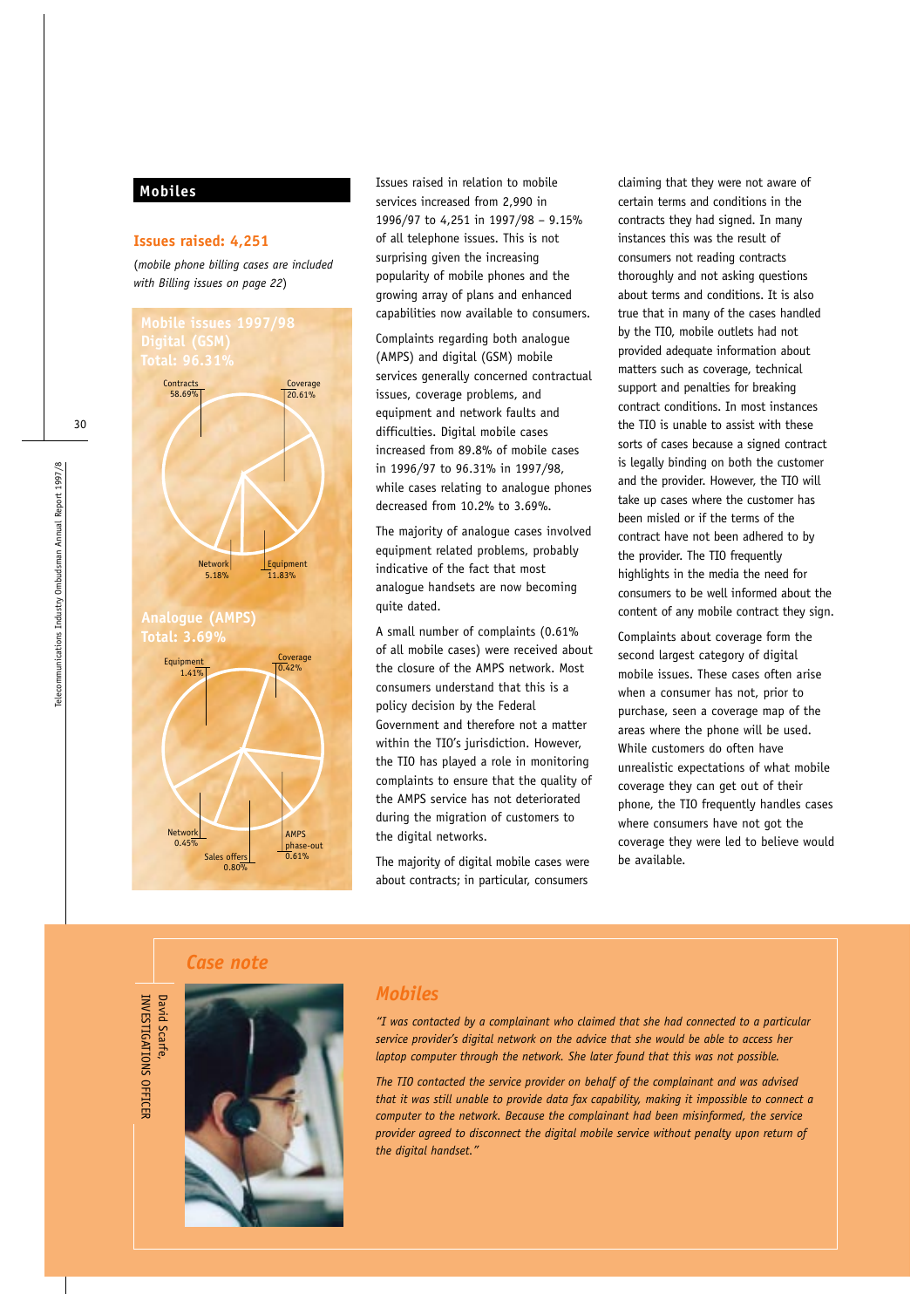# **Payphones**

#### **Issues raised: 116**

From time to time the TIO receives complaints in relation to payphones. In 1997/98, 116 payphones complaints were received which were considered to be within the jurisdiction of the TIO. Typical complaints included reports of prolonged and recurring faults in neighbourhood phones with the complainant often seeking a refund of monies lost in a faulty phone.

The TIO also receives a significant number of calls about the location of payphones, however, these complaints fall outside the TIO's jurisdiction and are therefore not reflected in this category.

All payphone cases received in the last year were treated as Enquiries only, with the complainant usually being referred to Telstra's Customer Referral Centre to report the fault and/or arrange a refund.

# **Privacy**

#### **Issues raised: 1,433**

The TIO logged a total of 1,433 privacy issues in 1997/98, representing 3.08% of all telephone service issues. This compares to 3.38% of issues in the previous year.

Calls to the TIO about privacy matters usually relate to nuisance or malicious calls (26.9%), telemarketing calls (11.6%) and silent lines (18.1%). Privacy complaints are, however, typically very diverse, and a miscellaneous field records any complaints which do not fall into a specific category (28.8%).

The introduction of Calling Number Display (CND) in January 1998 resulted in a new complaint issue in the privacy category. CND allows for a caller's telephone number to be displayed to the person who is receiving the call, providing the recipient has the appropriate equipment. Before the

introduction of CND, the ACA's Privacy Advisory Committee Guidelines recommended that a number of consumer safeguards be put in place, including the availability of a facility to block the sending of a caller's number; the condition that all silent numbers be automatically CND blocked; and that consumers be informed of the implications of CND and how to block CND transmission.

The TIO recorded a total of 210 complaints about CND, making up 14.6% of all privacy issues raised. Complaints fell mainly into two categories: people who wanted CND and could not receive it due to the incompatibility of their telephone exchange; and people who had requested but not received a CND block on their telephone service. The TIO also received a number of calls from people wishing to voice their concerns about their personal security and the possible misuse of CND information by businesses for telemarketing purposes.

31

# *Case note*

Sarah Nye,<br>INVESTIGATIONS OFFICER



# *Privacy*

*"I raised a case on behalf of a man who, despite arranging for his line to be CND blocked in November 1997, was alerted by his daughter in April 1998 that his phone number was being displayed. While Telstra reassured him several times that it had reintroduced the block, the complainant discovered that his number was still being transmitted.*

*Telstra was asked to investigate why the block had been removed without the complainant's specific request, and to arrange for the block to be placed on the line again. Telstra's response included the suggestion that software problems at the exchange had probably caused the unblocking reported by the complainant. Telstra arranged for a representative to telephone the complainant to apologise for its error and the delay in rectifying the matter. A credit equal to three month's line rental was also placed on the complainant's account."*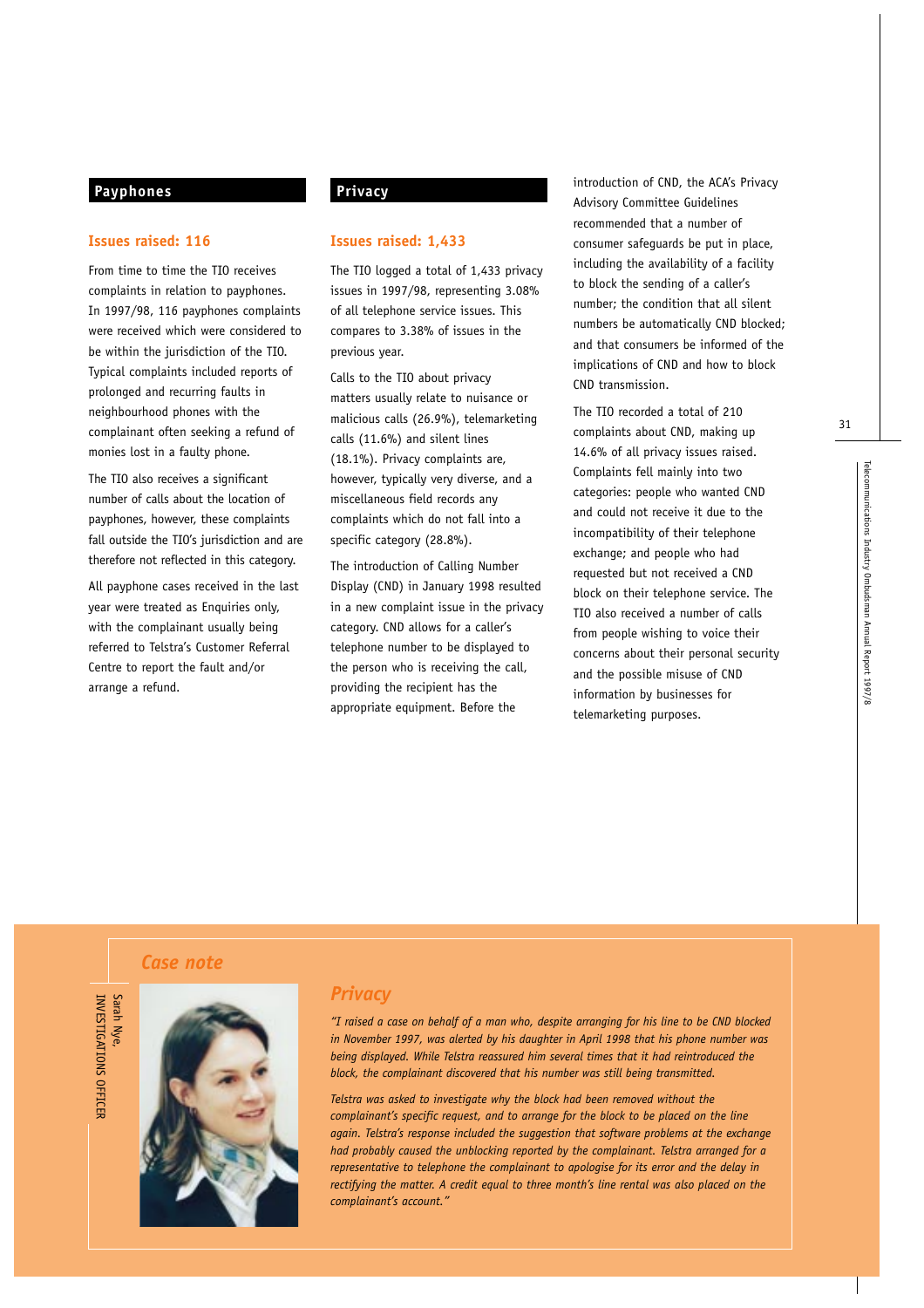# **Standard Form of Agreement**

(formerly known as the Basic Carriage Service Tariff)

#### **Issues raised: 128**

As of 31 July 1997, the Basic Carriage Service (BCS) became known as the Standard Form of Agreement (SFOA). SFOAs are lengthy and often difficult to read documents detailing service providers' products, services and tariff schedules. If a service provider wishes to avoid negotiating individual contracts with each of its customers, it is required to have an SFOA and must be able to provide it to customers upon request. Contracts for digital mobile services are always negotiated separately with each customer.

The major difference between the BCS and SFOA is that while the BCS focused on pricing regulation, the SFOA also covers the terms and conditions of contracts.

The SFOA category of complaint includes cases relating to pricing structures, labour charge disputes and complaints involving the internal functioning of a company. Because the TIO has no authority to investigate the setting of tariffs or the established business practices or policies of a TIO member, the SFOA category is used selectively and accounted for less than 1% of issues raised in 1997/98.

SFOA cases are often referred by the TIO to more appropriate organisations; for instance, the Australian Competition and Consumer Commission for complaints about advertising or general business standards, or the Australian Communications Authority for queries about the setting of tariffs. Where the TIO does handle an SFOA case, it is usually a matter of providing complainants with information about the policy guidelines of service providers.

#### **Staff**

#### **Issues raised: 708**

Cases logged in this category relate to the behaviour and service levels of the staff of carriers and service providers. Complaints are usually about rude or unhelpful service, lengthy response times from customer service staff, and claims of being provided with false or misleading information which may have resulted in additional charges.

Cases of this nature made up only 1.52% of telephone service issues in 1997/98. In most instances these complaints were referred to a more senior level of complaint within the telephone company. In more serious cases, the TIO may contact the carrier or service provider and request that they call the customer directly in order to resolve the complaint speedily and amicably.

# *Case note*



# *Standard Form of Agreement*

*"A small businessman contacted me disputing charges from Telstra for repairs to damage caused to a Telstra plant by some of his staff while oxy welding. Whilst the man acknowledged that his company was liable for the cost of repairing the damage, he queried the calculation: \$200 for call out and a rate of \$150 per hour for 5.5 hours. The complainant pointed out that the repair was carried out in normal working hours. Telstra reviewed the basis of the charge and reduced it to \$350. The complainant was satisfied with this resolution."*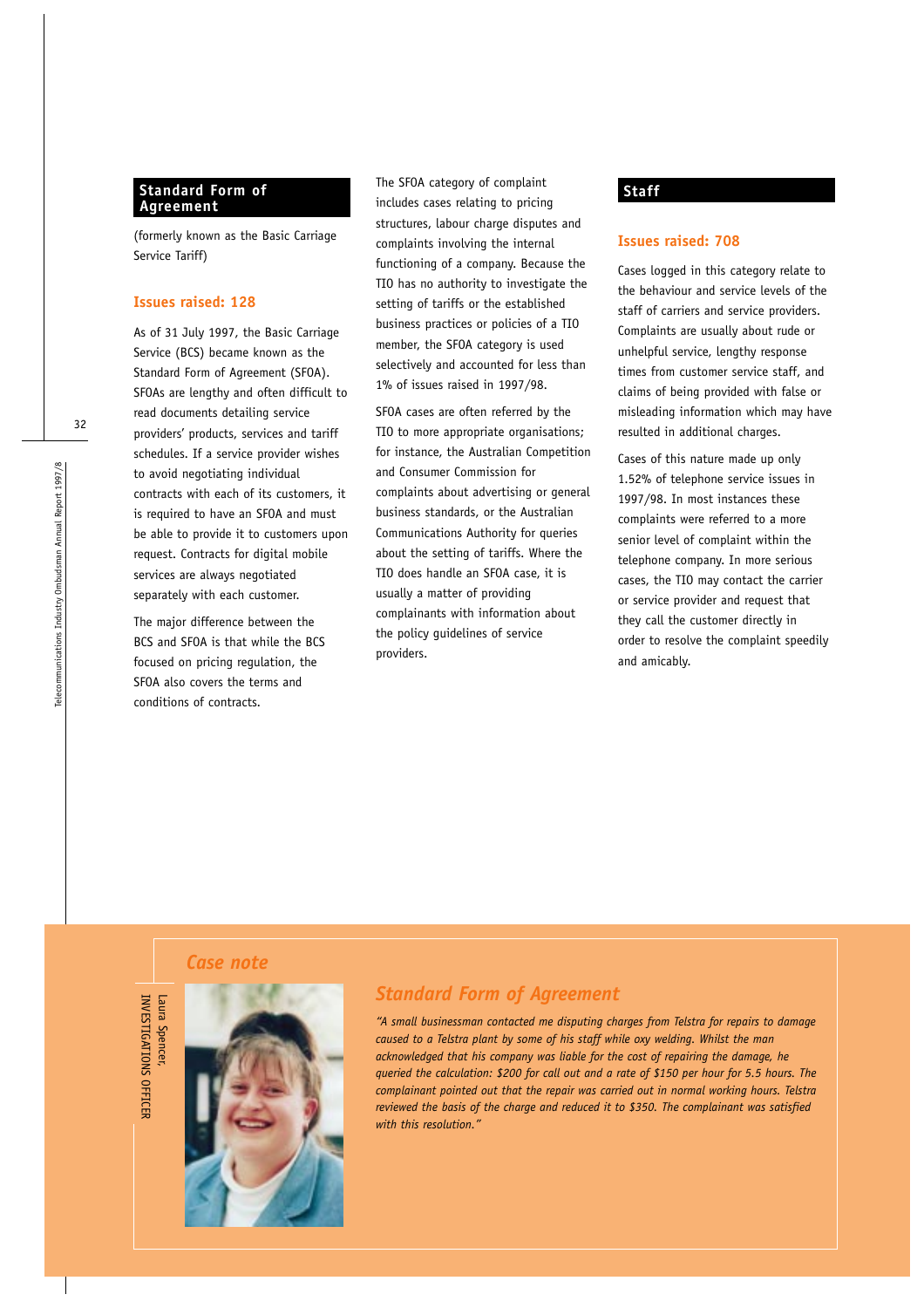# **Provision of Service**

#### **Issues raised: 4,522**



Complaints about the provision of services more than doubled in 1997/98 compared to the previous year, rising from 1,972 to 4,522 issues raised, and making up 9.73% of all telephone service issues.

Provisioning cases include complaints about delays and the standard of connections of in-place and new services, the provision of enhanced call features, disconnections, and phone number allocations. In-place connections apply to those services which can be supplied without a technician visiting the customer's premises.

Much of the year's increase was due to a rise in complaints about delays in the provision of new services. The reasons for the increase, particularly in the last six months, have been the subject of speculation. Amongst the reasons suggested are the reduction in Telstra staff numbers, the effect of repeated instances of bad weather across many parts of Australia, and the absence of available cable. Analysis of the TIO's statistics does suggest some type of systemic problem, although it is not possible to identify the specific factors or the interplay of those factors that might be contributing to the problem. Contrary to most media

reports, the problem appears to be particularly acute in metropolitan Sydney, rather than in regional areas.

The introduction of the Customer Service Guarantee (CSG) provided some financial compensation to consumers whose services were not connected within the prescribed time frames (see Customer Service Guarantee p26). Since the introduction of the CSG on 1 January 1998, the TIO recorded 1,052 provisioning cases where the CSG applied.

In dealing with instances of provisioning delays, the TIO is often able to negotiate with the telephone company to obtain a commitment date for a connection, or for at least a temporary solution. The TIO also ensures that customers are credited the appropriate CSG compensation.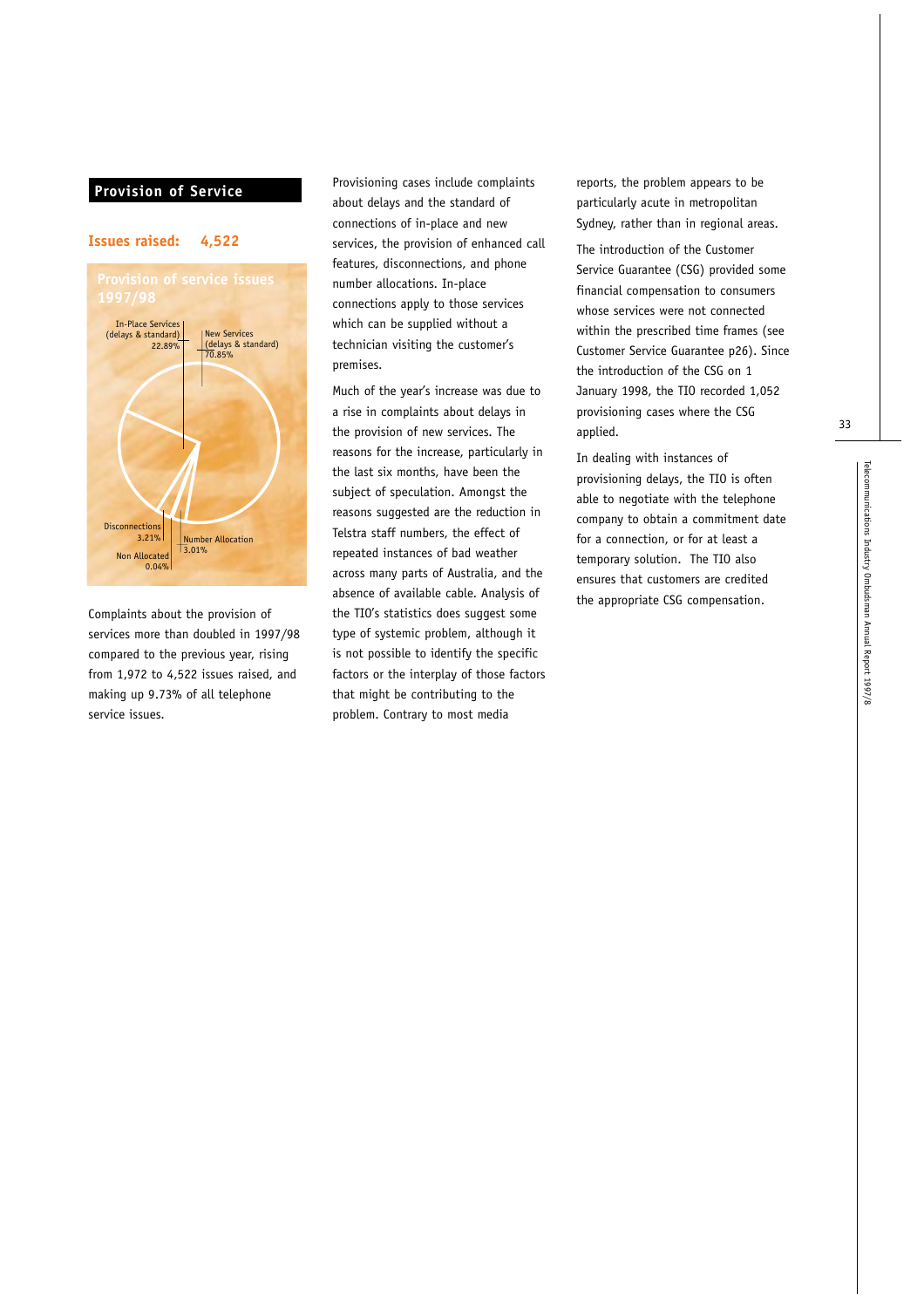# Internet Service Investigation Issues

s Internet Service Investigation Issues Internet Service

#### **Internet service investigation issues breakdown 1997/98 (excluding Out of Jurisdiction issues) Total issues: 1,314**

#### **Overview**

| Cases:                | 1,662 |
|-----------------------|-------|
| Issues raised:        | 1,314 |
| (within jurisdiction) |       |

The 1997/98 financial year was the first 12 months of the TIO's jurisdiction over complaints about Internet access services. During the year, the TIO handled a total of 1,662 Internet related cases, accounting for 3.19% of the TIO's total caseload. Because some cases related to more than one issue, there were a total of 1,736 Internet issues raised - 422 of these were out of the TIO's jurisdiction, leaving 1,314 issues raised within jurisdiction.

The large number of Internet issues that were out of the TIO's jurisdiction is to be expected given that consumers and Internet service providers (ISPs) are still getting acquainted with the TIO's role and powers. Notably, 30% of Out of Jurisdiction issues concerned ISPs who were not, at the time of the complaint, members of the TIO. While in many instances this was rectified once the TIO contacted the relevant ISP, in some cases ISPs refused to join the TIO scheme and were referred to the Australian Communications Authority for breaching the *Telecommunications Act 1997.* Because



the TIO is unable to raise cases against non-members, non-member ISPs have been a frustration to both the TIO and consumers. This situation is improving however, as more ISPs comply with the legislation and join the scheme.

Other Out of Jurisdiction issues included complaints relating to Internet content, electronic financial transactions and website publishing.

# *Internet related cases accounted for 3.19% of the TIO's total caseload.*

**Service Investigation Issues Internet** 

As with telephone service complaints, the overwhelming majority (52.44%) of Internet related complaints were about billing. Some 10% of these related to the phenomenon known as repeat dial call charges which is currently the most vexed Internet complaint issue (see p36). Access problems and the provision of services were the other major areas of complaint.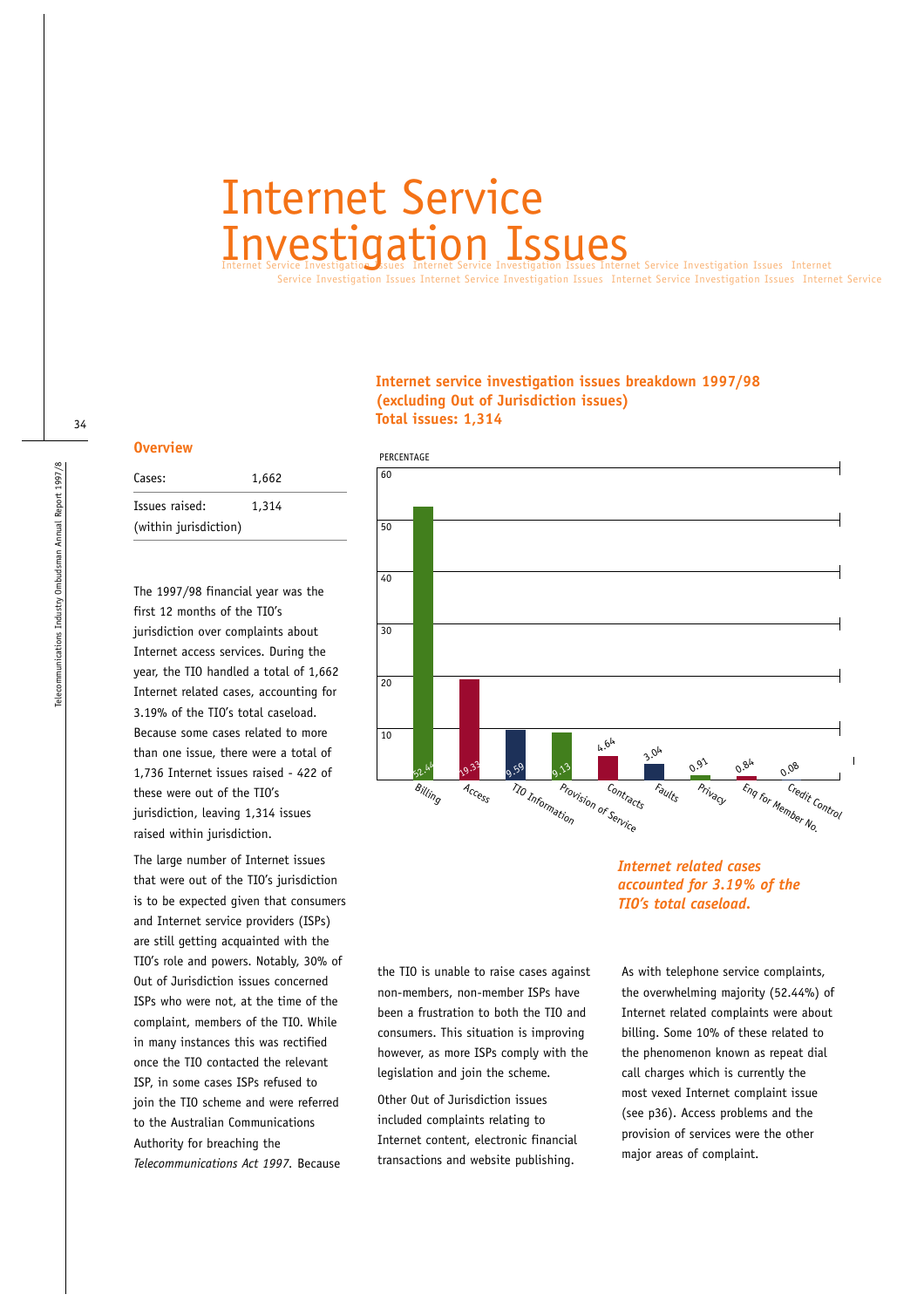# **Access**

#### **Issues raised: 254**

Complaints about access made up almost 20% of all Internet related issues. This category includes complaints about problems accessing the Internet and congestion or slow download speeds. When handling complaints of this nature, the TIO may ask the ISP involved to provide technical evidence to support its advertised speeds and claims about the quality of its service. The TIO is also mindful of the fact that the Internet access industry is a competitive one,

and that pricing, speed and quality vary greatly from one ISP to another. The TIO is generally unable to take up complaints about service levels where an ISP has made no claims about providing high speed access.

The TIO also advises complainants that while most people rely on their standard telephone service to access the Internet, the service was designed for voice, not data, transmission and Telstra is only required to provide a transmission speed of 19.2 kbps.

# **Contracts**

#### **Issues raised: 61**

Complaints about misleading information or lack of advice in relation to contracts and agreements constituted 4.64% of all Internet related issues. The TIO makes every effort to encourage consumers to read agreements carefully before entering into them because in most cases they are legally binding. Where it appeared that information provided about contracts was misleading, complainants were referred to the Australian Competition and Consumer Commission.

*Case note*

INVESTIGATIONS OFFICER Carrie Liddle INVESTIGATIONS OFFICER Carrie Liddle,



#### *Internet access*

*"An Internet user came to the TIO because he believed that his ISP was not providing a service in accordance with the performance standards promoted to him at the time he purchased a 600 hour block subscription. He claimed he was experiencing a number of problems when accessing, or attempting to access, the Internet, and said he had not received a response to his numerous emails to his ISP.*

*The complainant said he was experiencing repeated logon failures, disconnections immediately upon logon, frequent incidences of 'modem hang' from the ISP modems during which no signal would be received for 15 to 20 minutes, transmission speeds lower than the promoted standard, and excessive times taken to download information. He indicated to me that he wanted a full refund of all money paid to the company. The TIO raised a Consultation with the ISP, requesting it to respond to the various allegations and to propose a resolution.*

*In its reply to the TIO, the ISP acknowledged that it did have some difficulties with the reseller from which the complainant had purchased the package and did not know what commitments might have been made by the reseller. The ISP ran a number of tests, dialling all modems at the point of presence in question, but reported that it could find no evidence of the level of difficulty that the complainant had described. It apologised to the complainant for the unsatisfactory experience he had had with the service, and offered to provide a refund for time not used and for any time used where a connection was less than 30 minutes. The TIO considered this outcome to be reasonable and I advised the complainant to contact the ISP to accept the offer."*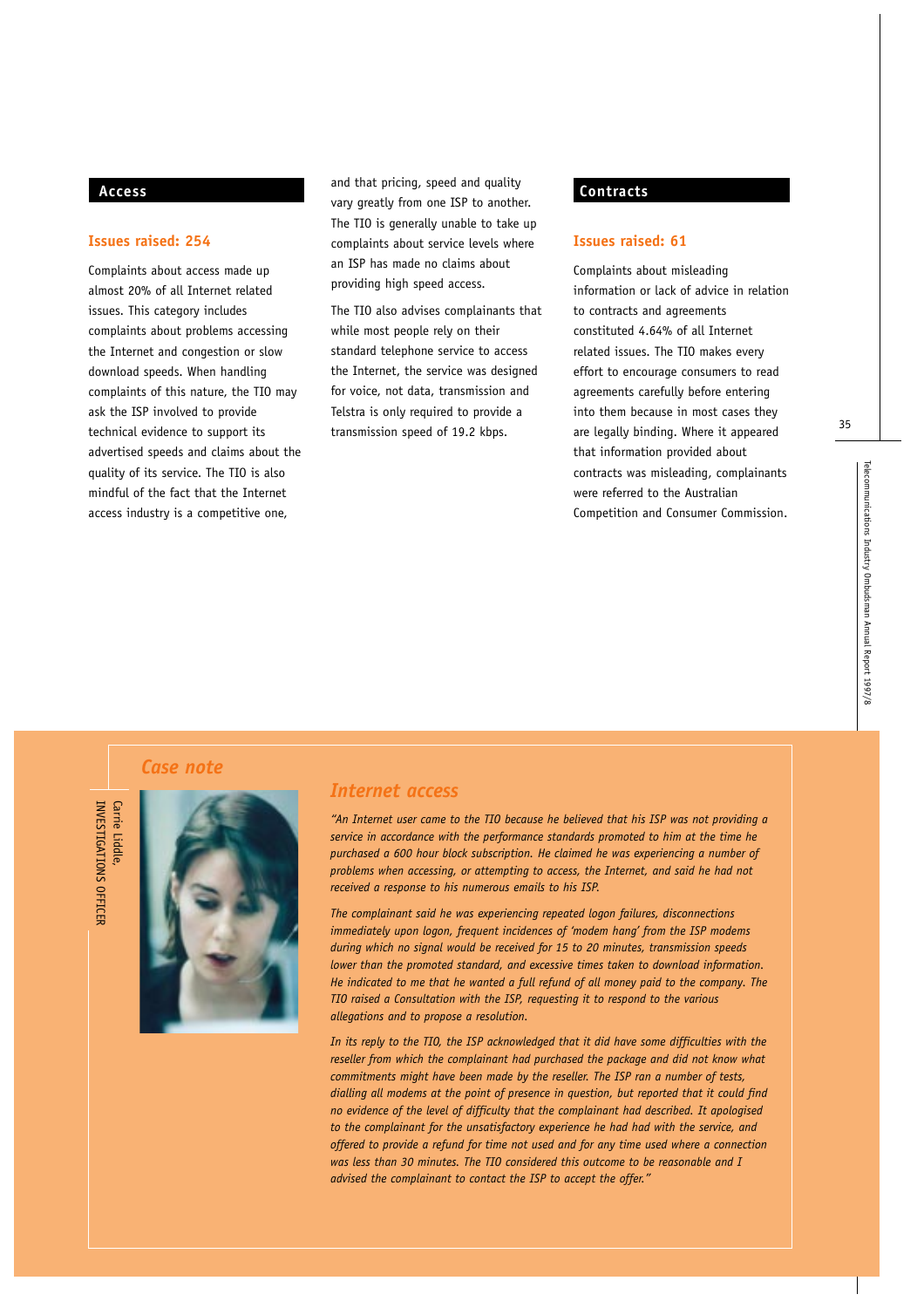# **Billing**

#### **Issues raised: 689**

Complaints about billing made up more than half of all Internet related issues. Around 10% of Internet billing cases related to repeat dial charging. These complaints are the result of Internet users being charged local call costs for repeated attempts to logon to the Internet. While the user perceives the calls in question to be unsuccessful, the telephone network seems to recognise the calls as connecting and consequently a charge is incurred. The precise reasons for this occurrence remain unknown but are currently the subject of a Telstra-funded study being carried out by Price Waterhouse on behalf of the Internet Industry Association. Along with the Australian Competition and Consumer

Commission, the TIO is sitting on the working group overseeing this study. Results of the study are expected to be available in September 1998 and should help to clarify the problem. While the TIO classifies these cases as Internet issues, they are usually logged against the carrier concerned rather than the ISP because the carrier bills for the calls.

Unauthorised direct debits made up over a quarter of Internet billing issues. In most instances, investigations of these cases revealed that the complainant had failed to cancel previous direct debit arrangements with their ISP, incorrectly assuming that the debits would cease if they stopped accessing the Internet through that ISP. In other cases the ISP had not processed the cancellation correctly.

Other types of billing complaints included billing for periods longer than complainants claimed they were logged on, and the provision of STD points of presence. In relation to the latter, investigations showed that in most of these cases consumers had incorrectly entered an STD number when setting up their system and consequently, the TIO was unable to assist. However, where an ISP had provided the consumer with an STD point of presence, the TIO found that the ISP was responsible for paying the access charges.

# *Case note*

INVESTIGATIONS OFFICER

INVESTIGATIONS OFFICER



# *Internet billing*

*"I took a call from a complainant who alleged that she had been overcharged for Internet use. She said that her ISP records indicated that she had been logged on to the Internet for extended periods, sometimes more than four hours. She disputed these logon periods, pointing out that her telephone bill indicated that she had made other telephone calls during these periods.* 

*The ISP initially maintained that the logons had been made from another telephone service and that a third party must have obtained the complainant's password and logon details. After the TIO raised the case with the ISP, it was discovered that the complainant had been unwittingly utilising an 'unsupported' dial-in number. These are phone numbers assigned to ISPs, but not advertised or used as the main dial-in number. It appears that the complainant had inadvertently entered a wrong digit as a dial-in number during the set up process. Because the number she entered was assigned to the ISP, it allowed her to access the Internet. However, it seems that the ISP's terminal servers did not fully recognise the number and would often not disconnect her sessions correctly. Whilst the ISP noted that the situation had arisen as a result of the customer's error, it refunded the additional logon charges."*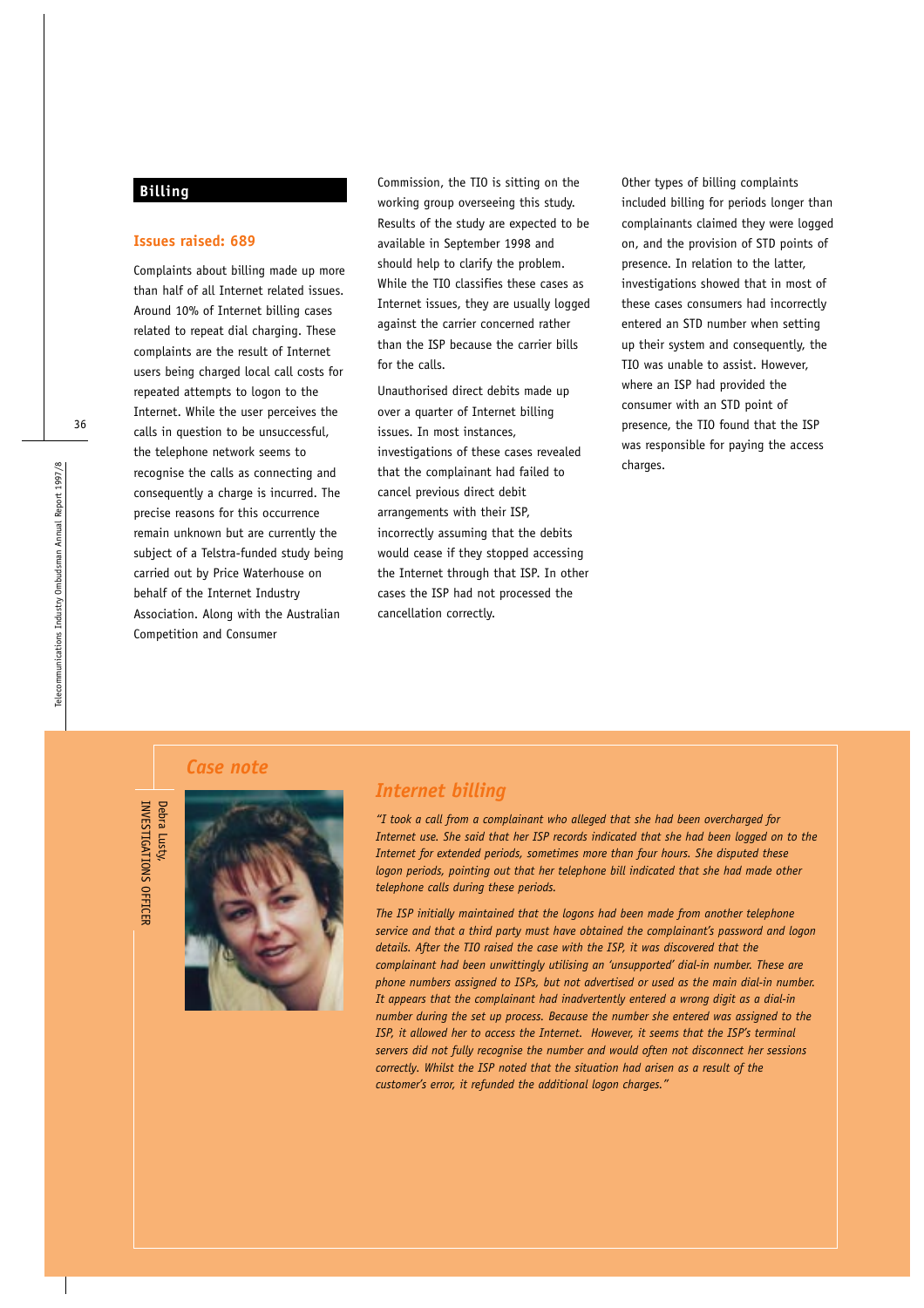# **Faults**

#### **Issues raised: 40**

Complaints about faults constituted 3.04% of all Internet related issues. Almost all complaints in this category related to Internet connection dropouts. This issue poses a difficult problem in that drop-outs can result from a number of factors including faulty equipment, poor quality telephone lines, incompatible modems and failure to disable call waiting facilities. Often the reason for the drop-outs can only be established through a rather slow process of elimination. Where ISP equipment was found to be at fault, access fees were reimbursed and, where requested, memberships cancelled.

# **Privacy**

#### **Issues raised: 12**

Complaints about privacy constituted 0.91% of Internet issues. They included claims of ISPs calling a customer's place of work and speaking to colleagues in relation to alleged debts, and ISPs using Calling Line Identification (CLI) facilities to identify customers' silent numbers or Calling Number Display blocked numbers. This second category of cases involved ISPs which were also telecommunications service providers and who received CLI for billing purposes.

# **Provision**

#### **Issues raised: 120**

Complaints about the provision of services constituted just over 9% of Internet issues. Most complaints related to the standard of service provided and included issues such as problems using email or delays in receiving access to a service.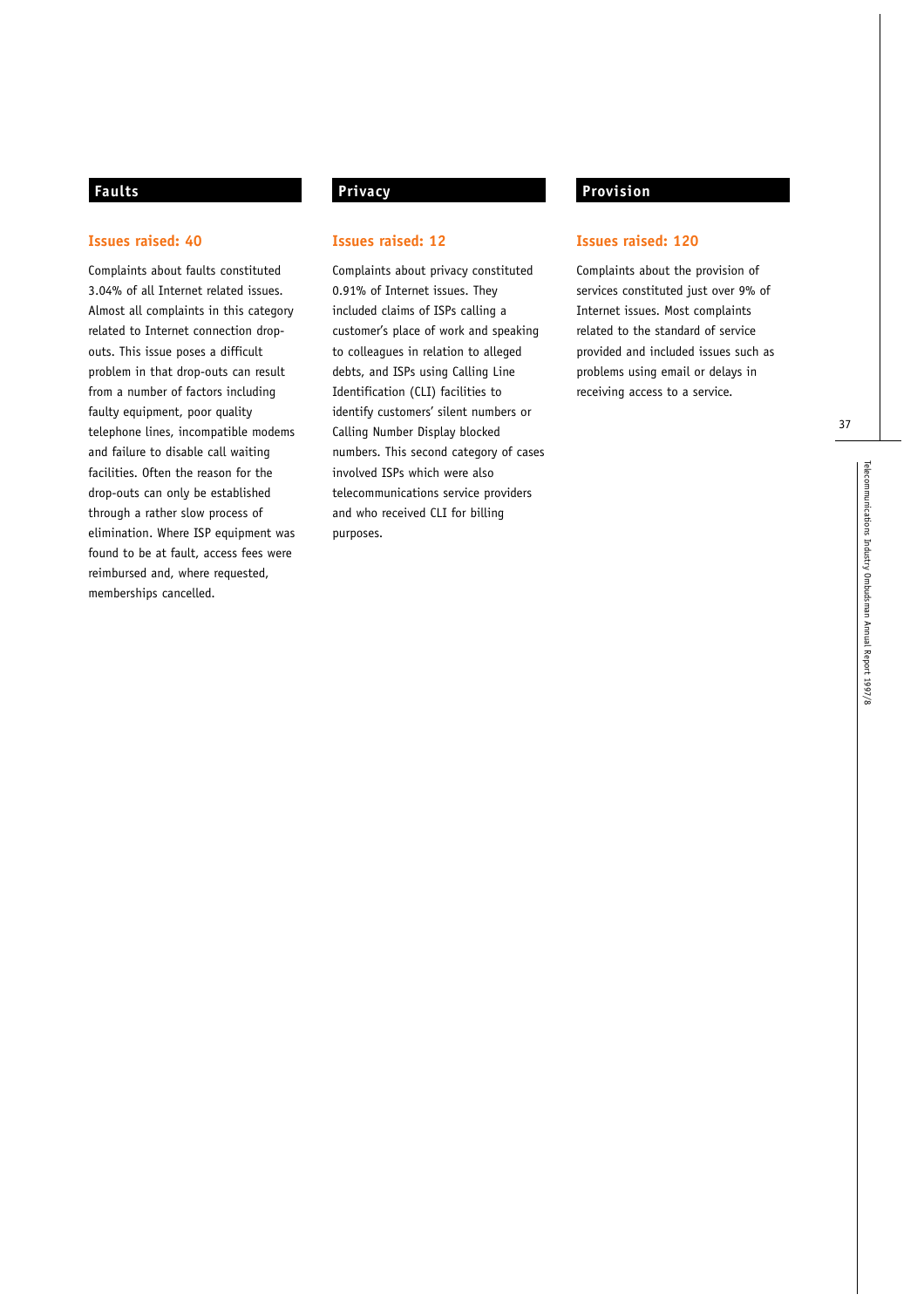# Profile of complainant Profile of complainant Profile of complainant Profile of Complainant Profile of complete of complete of complete of complete of complete of complete of complete of complete  $\mathcal{L}_{\mathbf{C}}$ Profile of complainant Profile of complainant Profile of complainant Profile of complainant Profile of complai Profile of

During the year the TIO handled cases from both residential and small business telecommunications users, as well as a small number of cases from government and charitable organisations. While residential users continued to make up the majority of complainants, there was a significant increase in the percentage of small business complainants.

# **Method of Complaint**

The ways in which people lodged cases with the TIO remained similar in 1997/98 to previous years, except for the first-time inclusion of email which is expected to become an increasingly popular method of complaint in coming years.

#### **Type of complainant**



# **Method of complaint**

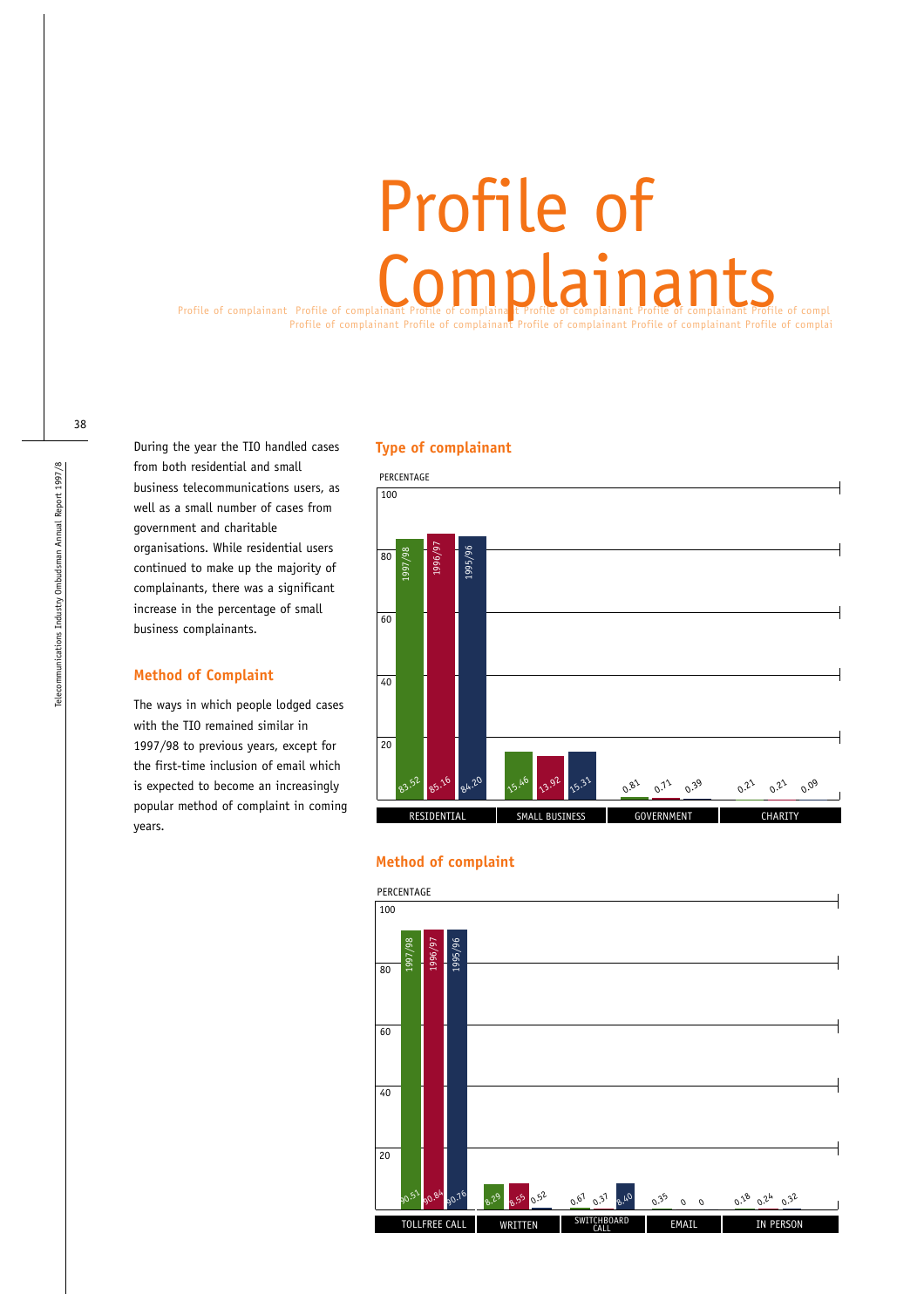## **Small Business Complainants**

Cases from small business users accounted for 15.46% (8,060 cases) of the TIO's total caseload, up on 13.92% in the previous year. Complainants with multiple issues brought the total number of issues raised for both Internet and telephone services to 8,443 - 685 of these were issues out of the TIO's jurisdiction.

There was a total of 7,629 telephone service issues raised within jurisdiction by small businesses, with the most noticeable increase occurring in complaints about the provision of services which rose from 13.57% to 16.38% of small business issues. There was also an increase in billing cases from 31.7% to 35.31%.

With the range of choices now available amongst service providers, it is not surprising that cases relating to transfers between providers continued to be a major cause of complaint amongst small businesses. However, it is pleasing to note that cases of this nature fell substantially from 14% to 9.27% of small business cases.

Complaints about Internet services accounted for 2.27% of all small business cases. This represents 183 actual cases resulting in 189 issues raised - 60 of these issues were out of the TIO's jurisdiction, leaving 129 within jurisdiction. Billing problems made up the majority of Internet cases, followed by requests for information about the TIO. Access difficulties, provisioning delays and contract disagreements were the other major areas of complaint.

# **Telephone service issues raised by small business 1997/98 (excluding Out of Jurisdiction issues)**

**Total number of issues raised: 7,629**



# **Internet service issues raised by small business 1997/98 (excluding Out of Jurisdiction issues)**

#### **Total number of issues raised: 129**

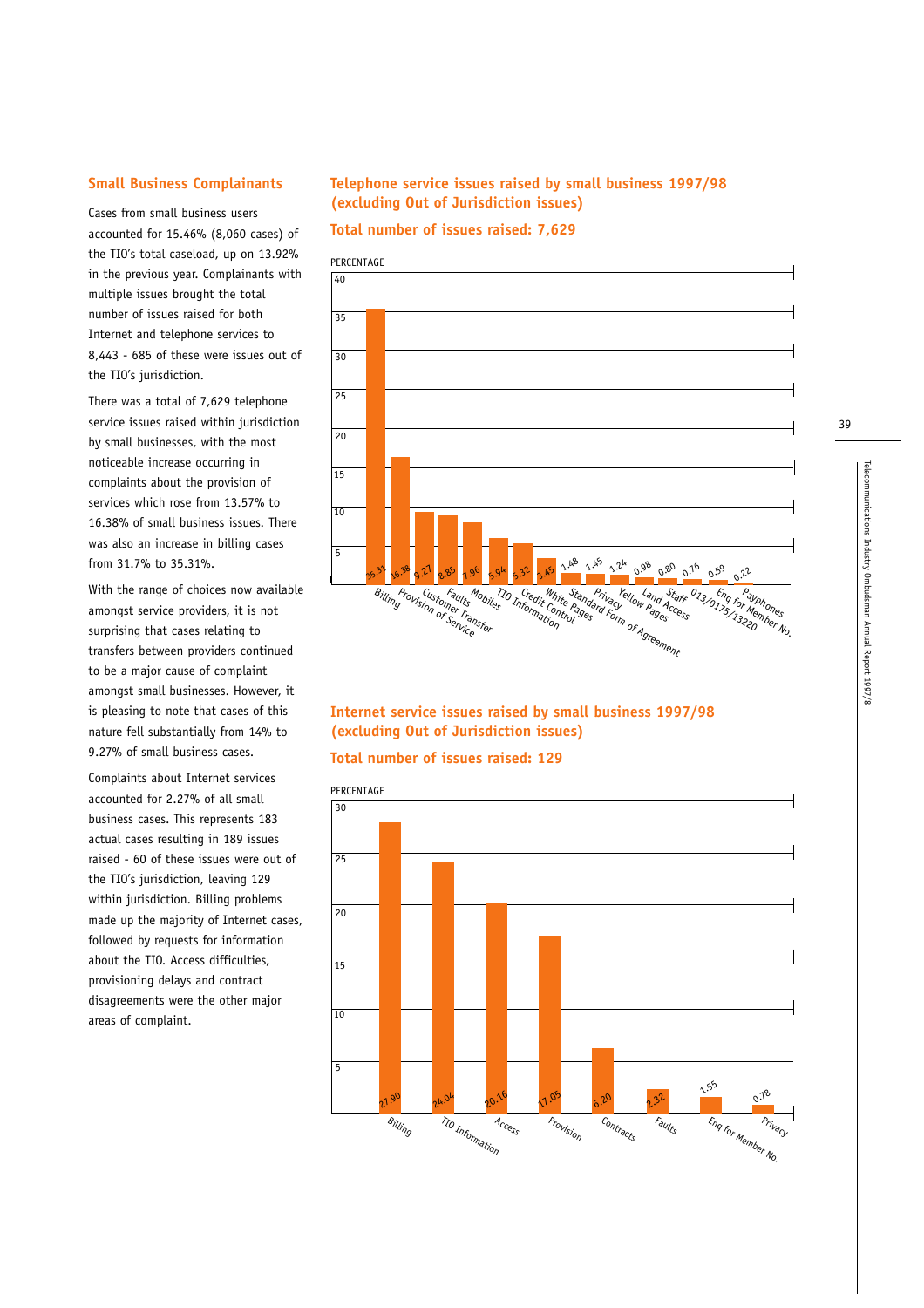# **Cases by State**

In percentage terms, 1997/98 saw a substantial increase in cases from residents in New South Wales, with a smaller increase in Victorian cases. In terms of actual case numbers, there were increases in all States except the ACT and the Northern Territory.

In every State, billing accounted for at least one third of all telephone service cases. Tasmania recorded the highest percentage of billing cases (43.60%), and the Northern Territory the lowest (32.32%). However, Northern Territory residents recorded the highest proportion of provisioning cases (19.91% of all NT cases), followed by New South Wales (16.6% of NSW cases).

# **Case numbers by State (includes telephone and Internet service cases)**



# **State distribution of cases**

**(includes telephone and Internet service cases)**

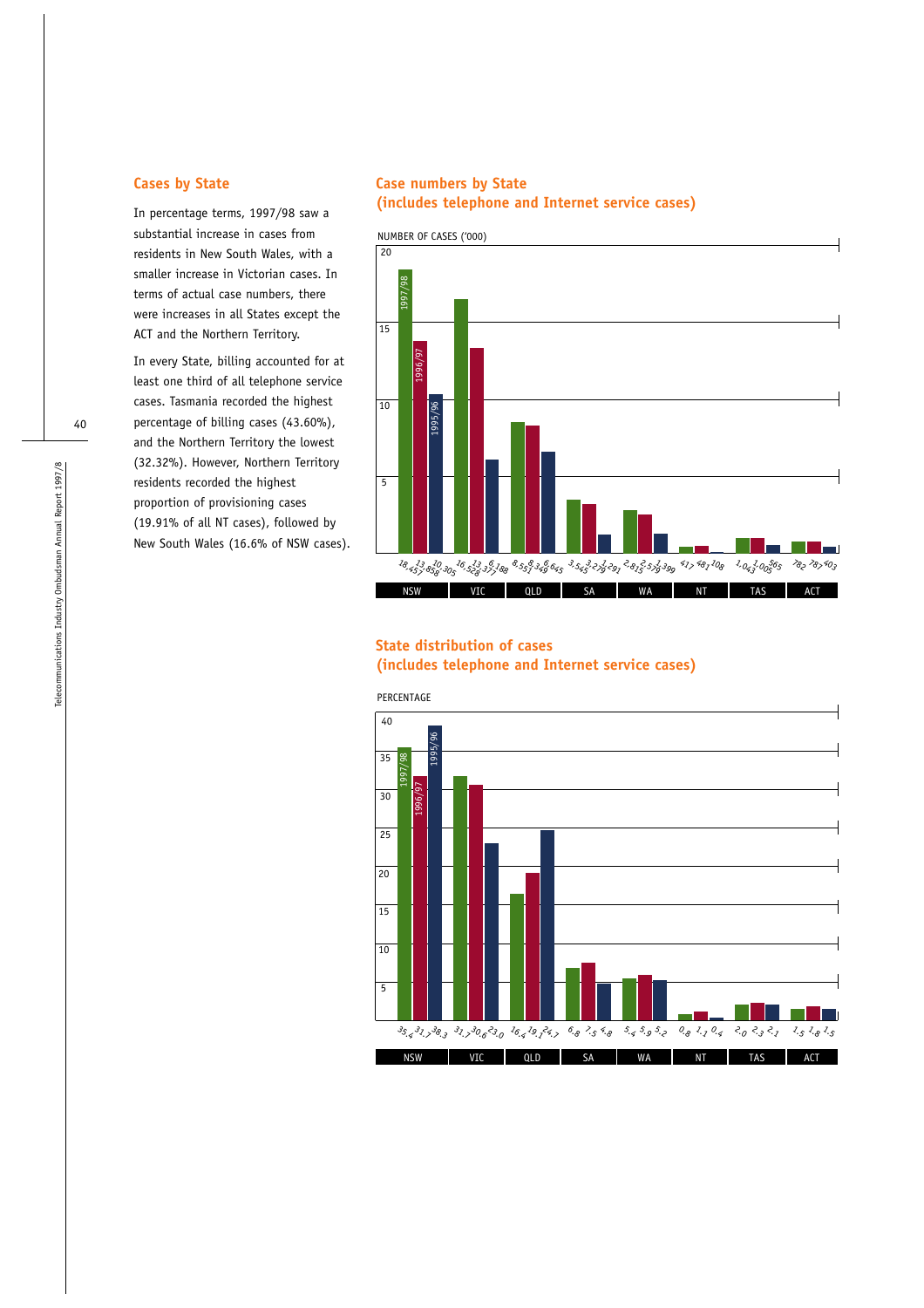# Cases against TIO members Cases against TIO members Cases against TIO members Cases against TIO members Cases against TIO Cases against members

members Cases against TIO members Cases against TIO members Cases against TIO members Cases against TIO members Cases against TIO members

In the 1997/98 year, cases were logged against 184 of the TIO's 535 members.

Since its inception, the TIO has reported annually on the percentage of cases involving the original carrier members (Telstra, Optus and Vodafone), as well as those service providers who joined the scheme voluntarily.

There is debate as to whether the TIO, as an industry-based ombudsman scheme, should continue this practice, and if so, whether it should provide more detailed statistics than in the past, such as complaint profiles of each TIO member.

At present, the TIO provides each member with a quarterly complaint profile, as well as overall complaint statistics for each quarter, enabling members to make some informed judgment about their performance.

Where the TIO has noted a consistently high number of complaints against a member about a particular issue, it will raise this directly with the member and in some cases seek an explanation or remedial action.

#### **Cases against members**

| Total TIO members: | 535 |
|--------------------|-----|
| TIO members with   |     |
| cases logged:      | 184 |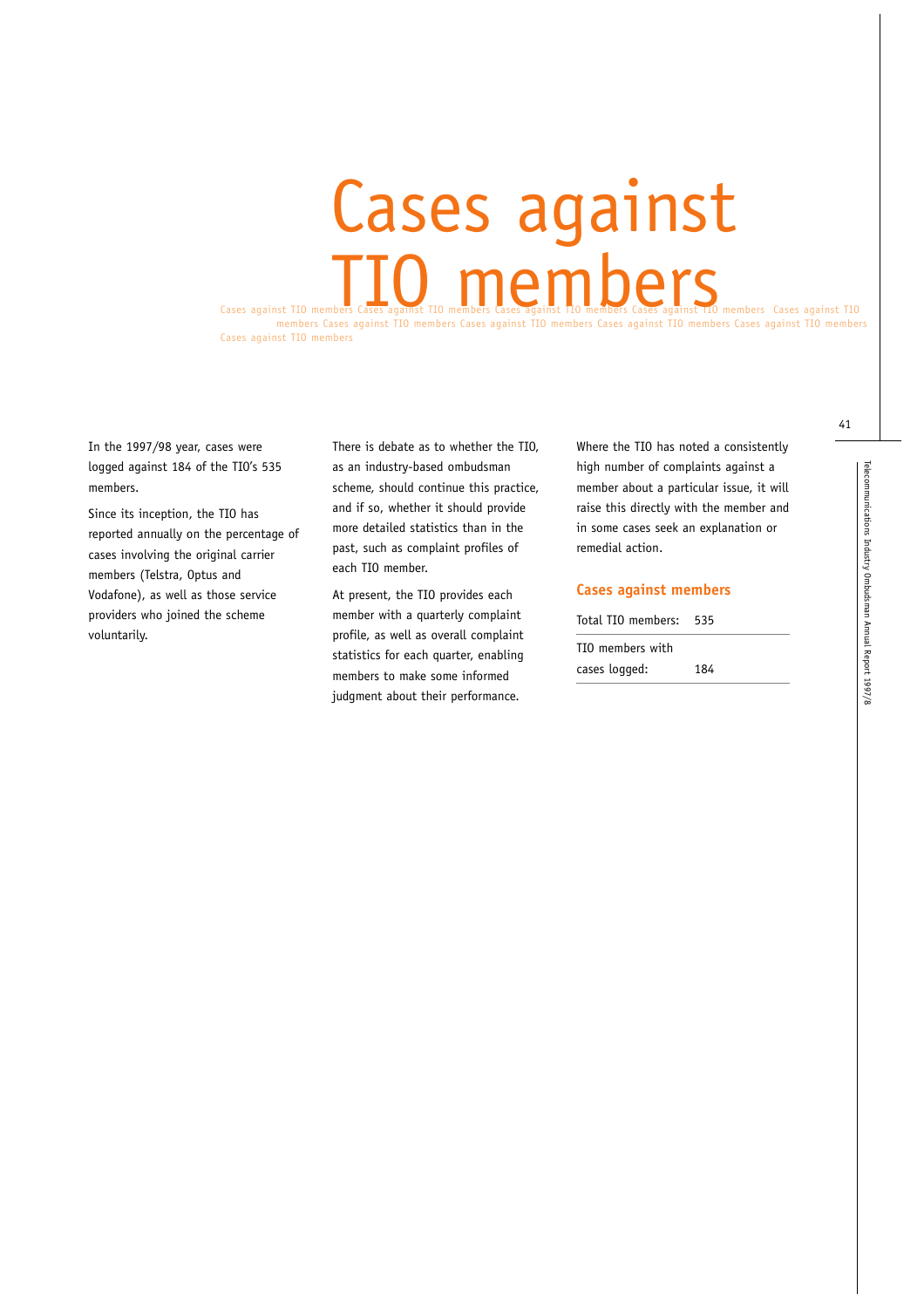# Glossary

Glossary Glossary Glossary Glossary Glossary Glossary Glossary Glossary Glossary Glossary Glossary Glossary Gloasary Gloasary Glossary Glossary Glossary Glossary Glossary Glossary Glossary Glossary Glossary Glossary Glossa Glossary Glossary Glossary Glossary Glossary Glossary Glossary Glossary Gloasary Glossary Gloasary Glossary

# 42

**ACA**

Australian Communications Authority. A body empowered by the *Telecommunications Act 1997*, replacing the previous regulatory authorities, Austel and the Spectrum Management Agency.

#### **ACIF**

Australian Communications Industry Forum. A self-regulatory body, established by industry to manage communications self-regulation within Australia. One of its primary roles is the development of Industry Codes of Practice.

#### **AMPS**

Analogue Mobile Phone Service, which was the first public mobile telephone service introduced into Australia, to be followed by the digital GSM service.The AMPS network is provided by Telstra MobileNet and also resold by Optus. It is planned to be phased out in the year 2000.

#### **Arbitration**

A process formally set up by the TIO and its members, whereby an arbitrator is appointed to hear and bring down a finding to resolve a matter between a TIO member and a complainant. This process is a last resort if a Dispute cannot be settled, the matter is extremely complex, or the amount of compensation is likely to be in excess of \$50,000. The arbitrator's decision is binding on all parties.

#### **Backbilling**

Billing by a carrier or service provider for calls or services provided in a period prior to the current billing period. Carriers and service providers have differing policies regarding the waiver of charges for backbilled services.

#### **Carrier**

A constitutional corporation, eligible partnership or public body which holds a carrier licence, as defined in Division 3 of Part 3 of the *Telecommunications Act 1997*. In very general terms, a carrier is differentiated from other carriage service providers in that it provides physical infrastructure, in the form of network units, to supply carriage services to the public.

**Case**

Any Enquiry, Consultation, Complaint or Dispute dealt with by the TIO.

#### **Churn**

The process of transfer of customer accounts between carriers and service providers. This may be for pre-selection, over-ride dialling and/or billing purposes.

#### **Complaint**

A Complaint is raised if the lower level Consultation has not been responded to satisfactorily within 14 days. Complaints are expected to be responded to within 28 days and require an average of 90 minutes of TIO staff time. Complaints have a greater impact on the complainant and may involve more complex issues and investigation. A charge of \$292 is made against the TIO member concerned.

#### **Consultation**

A Consultation is raised if the primary level Enquiry cannot be resolved within a day. Consultations are expected to be responded to within 14 days, require an average of 40 minutes of staff time, and are cases which warrant some research by the TIO and TIO member. They are charged at \$140 against the TIO member concerned.

#### **CSG**

The Customer Service Guarantee is a standard administered by the ACA, in relation to performance standards to be complied with by carriage service providers, regarding the supply or proposed supply of carriage services to a customer. The guarantee defines service connection, fault repair and service appointment parameters, and scales of damages which may be awarded to customers.

#### **Determination/Direction**

A Determination/Direction is made by the Ombudsman when all efforts at resolution have been expended. The Ombudsman may make a binding award (on the carrier, service provider or Internet service provider) of up to \$10,000 and may recommend a further \$40,000 award, which is not binding.

#### **Dispute**

A Dispute is raised if a Complaint remains unresolved and is considered by the TIO to warrant further investigation. The nature of Disputes is usually more complex and may require external advice. These cases often require mediation or may be determined by the Ombudsman. They are expected to take no longer than three months to resolve, but this is not always possible. Disputes are charged at \$1,130 to the TIO member concerned.

#### **Enquiry**

An Enquiry is the primary level of the four-tier complaint escalation process. Enquiries are generally simple matters which can be resolved quickly and do not require further investigation by the TIO. They are usually resolved within a day and a charge of \$15 is made against the TIO member.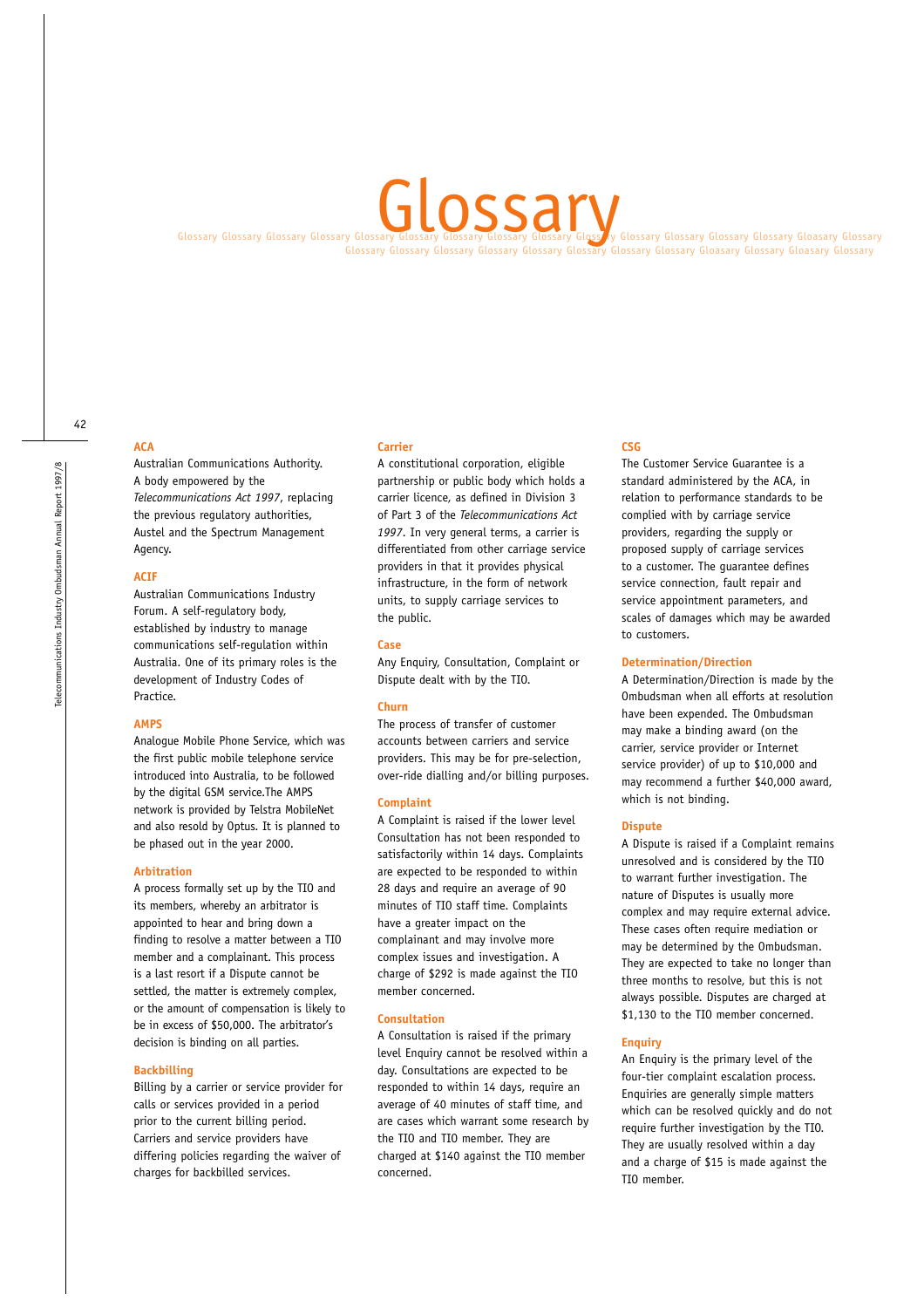Glossary Glossary Glossary Glossary Glossary Glossary Glossary Glossary Glossary Glossary Glossary Glossary Gloasary Glossary Glossary Glossary Glossary Glossary Glossary Glossary Glossary Glossary Glossary Glossary Glossa ossary Glossary Glossary Glossary Glossary Glossary Glossary Glossary Gloasary Glossary Gloasary Glossary

#### **GSM**

The Global System for Mobiles, or Groupe Speciale Mobile, is the name given to the digital mobile telephone system used in Australia. The system has over 100 million users in 120 countries throughout the world (July 1998). In Australia, networks have been built and operated by Telstra MobileNet, Optus and Vodafone.

#### **Issue**

The matter/s about which a complainant has contacted the TIO. One case may involve a number of issues. While the TIO charges its members on the basis of case numbers, it reports on the basis of issues raised. Issues are categorised by the TIO with other issues of a similar nature, eg billing, faults.

#### **ISP**

Internet Service Providers are required to be members of the TIO scheme. These companies provide carriage access to the Internet and represent by far the largest group of members of the TIO.

#### **Mediation**

An alternative dispute resolution method used by the TIO whereby a mediator is appointed to bring the parties together in order to achieve an agreed resolution.

#### **Member**

A carrier, service provider or ISP, which is required by the *Telecommunications Act 1997* to be a member of the TIO scheme.

#### **PABX**

Private Automatic Branch Exchange, which is the switching system used by medium to large organisations to route incoming and outgoing calls.

#### **PMTS**

The Public Mobile Telecommunications Service describes the networks provided for AMPS and GSM mobile wireless networks. PMTS is defined precisely in s32 of the *Telecommunications Act 1997*.

#### **PSTN**

The Public Switched Telephone Network is the network, provided primarily by Telstra, which enables any telephone user to call and communicate with any other user. It used to be called Plain Old Telephone Service (POTS).

#### **SBS**

Small Business Systems, such as Telstra's Commander, are used by small businesses for call routing and sharing between extensions.

#### **SFOA**

Standard Form of Agreement, which comprises the contract between a carrier, service provider or ISP and its customer.

#### **SP**

Service Provider, who is a provider of carriage services to residential and small business customers and who is required to be a member of the TIO scheme. Content service providers are not members of the TIO.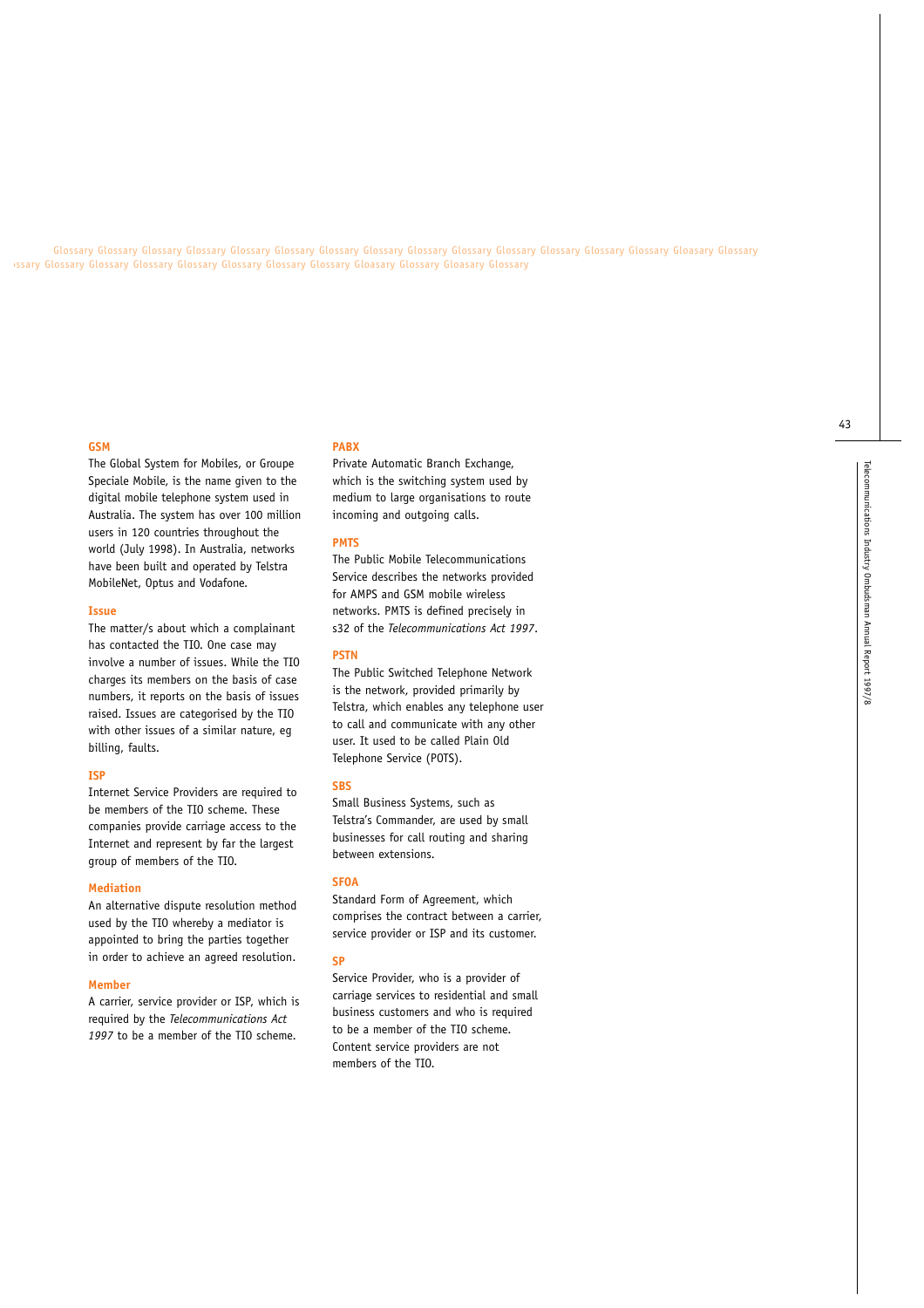# Financial **Statements**

Financial Statements Financial Statements Financial Statements Financial Statements Financial Statements Financial Statements Financial ents Financial Statements Financial Statements Financial Statements Financial Statements Financial Statements Financ

| <b>Balance Sheet as at 30 June 1998</b> |  |  |  |  |  |  |
|-----------------------------------------|--|--|--|--|--|--|
|-----------------------------------------|--|--|--|--|--|--|

|                                  | 1998    | 1997    |
|----------------------------------|---------|---------|
|                                  | \$      | \$      |
| <b>Current Assets</b>            |         |         |
| Cash                             | 619,511 | 535,435 |
| Receivables                      | 161,787 | 177,822 |
| <b>Other</b>                     | 23,051  | 3,631   |
| <b>Total Current Assets</b>      | 804,349 | 716,888 |
| <b>Non-Current Assets</b>        |         |         |
| Property, plant and equipment    | 111,360 | 102,764 |
| <b>Total Non-Current Assets</b>  | 111,360 | 102,764 |
| <b>TOTAL ASSETS</b>              | 915,709 | 819,652 |
| <b>Current Liabilities</b>       |         |         |
| Creditors and borrowings         | 214,294 | 217,464 |
| Provisions                       | 47,019  | 36,783  |
| <b>Other</b>                     | 303,981 | 261,891 |
| <b>Total Current Liabilities</b> | 565,294 | 516,138 |
| <b>TOTAL LIABILITIES</b>         | 565,294 | 516,138 |
| <b>NET ASSETS</b>                | 350,415 | 303,514 |
| <b>Members' Funds</b>            |         |         |
| <b>Retained Profits</b>          | 350,415 | 303,514 |
| <b>TOTAL MEMBERS' FUNDS</b>      | 350,415 | 303,514 |

The above balance sheet should be read in conjunction with the accompanying notes which are available upon request from the office of the Telecommunications Industry Ombudsman Limited.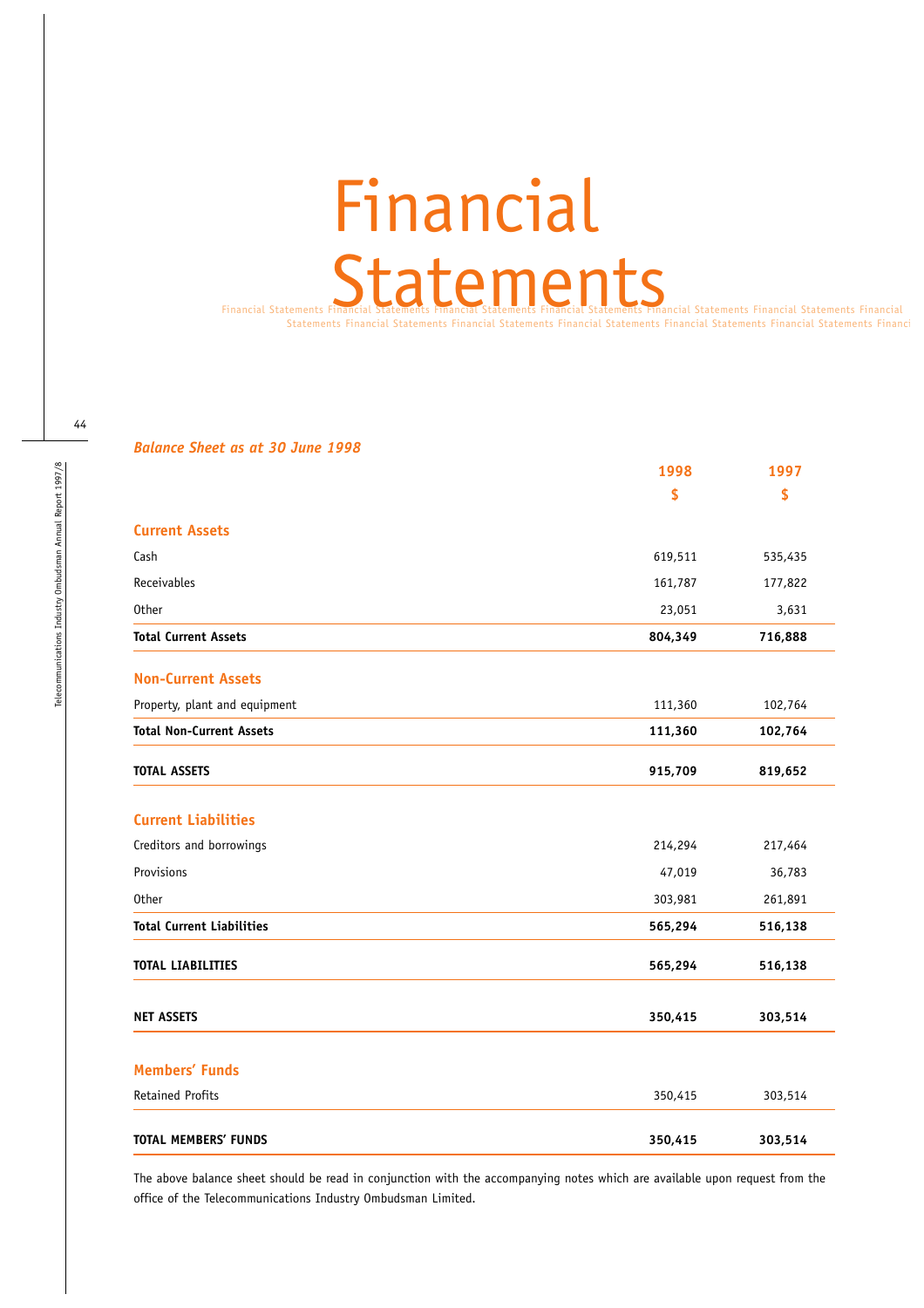Financial Statements Financial Statements Financial Statements Financial Statements Financial Statements Financial Statements Financial Statements Statements Financial Statements Financial Statements Financial Statements Financial Statements Financial Statements

| <b>Statement of Cash Flows for the year ended 30 June 1998</b> |               |             |
|----------------------------------------------------------------|---------------|-------------|
|                                                                | 1998          | 1997        |
|                                                                | \$            | \$          |
| <b>Cash Flows from Operating Activities</b>                    |               |             |
| Receipts from members                                          | 2,374,993     | 2,019,091   |
| Payments to suppliers & employees                              | (2, 275, 954) | (1,751,380) |
| Receipts from sundry sources                                   |               | 1,180       |
| Interest received                                              | 35,760        | 18,187      |
| Net cash inflow from operating activities                      | 134,799       | 287,078     |
| <b>Cash Flows from Investing Activities</b>                    |               |             |
| Payment for plant and equipment                                | (51, 031)     | (56, 314)   |
| Proceeds from sale of plant and equipment                      | 308           |             |
| Net cash outflow from investing activities                     | (50, 723)     | (56, 314)   |
| Net Increase in Cash Held                                      | 84,076        | 230,764     |
| Cash at beginning of the financial year                        | 535,435       | 304,671     |

The above statement of cash flows should be read in conjuction with the accompanying notes which are available upon request from the office of the Telecommunications Industry Ombudsman Limited.

CASH AT THE END OF THE FINANCIAL YEAR **619,511 619,511** 535,435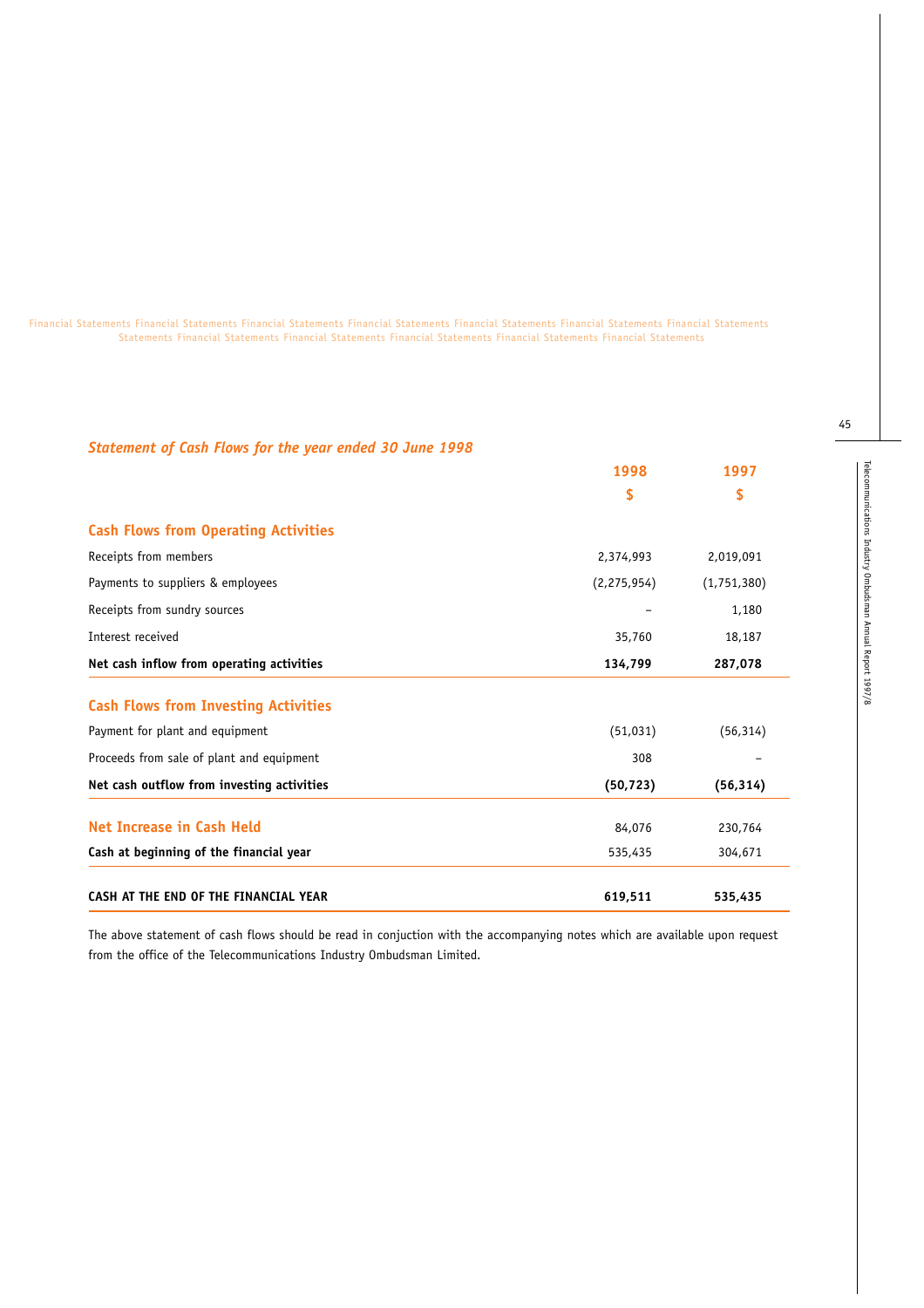|  | Profit and Loss Account for the year ended 30 June 1998 |  |  |  |  |
|--|---------------------------------------------------------|--|--|--|--|
|--|---------------------------------------------------------|--|--|--|--|

| \$<br>\$<br>Funds received/receivable from members<br>2,358,958<br>2,159,388<br>Other income<br>35,760<br>18,187<br><b>Total Income</b><br>2,394,718<br>2,177,575<br>34,862<br>14,959<br>Audit/accountancy<br>Bank charges<br>(1, 219)<br>7,412<br>Bad debts<br>4,905<br>22,723<br>Books and publications<br>12,176<br>8,081<br>Computer expenses<br>83,715<br>63,942<br>Conferences/seminars<br>16,605<br>6,862<br>Consultants<br>64,914<br>44,543<br>Depreciation<br>63,922<br>42,126<br>Entertainment and goodwill<br>6,762<br>11,337<br>Fringe benefits tax<br>17,949<br>1,832<br>Legal<br>20,613<br>49,956<br>Maintenance<br>10,479<br>3,187<br>Insurance<br>10,548<br>9,334<br>Marketing/public relations<br>98,796<br>158,873<br>Other expenses<br>19,829<br>26,169<br>Payroll tax<br>39,663<br>27,730<br>21,422<br>Postage<br>12,585<br>Premises rent/outgoings<br>203,374<br>197,673<br>Printing and information expenses<br>27,741<br>18,032<br>Provision for doubtful debts<br>25,000<br>Recruitment fees<br>60,830<br>21,419<br>Relocation expenses<br>163<br>Salaries<br>987,952<br>1,193,373<br>Staff training<br>27,176<br>10,285<br>Stationery<br>18,935<br>16,495<br>Superannuation<br>51,724<br>65,070<br>Telephone and fax<br>163,436<br>119,253<br>Travel and accommodation<br>84,650<br>105,711<br>Workcover<br>8,263<br>6,293<br><b>Total Expenditure</b><br>2,347,817<br>2,102,623<br>SURPLUS/(DEFICIT)<br>46,901<br>74,952 | 1998 | 1997 |
|----------------------------------------------------------------------------------------------------------------------------------------------------------------------------------------------------------------------------------------------------------------------------------------------------------------------------------------------------------------------------------------------------------------------------------------------------------------------------------------------------------------------------------------------------------------------------------------------------------------------------------------------------------------------------------------------------------------------------------------------------------------------------------------------------------------------------------------------------------------------------------------------------------------------------------------------------------------------------------------------------------------------------------------------------------------------------------------------------------------------------------------------------------------------------------------------------------------------------------------------------------------------------------------------------------------------------------------------------------------------------------------------------------------------------------------------------|------|------|
|                                                                                                                                                                                                                                                                                                                                                                                                                                                                                                                                                                                                                                                                                                                                                                                                                                                                                                                                                                                                                                                                                                                                                                                                                                                                                                                                                                                                                                                    |      |      |
|                                                                                                                                                                                                                                                                                                                                                                                                                                                                                                                                                                                                                                                                                                                                                                                                                                                                                                                                                                                                                                                                                                                                                                                                                                                                                                                                                                                                                                                    |      |      |
|                                                                                                                                                                                                                                                                                                                                                                                                                                                                                                                                                                                                                                                                                                                                                                                                                                                                                                                                                                                                                                                                                                                                                                                                                                                                                                                                                                                                                                                    |      |      |
|                                                                                                                                                                                                                                                                                                                                                                                                                                                                                                                                                                                                                                                                                                                                                                                                                                                                                                                                                                                                                                                                                                                                                                                                                                                                                                                                                                                                                                                    |      |      |
|                                                                                                                                                                                                                                                                                                                                                                                                                                                                                                                                                                                                                                                                                                                                                                                                                                                                                                                                                                                                                                                                                                                                                                                                                                                                                                                                                                                                                                                    |      |      |
|                                                                                                                                                                                                                                                                                                                                                                                                                                                                                                                                                                                                                                                                                                                                                                                                                                                                                                                                                                                                                                                                                                                                                                                                                                                                                                                                                                                                                                                    |      |      |
|                                                                                                                                                                                                                                                                                                                                                                                                                                                                                                                                                                                                                                                                                                                                                                                                                                                                                                                                                                                                                                                                                                                                                                                                                                                                                                                                                                                                                                                    |      |      |
|                                                                                                                                                                                                                                                                                                                                                                                                                                                                                                                                                                                                                                                                                                                                                                                                                                                                                                                                                                                                                                                                                                                                                                                                                                                                                                                                                                                                                                                    |      |      |
|                                                                                                                                                                                                                                                                                                                                                                                                                                                                                                                                                                                                                                                                                                                                                                                                                                                                                                                                                                                                                                                                                                                                                                                                                                                                                                                                                                                                                                                    |      |      |
|                                                                                                                                                                                                                                                                                                                                                                                                                                                                                                                                                                                                                                                                                                                                                                                                                                                                                                                                                                                                                                                                                                                                                                                                                                                                                                                                                                                                                                                    |      |      |
|                                                                                                                                                                                                                                                                                                                                                                                                                                                                                                                                                                                                                                                                                                                                                                                                                                                                                                                                                                                                                                                                                                                                                                                                                                                                                                                                                                                                                                                    |      |      |
|                                                                                                                                                                                                                                                                                                                                                                                                                                                                                                                                                                                                                                                                                                                                                                                                                                                                                                                                                                                                                                                                                                                                                                                                                                                                                                                                                                                                                                                    |      |      |
|                                                                                                                                                                                                                                                                                                                                                                                                                                                                                                                                                                                                                                                                                                                                                                                                                                                                                                                                                                                                                                                                                                                                                                                                                                                                                                                                                                                                                                                    |      |      |
|                                                                                                                                                                                                                                                                                                                                                                                                                                                                                                                                                                                                                                                                                                                                                                                                                                                                                                                                                                                                                                                                                                                                                                                                                                                                                                                                                                                                                                                    |      |      |
|                                                                                                                                                                                                                                                                                                                                                                                                                                                                                                                                                                                                                                                                                                                                                                                                                                                                                                                                                                                                                                                                                                                                                                                                                                                                                                                                                                                                                                                    |      |      |
|                                                                                                                                                                                                                                                                                                                                                                                                                                                                                                                                                                                                                                                                                                                                                                                                                                                                                                                                                                                                                                                                                                                                                                                                                                                                                                                                                                                                                                                    |      |      |
|                                                                                                                                                                                                                                                                                                                                                                                                                                                                                                                                                                                                                                                                                                                                                                                                                                                                                                                                                                                                                                                                                                                                                                                                                                                                                                                                                                                                                                                    |      |      |
|                                                                                                                                                                                                                                                                                                                                                                                                                                                                                                                                                                                                                                                                                                                                                                                                                                                                                                                                                                                                                                                                                                                                                                                                                                                                                                                                                                                                                                                    |      |      |
|                                                                                                                                                                                                                                                                                                                                                                                                                                                                                                                                                                                                                                                                                                                                                                                                                                                                                                                                                                                                                                                                                                                                                                                                                                                                                                                                                                                                                                                    |      |      |
|                                                                                                                                                                                                                                                                                                                                                                                                                                                                                                                                                                                                                                                                                                                                                                                                                                                                                                                                                                                                                                                                                                                                                                                                                                                                                                                                                                                                                                                    |      |      |
|                                                                                                                                                                                                                                                                                                                                                                                                                                                                                                                                                                                                                                                                                                                                                                                                                                                                                                                                                                                                                                                                                                                                                                                                                                                                                                                                                                                                                                                    |      |      |
|                                                                                                                                                                                                                                                                                                                                                                                                                                                                                                                                                                                                                                                                                                                                                                                                                                                                                                                                                                                                                                                                                                                                                                                                                                                                                                                                                                                                                                                    |      |      |
|                                                                                                                                                                                                                                                                                                                                                                                                                                                                                                                                                                                                                                                                                                                                                                                                                                                                                                                                                                                                                                                                                                                                                                                                                                                                                                                                                                                                                                                    |      |      |
|                                                                                                                                                                                                                                                                                                                                                                                                                                                                                                                                                                                                                                                                                                                                                                                                                                                                                                                                                                                                                                                                                                                                                                                                                                                                                                                                                                                                                                                    |      |      |
|                                                                                                                                                                                                                                                                                                                                                                                                                                                                                                                                                                                                                                                                                                                                                                                                                                                                                                                                                                                                                                                                                                                                                                                                                                                                                                                                                                                                                                                    |      |      |
|                                                                                                                                                                                                                                                                                                                                                                                                                                                                                                                                                                                                                                                                                                                                                                                                                                                                                                                                                                                                                                                                                                                                                                                                                                                                                                                                                                                                                                                    |      |      |
|                                                                                                                                                                                                                                                                                                                                                                                                                                                                                                                                                                                                                                                                                                                                                                                                                                                                                                                                                                                                                                                                                                                                                                                                                                                                                                                                                                                                                                                    |      |      |
|                                                                                                                                                                                                                                                                                                                                                                                                                                                                                                                                                                                                                                                                                                                                                                                                                                                                                                                                                                                                                                                                                                                                                                                                                                                                                                                                                                                                                                                    |      |      |
|                                                                                                                                                                                                                                                                                                                                                                                                                                                                                                                                                                                                                                                                                                                                                                                                                                                                                                                                                                                                                                                                                                                                                                                                                                                                                                                                                                                                                                                    |      |      |
|                                                                                                                                                                                                                                                                                                                                                                                                                                                                                                                                                                                                                                                                                                                                                                                                                                                                                                                                                                                                                                                                                                                                                                                                                                                                                                                                                                                                                                                    |      |      |
|                                                                                                                                                                                                                                                                                                                                                                                                                                                                                                                                                                                                                                                                                                                                                                                                                                                                                                                                                                                                                                                                                                                                                                                                                                                                                                                                                                                                                                                    |      |      |
|                                                                                                                                                                                                                                                                                                                                                                                                                                                                                                                                                                                                                                                                                                                                                                                                                                                                                                                                                                                                                                                                                                                                                                                                                                                                                                                                                                                                                                                    |      |      |
|                                                                                                                                                                                                                                                                                                                                                                                                                                                                                                                                                                                                                                                                                                                                                                                                                                                                                                                                                                                                                                                                                                                                                                                                                                                                                                                                                                                                                                                    |      |      |
|                                                                                                                                                                                                                                                                                                                                                                                                                                                                                                                                                                                                                                                                                                                                                                                                                                                                                                                                                                                                                                                                                                                                                                                                                                                                                                                                                                                                                                                    |      |      |
|                                                                                                                                                                                                                                                                                                                                                                                                                                                                                                                                                                                                                                                                                                                                                                                                                                                                                                                                                                                                                                                                                                                                                                                                                                                                                                                                                                                                                                                    |      |      |
|                                                                                                                                                                                                                                                                                                                                                                                                                                                                                                                                                                                                                                                                                                                                                                                                                                                                                                                                                                                                                                                                                                                                                                                                                                                                                                                                                                                                                                                    |      |      |
|                                                                                                                                                                                                                                                                                                                                                                                                                                                                                                                                                                                                                                                                                                                                                                                                                                                                                                                                                                                                                                                                                                                                                                                                                                                                                                                                                                                                                                                    |      |      |

A full Annual Financial Report, including the Directors' Report and Independent Audit Report, is available upon request from the Telecommunications Industry Ombudsman Limited.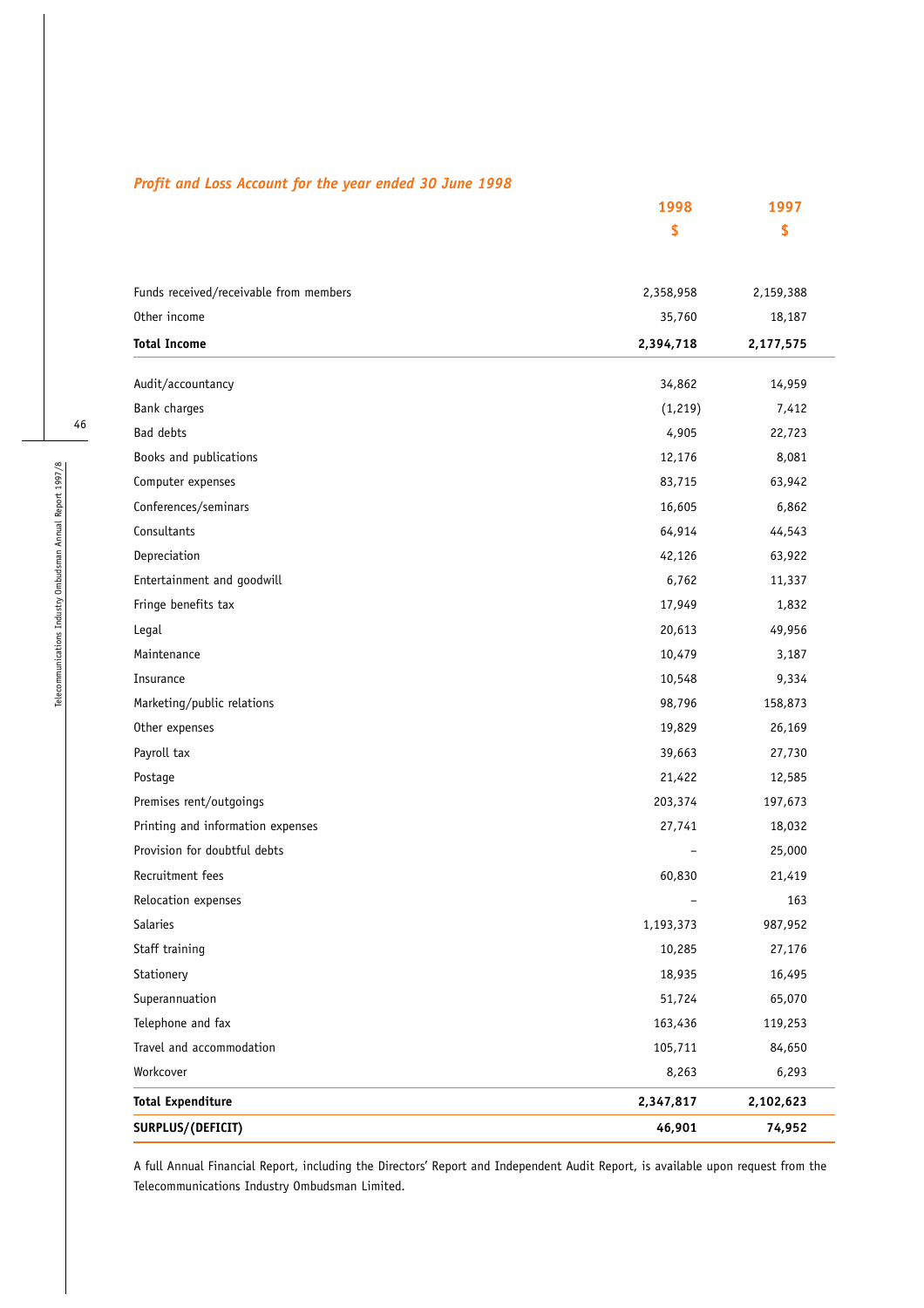# Appendix 1 Appendix 1 Appendix 1 Appendix 1 Appendix 1 Appendix 1 Appendix 1 Appendix 1 Appendix 1 Appendix 1 Appendix 1 Appendix Attendance

1 Appendix 1 Appendix 1 Appendix 1 Appendix 1 Appendix 1 Appendix 1 Appendix 1 Appendix 1 Appendix 1 Appendix 1 Appendix 1

# *TIO Board Attendance TIO Council Attendance*

#### Number of meetings held: 4

| ings ded by:<br><b>Number of</b> | Number Etiopie | attended<br>Number |
|----------------------------------|----------------|--------------------|
| Mr J F Rohan                     | 4              | 4                  |
| Mr K W Dinn                      | 3              | 3                  |
| Mr C J Marland                   | 4              | 4                  |
| Ms D Mason                       | 4              | $\mathbf{1}$       |
| Mr M R Ramsay<br>(resigned on    | $\overline{c}$ | $\overline{c}$     |
| 14 December 1997)<br>Mr G B Ward | 4              | $\overline{4}$     |
| Ms S J Mostyn<br>(resigned on    |                |                    |
| 12 May 1998)                     | $\mathbf{1}$   | $\mathbf{1}$       |
| Mr A A Suckling                  | $\overline{c}$ | $\mathbf{1}$       |
| Mr S Wilks                       | $\Omega$       | $\Omega$           |
| Mr B Meagher<br>(alternate for   |                |                    |
| A A Suckling)                    | $\mathbf{1}$   | $\mathbf{1}$       |

|                                             | Representing         |   |                           | 24.7 97 9.97 42.097 12.97 |                         | 17.6.98 |
|---------------------------------------------|----------------------|---|---------------------------|---------------------------|-------------------------|---------|
| <b>Chairman</b>                             |                      |   |                           |                           |                         |         |
| The Honourable Tony Staley                  |                      |   | X                         |                           |                         |         |
| Carriers/Service                            |                      |   |                           |                           |                         |         |
| <b>Providers</b>                            |                      |   |                           |                           |                         |         |
| Ted Benjamin                                | Telstra Corporation  |   |                           |                           | $\overline{\mathsf{x}}$ |         |
| Graeme Holm                                 | Vodafone Network     |   |                           |                           | $\mathsf{x}$            |         |
| Andrew Bedogni                              | Optus Communications |   |                           |                           |                         |         |
| <b>Brian Perkins</b>                        | Service Providers    |   | $\boldsymbol{\mathsf{x}}$ |                           |                         |         |
| Neil Mouncher<br>(alternate to Mr Benjamin) | Telstra Corporation  |   |                           |                           |                         |         |
| <b>Public Interest/User</b>                 |                      |   |                           |                           |                         |         |
| <b>Group Representatives</b>                |                      |   |                           |                           |                         |         |
| Elizabeth Morley                            | <b>ACA</b>           |   |                           |                           |                         |         |
| Ewan Brown                                  | <b>SETEL</b>         |   |                           |                           |                         |         |
| Pam Marsh                                   | <b>CTN</b>           |   |                           |                           |                         |         |
| Julie Austin (resigned)                     | <b>NFF</b>           | x |                           |                           |                         |         |
|                                             |                      |   |                           |                           |                         |         |

ACA Australian Comsumers' Association

SETEL The Small Enterprise Telelcommunications Centre Limited

CTN Consumers' Telecommunications Network

NFF National Farmers' Federation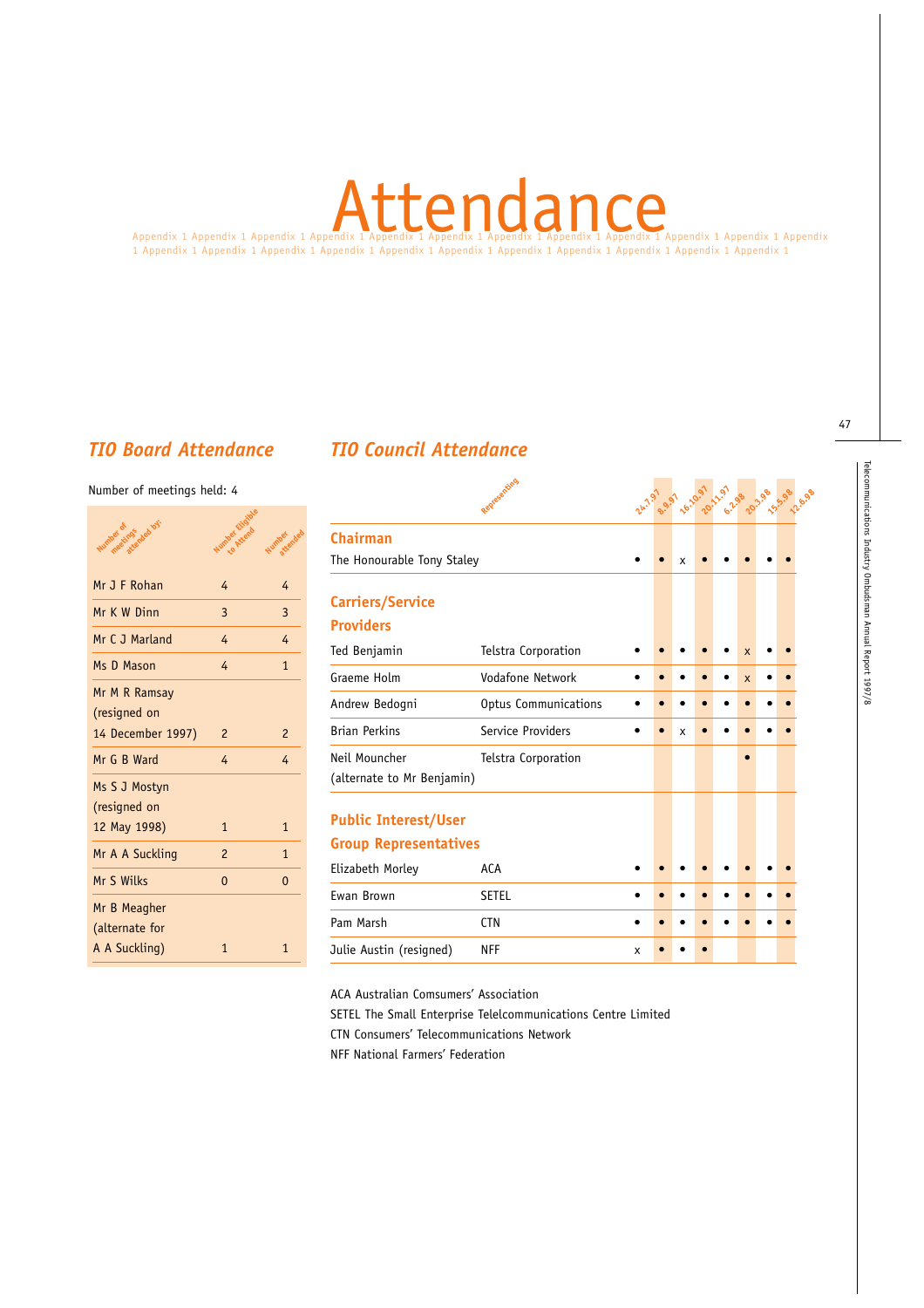# Appendix 2 Appendix 2 Appendix 2 Appendix 2 Appendix 2 Appendix 2 Appendix 2 Appendix 2 Appendix 2 Appendix 2 Appendix 2 Appendix 2 Appendix 2 Appendix 2 Appendix 2 Appendix 2 Appendix 2 Appendix 2 Appendix 2 Appendix 2 Ap

2 Appendix 2 Appendix 2 Appendix 2 Appendix 2 Appendix 2 Appendix 2 Appendix 2 Appendix 2 Appendix 2 Appendix 2 Appendix 2

# **TIO MEMBERSHIP LIST at 30 June 1998 CSP=Carriage Service Provider; ISP=Internet Service Provider**

Member **Date Joined** Type 21st Century P/L 1/7/97 ISP 3D Net 4/3/98 ISP A R Internet 11/11/97 ISP AAP Telecommunications 1/7/97 CARRIER Acay Network Computing Pty Ltd 16/10/97 ISP Access Communications WA Pty LTd 4/9/97 ISP Access Internet 1/7/97 ISP Access Net 1/7/97 ISP Access One Pty Ltd 26/9/97 ISP Access Sydnet 3/6/98 ISP Accsoft Computer Technology Pty Ltd 27/10/97 ISP Ace Internet Services Pty Ltd 1/9/97 ISP ACEPIA 23/4/98 ISP ACR.NET 1/7/97 ISP Australian Communication Exchange Ltd 1/7/97 CSP Adam Pty Ltd 15/10/97 ISP Advanced Internet Services Pty Ltd 21/7/97 ISP Advantra Pty Ltd 21/10/97 ISP AdviserNet (Sealcorp Holdings Ltd) 2/2/98 ISP AJM Services Pty Ltd 8/7/97 ISP Allnet 23/6/98 ISP All Things Internet (First Netcom Group) 1/7/97 ISP Alpha Dot Net Australia Pty Ltd 31/10/97 ISP Alphalink 1/7/97 ISP Alphanet Pty Ltd 6/10/97 ISP Alphernet, Alpher On Line T/as 26/6/98 ISP Amaze Technologies Pty Ltd 6/10/97 ISP Americom, Koyo Pty Ltd T/as 29/9/97 ISP Amisoft 13/11/97 CSP ANCC Internet (Aust) Pty Ltd 28/4/98 ISP ANS Communications Pty Ltd  $2/4/98$  ISP<br>APA Communications Pty Ltd  $1/12/97$  ISP APA Communications Pty Ltd  $1/12/97$ Apple Users' Society of Melbourne Inc 1/7/97 ISP Aquarius Communications 3/11/97 ISP Arcadia Technology 10/12/97 ISP Arcomnet 14/1/98 ISP Artel Computer Pty Ltd 1/7/97 ISP Asgard.net, DigiSoft Pty Ltd T/as 25/9/97 ISP Associated Service Providers Pty Ltd (ASP) 21/7/97 CSP Astron Communication and Information Services P/L 16/7/97 CSP AT & T Communications Services Aust P/L 1/7/97 CSP AT&T EasyLink Services Australia Pty Ltd 27/3/98 ISP Atlas Global Net, Mosaic Pty Ltd T/as 24/9/97 ISP Atnet Pty Ltd 19/12/97 ISP AudioPhiles Paradise 21/11/97 ISP Auscape Internet 24/7/97 ISP Ausnet Services Pty Ltd 3/10/97 ISP Australian Institute of Information Technology Pty Ltd 12/5/98 ISP Australia Online 25/3/98 ISP Austasia Net P/L 1/7/97 ISP Austcomm Tele Services Pty Ltd 30/7/97 CSP Australia Internet Solutions Pty Ltd 13/10/97 ISP Australian Netlink Pty Ltd 21/7/97 ISP Avirnex Communications Australia P/L 1/7/97 CSP A Y Communications 22/10/97 ISP BackMeUp 30/3/98 ISP Beach Access Pty Ltd 21/11/97 ISP Parkes Forbes Business Enterprise Centre, T/as Bec Net 4/5/98 ISP Beyond Net NQ, Sampine Pty Ltd T/as 19/6/98 ISP Big Mobile Communications Pty Ltd 3/8/97 CSP Blue Mountains Internet 4/5/98 ISP Blue Planet Net 20/11/97 ISP BMR.Net Internet Services 1/9/97 ISP BoldWeb 22/7/97 ISP Bosscomm Digital Pty Ltd 11/11/97 CSP Braenet Pty Ltd 25/6/98 ISP Bracken Ridge Net Nook 25/6/98 ISP Braidwood Internet, Goulburn Internet Services P/L T/as 27/10/97 ISP Branch Computing Pty Ltd 2/3/98 ISP Bridge Online Systems 27/11/97 ISP Brisbane Internet Group Pty Ltd (BIG.NET.AU & SAM.NET.AU) 13/5/98 ISP Brisbane Internet Technology P/L 17/12/97 ISP BT Australasia Pty Ltd 30/7/97 CSP Burko Computers 18/7/97 ISP Caboolture Networks 23/6/98 ISP Cairnsnet P/L, T/as Cairns Network Services 6/4/98 ISP Camtech  $(S/A)$  P/L 1/7/97 ISP CardCall International 18/9/97 CSP CBS Group Pty Ltd 22/9/97 CSP Celestial Enterprises, Down Under Consultants T/as 12/5/98 ISP Cellular One Communications Limited 1/7/97 CSP Central Coast Internet Pty Ltd 13/11/97 ISP<br>Chariot Internet Pty Ltd 30/10/97 ISP Chariot Internet Pty Ltd 30/10/97 ISP Charon Information Services 1/7/97 ISP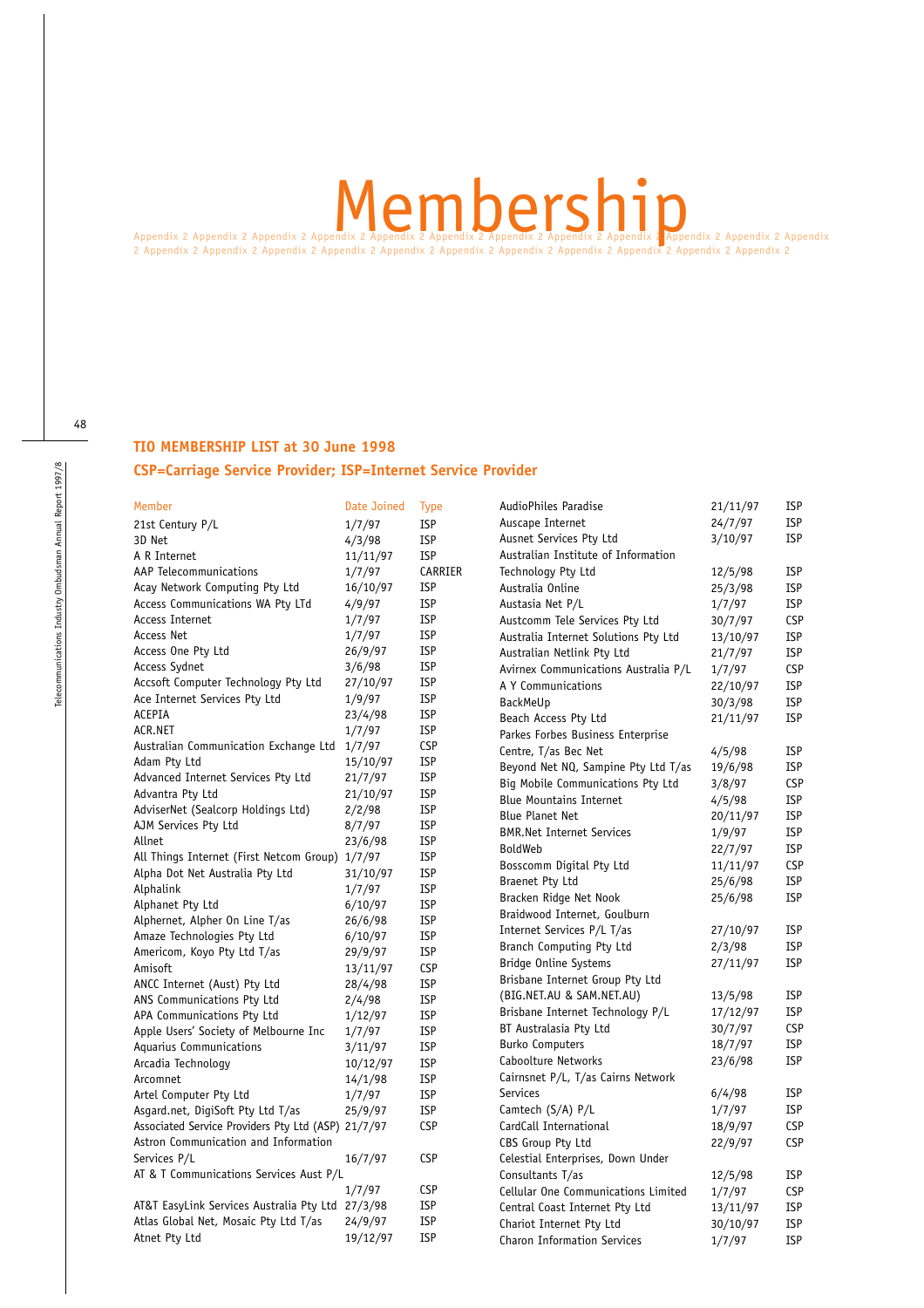#### Appendix 2 Appendix 2 Appendix 2 Appendix 2 Appendix 2 Appendix 2 Appendix 2 Appendix 2 Appendix 2 Appendix 2 Appendix 2 Appendix 2 Appendix 2

| Cherry Internet Access                           | 1/9/97   | ISP        |
|--------------------------------------------------|----------|------------|
| Chilli Internet Solutions Pty Ltd                | 26/3/98  | ISP        |
| Cimtec Pty Ltd                                   | 14/10/97 | <b>ISP</b> |
| <b>CITEC</b>                                     | 18/7/97  | <b>ISP</b> |
| Call Australia                                   | 1/7/97   | <b>CSP</b> |
| Clarinet Internet                                | 1/7/97   | <b>ISP</b> |
| Clover Computing                                 | 10/6/98  | <b>ISP</b> |
| Club World.Net Pty Limited                       | 26/9/97  | ISP        |
| Coastnet ISP                                     | 21/7/97  | ISP        |
| Coastal Waters Internet, Wavecliff               |          |            |
| P/L T/as                                         | 31/10/97 | <b>ISP</b> |
| Cobweb Internet Services Pty Ltd                 | 21/12/97 | ISP        |
| Colltseum.net.au                                 | 23/3/98  | <b>ISP</b> |
| Comacom                                          | 10/6/98  | <b>ISP</b> |
| Commerce Australia Pty Ltd                       | 3/4/98   | <b>ISP</b> |
| Communicat P/L                                   | 1/7/97   | ISP        |
| Computer Mania                                   | 10/11/97 | <b>ISP</b> |
| Computer West, Melzen Pty Ltd T/as               | 19/6/98  | ISP        |
| Computer Circuit Pty Ltd                         |          | <b>ISP</b> |
| Compuserve Pacific, Fujitsu Aust Ltd T/as 7/1/98 |          | <b>ISP</b> |
| Computers on the Run                             | 30/7/97  | <b>ISP</b> |
| Comswest Pty Ltd                                 | 24/11/97 | <b>ISP</b> |
| ComCen Pty Ltd                                   | 17/7/97  | <b>ISP</b> |
| Connect Infobahn Australia                       | 1/7/97   | <b>ISP</b> |
| Connect.com.au P/L                               | 1/7/97   | <b>ISP</b> |
| Connexus Internet Service, Internex              |          |            |
| Australia T/as                                   | 10/3/98  | ISP        |
| Contal Information Technology Pty Ltd            | 12/6/98  | <b>ISP</b> |
| <b>Conxion BBS</b>                               | 9/1/98   | <b>ISP</b> |
| Cool.com, The Web Factory                        | 20/10/97 | <b>ISP</b> |
| Corinthian Internet Services                     | 6/4/98   | <b>ISP</b> |
| Corporate Internet Australia                     | 21/11/97 | <b>ISP</b> |
| Apac Internet Ltd, T/as Corplink                 | 20/4/98  | ISP        |
| Cosmos Integrated Communications                 | 19/9/97  | <b>ISP</b> |
| CMS Telecommunications                           | 21/7/97  | <b>CSP</b> |
| Country Netlink Pty Ltd                          | 1/7/97   | <b>ISP</b> |
| CorpTel Pty Ltd                                  | 1/7/97   | <b>CSP</b> |
| Crafti Internet Connexions                       | 1/7/97   | <b>ISP</b> |
| Cromer Net Nook                                  | 25/6/98  | <b>ISP</b> |
| <b>CSCCS Internet</b>                            | 15/1/98  | <b>ISP</b> |
| CSI Holdings Pty Ltd                             | 18/7/97  | <b>ISP</b> |
| Cyb-A-Tron Pty Ltd                               | 13/5/98  | <b>ISP</b> |
| Cybatech Computing Pty Ltd                       | 23/10/97 | <b>ISP</b> |
| Cyberbiz                                         | 6/3/98   | <b>ISP</b> |
| Cybercrow                                        | 27/1/98  | <b>ISP</b> |
| Cyberelectric Pty Ltd                            | 9/2/98   | <b>ISP</b> |
| Cyberloom Pty Ltd                                | 30/4/98  | <b>ISP</b> |
| CyberOne Pty Ltd, ACT Online Internet            | 3/9/97   | <b>ISP</b> |
| Cyberspace Corporation Pty Ltd                   | 2/12/97  | <b>ISP</b> |
| Cynet                                            | 1/7/97   | ISP        |
| Cyrus Technologies                               | 21/1/98  | <b>ISP</b> |
|                                                  |          |            |

| Darkstar Internet                               | 24/10/97 | ISP        |
|-------------------------------------------------|----------|------------|
| Dataline.Net.Au Pty Ltd                         | 22/10/97 | <b>ISP</b> |
| Davnet Pty Ltd                                  | 30/3/98  | <b>ISP</b> |
| DCS Internet                                    | 15/10/97 | <b>ISP</b> |
| Dezza Net Pty Ltd                               | 1/6/98   | <b>ISP</b> |
| Dialix Pty Ltd                                  | 18/7/97  | <b>ISP</b> |
| DialUp                                          | 23/1/97  | <b>ISP</b> |
| Digiplus Pty Ltd                                | 17/7/97  | <b>CSP</b> |
| Direct Link Communications Pty Ltd              | 18/11/97 | <b>CSP</b> |
| Disk-O-Tech On-Line                             | 10/12/97 | <b>ISP</b> |
| Doctor Net                                      | 2/7/97   | <b>ISP</b> |
| Dot Communications Ltd                          | 2/10/97  | <b>ISP</b> |
| DOVENETQ                                        | 15/8/97  | <b>ISP</b> |
| Dove Australia Pty Ltd                          | 6/11/97  | <b>ISP</b> |
| D P Corporate Pty Ltd                           | 17/7/97  | <b>CSP</b> |
| Dragnet Internet Services Pty Ltd               | 26/11/97 | <b>ISP</b> |
| Dragon Net                                      | 13/10/97 | <b>ISP</b> |
| Dynamic Bell                                    | 2/10/97  | <b>CSP</b> |
| Dynamite Internet                               | 1/7/97   | <b>ISP</b> |
| Eagles BBS Internet Services Pty Ltd            | 12/11/97 | <b>ISP</b> |
| Easynet Pty Ltd                                 | 28/11/97 | <b>ISP</b> |
| Eclipse Telecommunications P/L                  | 1/7/97   | <b>CSP</b> |
| <b>ECN Internet</b>                             | 14/11/97 | <b>ISP</b> |
| Ecopost P/L                                     | 4/8/97   | <b>ISP</b> |
| Edge Internet Services Aust P/L                 | 1/7/97   | <b>ISP</b> |
| <b>EG Communications</b>                        | 25/3/98  | ISP        |
| Elu Information Systems P/L                     | 27/10/97 | <b>ISP</b> |
| Enter Net Australia Pty Ltd                     | 12/6/98  | <b>ISP</b> |
| <b>Entity Access</b>                            | 9/6/98   | <b>ISP</b> |
| Entity Connect, CMH Enterprises T/as,           | 3/6/98   | <b>ISP</b> |
| <b>EON Technology Pty Ltd</b>                   | 18/5/98  | <b>ISP</b> |
| Escape Internet Online and                      |          |            |
| Multimedia Services                             | 1/7/97   | <b>ISP</b> |
| Escape.Net                                      | 12/1/98  | <b>ISP</b> |
| Infonet Telecommunications, T/as Ezinet 29/4/98 |          | <b>ISP</b> |
| Ezi Phone Card Pty Ltd                          | 2/4/98   | <b>CSP</b> |
| Ezi Prepaid Mobile Pty Ltd                      | 2/4/98   | <b>CSP</b> |
| Fast Access Network Pty Ltd                     | 1/6/98   | <b>ISP</b> |
| Fastlink Communications Pty Ltd                 | 18/8/97  | <b>ISP</b> |
| Fastmail Internet Services Pty Ltd              | 18/11/97 | <b>ISP</b> |
| Fax International Australia Pty Ltd             | 18/7/97  | <b>CSP</b> |
| Federation Cyber-Café                           | 12/6/98  | <b>ISP</b> |
| First Netcom Pty Ltd                            | 1/7/97   | <b>CSP</b> |
| First Link Internet Serv. P/L                   | 1/7/97   | <b>ISP</b> |
| Flexinet ISP and Internet Café,                 |          |            |
| Warwick Enterprise Association                  | 10/6/98  | <b>ISP</b> |
| Flex Internet Technology Pty Ltd                | 8/5/98   | <b>ISP</b> |
| FONEtel Pty Ltd                                 | 25/5/98  | <b>ISP</b> |
| Foxnet Australia P/L                            | 1/7/97   | <b>ISP</b> |
| Funnel Web Internet, True North                 |          |            |
| Consulting T/as;                                | 9/1/98   | <b>ISP</b> |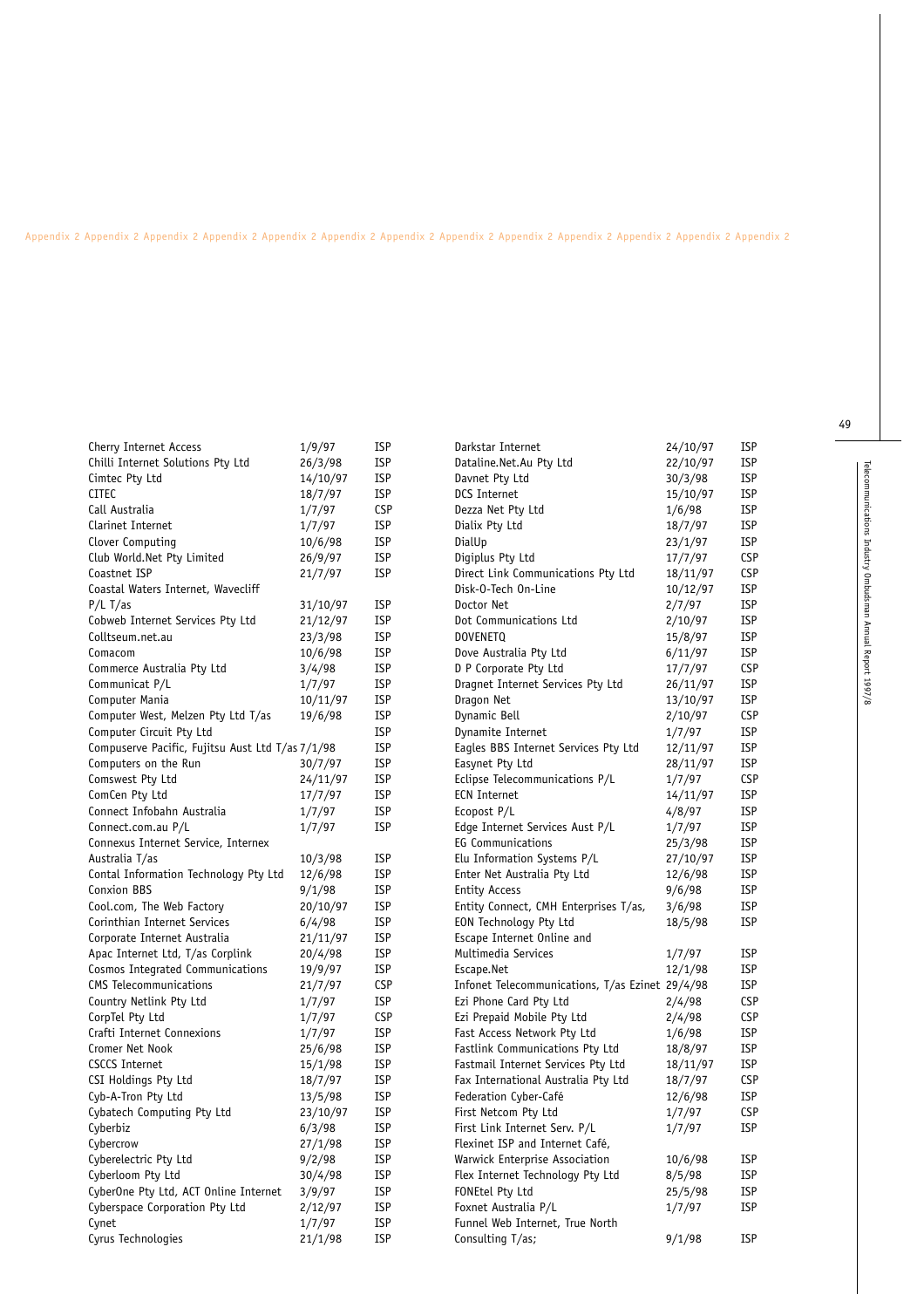| Geko Internet Pty Ltd                               | 18/5/98  | <b>ISP</b> | Internet Information Superhighway Pty Ltd      |          |            |
|-----------------------------------------------------|----------|------------|------------------------------------------------|----------|------------|
| Global Gossip                                       | 17/11/97 | <b>CSP</b> |                                                | 11/11/97 | <b>ISP</b> |
| Giganet Pty Ltd                                     | 25/7/97  | <b>ISP</b> | Interworx Technologies                         | 13/11/97 | <b>ISP</b> |
| <b>GKY Internet</b>                                 | 1/7/97   | <b>ISP</b> | Internet W.W.W. Network                        | 11/11/97 | <b>ISP</b> |
| Global One Communications P/L                       | 1/7/97   | <b>CSP</b> | ION Pty Ltd                                    | 1/12/97  | <b>ISP</b> |
| Global Web P/L                                      | 1/7/97   | <b>ISP</b> | Internet on the Coast P/L                      | 1/7/97   | <b>ISP</b> |
| Global Info Links, Ipswich City Council             | 20/10/97 | <b>ISP</b> | Ipax Systems, Hanleigh Bay P/L T/as            | 3/11/97  | <b>ISP</b> |
| Golden Internet Services                            | 12/11/97 | <b>ISP</b> | Iridium South Pacific Pty Ltd                  | 1/12/97  | CARRIER    |
| Goulburn Internet Services                          | 27/10/97 | <b>ISP</b> | IS-1 Communications P/L                        | 1/7/97   | <b>CSP</b> |
| GPS Systems Pty Ltd                                 | 12/5/98  | <b>ISP</b> | Island Internet Services                       | 1/7/97   | <b>ISP</b> |
| Gravity Internet                                    | 24/12/97 | <b>ISP</b> | The ISP Doctor                                 | 11/3/98  | <b>ISP</b> |
| Great Lakes Hardnet Café, Arsonello T/as 23/6/98    |          | <b>ISP</b> | ISP Interactive Pty Ltd                        | 30/3/98  | <b>ISP</b> |
| Griffith Stealth Technologies                       | 16/1/98  | <b>ISP</b> | Internet Service Providers P/L                 | 1/7/97   | <b>ISP</b> |
| GSAT, Geelong Science & Technology Centre           |          |            | IT Lite Computing Solutions Pty Ltd            | 13/11/97 | <b>ISP</b> |
|                                                     | 14/5/98  | <b>ISP</b> | Japan Telecoms Corporation Pty Ltd             | 29/4/98  | CSP/ISP    |
| Hal9000                                             |          | <b>ISP</b> | Jaycom Internet Services Pty Ltd               | 5/3/98   | <b>ISP</b> |
|                                                     | 29/12/97 |            | Jfax Communications Australia Pty Ltd          | 14/1/98  | <b>CSP</b> |
| Hardnet Internet Access (Hardnet Cafe)              | 30/10/97 | <b>ISP</b> | Jigsaw Technology Pty Ltd                      | 20/4/98  | <b>ISP</b> |
| Hare.Net.au                                         | 3/3/98   | <b>ISP</b> | <b>JMB</b> Internet Services                   | 8/1/98   | <b>ISP</b> |
| Hartingdale P/L                                     | 1/7/97   | <b>ISP</b> | JRC Internet Services                          | 7/5/98   | <b>ISP</b> |
| Hermes Internet                                     | 24/7/97  | <b>ISP</b> | Key Internet Services, Teragrove               |          |            |
| Hi Tech Net                                         | 1/7/97   | <b>ISP</b> |                                                |          | <b>ISP</b> |
| Highlands Internet Pty Ltd                          | 21/12/97 | <b>ISP</b> | Pty Ltd T/as,                                  | 4/6/98   |            |
| HighTide Internet Pty Ltd                           | 4/9/97   | <b>ISP</b> | Klever Australia Pty Ltd                       | 24/11/97 | <b>ISP</b> |
| Hilink Internet Pty Ltd                             | 25/7/97  | <b>ISP</b> | Knowledge By Design P/L                        | 1/7/97   | <b>ISP</b> |
| Horizon Telecommunications Pty Ltd                  | 6/4/98   | CARRIER    | Kralizec Pty Ltd                               | 14/11/97 | <b>ISP</b> |
| Hotkey Internet Services Pty Ltd                    | 29/10/97 | <b>ISP</b> | Labyrinth Connections P/L                      | 1/7/97   | <b>ISP</b> |
| Hotkey Ivanhoe (Starway Ivanhoe)                    | 27/11/97 | <b>ISP</b> | Launch Pty Ltd                                 | 1/7/97   | <b>ISP</b> |
| Hotkey Doncaster                                    |          | <b>ISP</b> | LCR Telecom Pty Ltd                            | 22/1/98  | <b>CSP</b> |
| Hotkey Knox                                         | 21/11/97 | <b>ISP</b> | Leb-Com Pty Ltd                                | 11/10/97 | <b>ISP</b> |
| Hotlinks Internet Services Pty Ltd                  | 1/10/97  | <b>ISP</b> | Lexicon Internet Services                      | 1/7/97   | <b>ISP</b> |
| Hrimas Enterprises Pty Ltd                          | 21/11/97 | <b>ISP</b> | Link Telecommunications                        | 1/7/97   | <b>CSP</b> |
| Jumbuktu Pty Ltd Trading As:                        |          |            | Linkpro                                        | 1/7/97   | <b>ISP</b> |
| Hotkey Malvern                                      | 2/3/98   | <b>ISP</b> | Lismore Internet Services                      | 1/7/97   | <b>ISP</b> |
| HTML Net                                            | 9/7/98   | <b>ISP</b> | L.I.S.P Pty Ltd (Local Internet                |          |            |
| Hub Communications Pty Ltd                          | 10/6/98  | <b>ISP</b> | Service Provider)                              | 8/1/98   | <b>ISP</b> |
| HunterLink Pty Ltd                                  | 16/9/97  | <b>ISP</b> | Logicworld P/L                                 | 1/7/97   | <b>ISP</b> |
| Hunter Online Pty Ltd                               | 16/9/97  | <b>ISP</b> | Lynx Internet Connections                      | 12/6/98  | <b>ISP</b> |
| Hutchison Telecommunications                        | 1/7/97   | <b>CSP</b> | Macquarie Corporate Telecommunications 1/7/97  |          | <b>CSP</b> |
| Hydra Communications Pty Ltd                        | 3/4/98   | <b>ISP</b> | Macrocom Pty Ltd                               | 30/3/98  | CARRIER    |
| Hyperlink                                           | 1/7/97   | <b>ISP</b> | Magna Data Australia P/L (Rainbow.net) 24/9/97 |          | <b>ISP</b> |
| International Networking Technology                 | 17/11/97 | <b>ISP</b> | Magna Field Pty Ltd                            | 29/12/97 | <b>ISP</b> |
| Internet Aceess Australia P/L                       | 1/7/97   | <b>ISP</b> | Marketing Solutions Pty Ltd                    | 10/6/98  | <b>ISP</b> |
| Icenet Pty Ltd                                      | 28/11/97 | <b>ISP</b> | matra.com.au Pty Limited                       | 5/1/97   | <b>ISP</b> |
| Idxnet Computing Pty Ltd                            | 3/12/97  | <b>ISP</b> | Maxi Internet Services                         | 2/3/98   | <b>ISP</b> |
| Internet Express                                    | 1/7/97   | <b>ISP</b> | Maxisp                                         | 3/3/98   | <b>ISP</b> |
| iForm                                               | 21/7/97  | <b>ISP</b> | McPherson Media Pty Ltd                        | 21/1/98  | <b>ISP</b> |
| Internet Infobahn P/L                               | 1/7/97   | <b>ISP</b> | Melbourne PC User Group Inc                    | 13/10/97 | <b>ISP</b> |
| IIS P/L                                             | 1/7/97   | <b>ISP</b> | Merlin Australia                               | 3/9/97   | <b>ISP</b> |
|                                                     |          |            | Metrolink, Draco Pacific Pty Ltd T/as          | 1/12/97  | <b>ISP</b> |
| IIS Group Pty Ltd<br>Internet Interface Systems P/L | 18/9/97  | <b>ISP</b> | Metro-Soft, Draco Pacific Pty Ltd T/as         | 1/12/97  | <b>ISP</b> |
|                                                     | 5/11/97  | <b>ISP</b> | Micronica                                      | 30/4/98  | <b>ISP</b> |
| Image Networking, Teragen Pty Ltd T/as 16/3/98      |          | <b>ISP</b> | Microplex Pty Ltd                              | 3/10/97  | <b>ISP</b> |
| Independent Business Equipment                      | 7/5/98   | <b>ISP</b> | Microsystems Support                           | 18/12/97 | <b>ISP</b> |
| Infinite Data Australia Pty Ltd                     | 27/3/98  | <b>ISP</b> | www.microtech.com.au, NHA Pty Ltd T/as11/3/98  |          | <b>ISP</b> |
| Infoflex Pty Ltd                                    | 24/11/97 | <b>ISP</b> | Microtronics Pty Ltd                           | 6/11/97  | <b>ISP</b> |
| Desiin Pty Ltd, T/as INI Access                     | 27/4/98  | <b>ISP</b> | Mikka International                            | 23/7/97  | <b>ISP</b> |
| Internet North P/L                                  | 1/7/97   | <b>ISP</b> | Mildura.Net.Au                                 | 2/3/98   | <b>ISP</b> |
| Inpho Interactive                                   | 17/9/97  | <b>ISP</b> | Mobile Innovations Pty Ltd                     | 1/7/97   | <b>CSP</b> |
| Computer Mania                                      | 10/11/97 | <b>ISP</b> | Mindvision Interactive Pty Ltd                 | 20/8/97  | <b>ISP</b> |
| Internet Plus Pty Ltd                               | 11/11/97 | <b>ISP</b> | Minervanet Pty Ltd                             | 2/4/98   | <b>ISP</b> |
| Internet Victoria                                   | 28/10/97 | <b>ISP</b> | Minopher Pty Ltd                               | 31/12/97 | <b>ISP</b> |
| Integration Design P/L                              | 1/7/97   | <b>ISP</b> | Mira Networking P/L                            | 1/7/97   | <b>ISP</b> |
| Inter-Met                                           | 1/7/97   | <b>ISP</b> | Mondial Net Pty Ltd                            | 23/3/98  | <b>ISP</b> |
| Interactive Globalnet (IGN) Pty Ltd                 | 10/11/97 | <b>ISP</b> | Mosman City Internet Services                  | 29/11/97 | <b>ISP</b> |
| Interact Technology Group P/L                       | 1/7/97   | <b>ISP</b> | Mudgee Internet                                | 19/5/98  | <b>ISP</b> |
| Internex/Internex LV                                | 19/6/98  | <b>ISP</b> | Multibase Web Australis                        | 1/7/97   | <b>ISP</b> |
| Internode Systems Pty Ltd                           | 1/7/97   | <b>ISP</b> | Namadgi Corporation                            | 1/7/97   | <b>ISP</b> |
| <b>Interweb Connections</b>                         | 1/7/97   | <b>ISP</b> | Nectar Online Services                         | 20/11/97 | <b>ISP</b> |
|                                                     |          |            |                                                |          |            |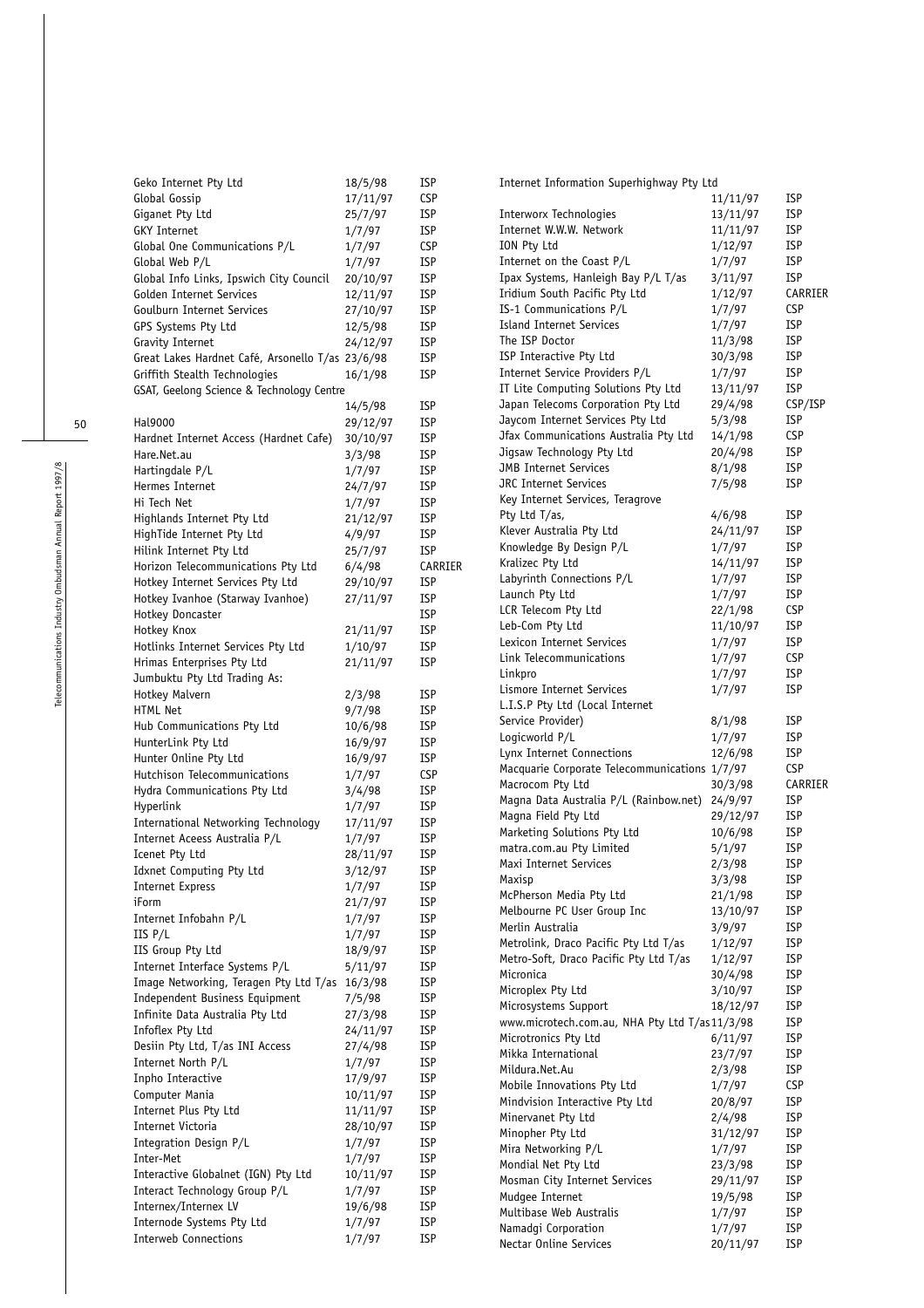| NetConnect Communications Pty Ltd                | 27/10/97 | <b>ISP</b> | Preferred Internet Provider                         | 26/11/97 | ISP        |
|--------------------------------------------------|----------|------------|-----------------------------------------------------|----------|------------|
| Netcore Pty Ltd                                  | 1/7/97   | <b>ISP</b> | Prima Internet Services, Netexpress                 |          |            |
| NetEffect Internet Pty Ltd                       | 7/1/98   | <b>ISP</b> | Communications Pty Ltd T/as                         | 1/7/97   | <b>ISP</b> |
| NetExcel                                         | 4/8/97   | <b>ISP</b> | Primarius Communications                            | 21/5/98  | <b>CSP</b> |
| NetExpress                                       | 12/6/98  | <b>ISP</b> | Primecall                                           | 1/7/97   | <b>CSP</b> |
| Netinfo P/L                                      | 1/7/97   | <b>ISP</b> | Primus Axicorp Telecommunications                   | 1/7/97   | CARRIER    |
| Netpage                                          | 1/7/97   | <b>ISP</b> | Professionals In Computer Knowledge P/L1/7/97       |          | ISP        |
| Netro                                            | 17/11/97 | <b>ISP</b> | PSR Group Pty Ltd                                   | 1/7/97   | <b>CSP</b> |
| Netski Pty Ltd                                   | 21/7/97  | <b>ISP</b> | Q-NET                                               | 1/7/97   | <b>ISP</b> |
| Netspace Online Systems P/L                      | 1/7/97   | <b>ISP</b> | QD.COM                                              | 4/3/98   | <b>ISP</b> |
| Netspeed Internet Communications                 | 11/12/97 | <b>ISP</b> | QP Australia Pty Ltd                                | 28/5/98  | <b>ISP</b> |
| Netstra Pty Ltd                                  | 18/11/97 | <b>ISP</b> | Quantum Springs Internet Services                   | 1/7/97   | <b>ISP</b> |
| Nettrade, Portofino Promotions Pty               |          |            | Quasi Space                                         | 19/5/98  | <b>ISP</b> |
| Ltd $T/as$                                       | 21/5/98  | <b>ISP</b> | Quicknet Internet Provider Pty Ltd                  | 17/12/97 | <b>ISP</b> |
| Net Trek On-Line Services                        | 26/6/98  | <b>ISP</b> | Rainbow.Net (Magna Data Australia P/L)              | 24/9/97  | <b>ISP</b> |
| Netway Technologies Pty Ltd                      | 13/5/98  | <b>ISP</b> | Ram Network Services Pty Ltd                        | 8/5/98   | <b>ISP</b> |
| Netwide Pty Ltd                                  | 24/10/97 | <b>ISP</b> | Rapidnet                                            | 1/7/97   | <b>ISP</b> |
| Netwit Conexus                                   | 1/5/98   | <b>ISP</b> | Redscape Pty Ltd                                    | 10/6/98  | <b>ISP</b> |
| Netexpress Communications Pty Ltd                | 1/7/97   | <b>ISP</b> | Relax Internet Enterprises Pty Ltd                  | 12/6/98  | <b>ISP</b> |
| Newave Internet Services Pty Ltd                 | 17/9/97  | <b>ISP</b> | Riverland Internet, The Murray Pioneer              |          |            |
| Next Century Australia                           | 20/4/98  | <b>ISP</b> | $P/L$ T/a                                           | 9/12/97  | <b>ISP</b> |
| NHJ Northlink Communications                     | 28/1/98  | <b>ISP</b> | Rivernet Solutions                                  | 9/10/97  | <b>ISP</b> |
| Nornet                                           | 4/8/97   | <b>ISP</b> | Rivers Network Pty Ltd                              | 6/1/98   | <b>ISP</b> |
| Northgate Communications Australia               | 21/8/97  | CARRIER    | RMR Worldcom P/L                                    | 1/7/97   | <b>CSP</b> |
| North Atlantic Telecomms. Gateway Pty Ltd        |          |            | Roach's Computers & Games                           | 1/7/97   | <b>ISP</b> |
|                                                  | 19/9/97  | <b>ISP</b> | Rocknet                                             | 3/12/97  | <b>ISP</b> |
| North Net Internet Services                      | 17/12/97 | <b>ISP</b> | RSL Com Australia P/L                               | 1/7/97   | <b>CSP</b> |
| North Power, T/as North Power's turbo Web        |          |            | Rural Business Machines Pty Ltd                     | 3/2/98   | <b>ISP</b> |
|                                                  | 20/4/98  | <b>ISP</b> | Mildura Office Equipment, T/as Ruralnet 28/4/98     |          | <b>ISP</b> |
| Novanet Pty Ltd                                  | 31/10/97 | <b>ISP</b> | SA Schools Net                                      | 17/11/97 | <b>ISP</b> |
| Now.Com.Au Pty Ltd                               | 24/3/98  | <b>ISP</b> | Silicom Pty Ltd, T/as SAT Internet Services 23/4/98 |          | <b>ISP</b> |
| Northern Rivers Gateway                          | 1/7/97   | <b>ISP</b> | Satellite Call Centres Australia Pty Ltd            | 25/7/97  | <b>ISP</b> |
| Northern Exposure Technologies Pty Ltd           | 10/12/97 | <b>ISP</b> | Satellite Cowboys Pty Ltd                           | 25/7/97  | <b>ISP</b> |
| North Queensland Internet Service                | 21/10/97 | <b>ISP</b> | Satnet                                              | 2/3/98   | <b>ISP</b> |
| NTT Australia Pty Ltd                            | 31/3/98  | <b>ISP</b> | Saturn Communications Pty Ltd                       | 20/4/98  | <b>ISP</b> |
| Ocean Internet Pty Ltd                           | 7/5/98   | <b>ISP</b> | Schoolsnet Australia P/L                            | 1/7/97   | <b>ISP</b> |
| Odyssey World Pty Ltd                            | 17/6/98  | <b>ISP</b> | ScoastNet Pty Ltd                                   | 15/10/97 | <b>ISP</b> |
| Omni Plus Pty Limited                            | 19/12/97 | <b>ISP</b> | Southern Cross Telco Pty Ltd                        | 1/7/97   | <b>ISP</b> |
| OmniConnect Pty Ltd                              | 18/9/97  | CARRIER    | Senalink Pty Ltd                                    | 18/11/97 | <b>ISP</b> |
| On the Net, Artson Systems T/as                  | 22/9/97  | <b>ISP</b> | SE Network Access Pty Ltd                           | 1/7/97   | <b>ISP</b> |
| On Australia Pty Ltd                             | 16/7/97  | <b>ISP</b> | Shoalnet Pty Ltd                                    | 1/4/98   | <b>ISP</b> |
| One Tel Pty Ltd                                  | 1/7/97   | CSP/ISP    | Shortech International Pty Ltd                      | 10/6/98  | <b>ISP</b> |
| One Earth Internet Pty Ltd                       | 29/1/98  | <b>ISP</b> | Signal Telecommunications Pty Ltd                   | 2/3/98   | <b>CSP</b> |
| OnThe Net Pty Ltd                                | 31/10/97 | <b>ISP</b> | <b>SITA</b>                                         | 1/7/97   | <b>CSP</b> |
| Optus Communications                             | 1/7/97   | CARRIER    | Skynet Australia                                    | 1/7/97   | <b>ISP</b> |
| Optus Vision Pty Ltd                             | 8/12/97  | CARRIER    | Smart Radio Systems Pty Ltd                         | 20/11/97 | <b>ISP</b> |
| Orac Internet                                    | 18/11/97 | <b>ISP</b> | Spectrum Global (also AWC)                          | 1/7/97   | CARRIER    |
| Oriental Express Technology Pty Ltd              | 30/10/97 | <b>ISP</b> | Soft-Tech Information Services                      | 1/7/97   | ISP        |
| Orion Online                                     | 6/4/98   | <b>ISP</b> | Southern Star Communications Pty Ltd                | 1/7/97   | ISP        |
| Overflow Internet Services                       | 17/6/98  | <b>ISP</b> | Southern Internet Services                          | 27/11/97 | <b>ISP</b> |
| Oz Telecom Pty Ltd                               | 15/4/98  | CARRIER    | Space.Net                                           | 25/7/97  | <b>ISP</b> |
| Ozdocs Internet Services                         | 18/11/97 | <b>ISP</b> | Sphynx Internet (Australia), Rimway P/L T/as        |          |            |
| Oz Email                                         | 1/7/97   | <b>ISP</b> |                                                     | 20/5/98  | ISP        |
| Ozland.Net.Au                                    | 2/3/98   | <b>ISP</b> | Spin Internet Services Pty Ltd                      | 20/4/98  | <b>ISP</b> |
| APAC Internet Ltd, T/as Ozramp                   | 20/4/98  | <b>ISP</b> | Spirit Networks Pty Ltd                             | 21/7/97  | ISP        |
| Pahth Telecommunications                         | 1/7/97   | <b>CSP</b> | Starnet IS P/L                                      | 1/7/97   | <b>ISP</b> |
| Patash Pty Ltd                                   | 14/10/97 | <b>ISP</b> | Star Online Services, Tower                         |          |            |
| pcProfessionals                                  | 6/1/98   | <b>ISP</b> | Networking Pty Ltd T/as                             | 19/6/98  | ISP        |
| PDK Solutions P/L                                | 1/7/97   | <b>ISP</b> | Starwon Enterprises P/L                             | 1/7/97   | <b>ISP</b> |
| Pegasus Networks Comms Pty Ltd                   | 3/10/97  | <b>ISP</b> | Starway Brighton                                    | 16/10/97 | <b>ISP</b> |
| Penrith Netcom Pty Ltd                           | 22/8/97  | <b>ISP</b> | Starway Doncaster change of                         |          |            |
| Phoenix Business Solutions Australia P/L 20/8/97 |          | <b>ISP</b> | name Hotkey Doncaster                               | 6/10/97  | ISP        |
| Pilbara Systems Internet                         | 21/8/97  | <b>ISP</b> | Starway Melbourne                                   | 13/10/97 | <b>ISP</b> |
| Pipeline Internet                                | 16/7/97  | <b>ISP</b> | Starway Preston                                     | 15/10/97 | ISP        |
| Portal Comunications Australia Pty Ltd           | 15/1/98  | <b>ISP</b> | SubNet Internet Service P/L                         | 1/7/97   | <b>ISP</b> |
| Power Computers (SA) Pty Ltd                     | 21/5/98  | <b>ISP</b> | Sun Cyberlink Technology                            | 9/12/97  | <b>ISP</b> |
| Powerserve Communications                        | 1/7/97   | <b>CSP</b> | Sunshine Beach Software Pty Ltd                     | 12/6/98  | ISP        |
| Powerup Pty Ltd                                  | 28/10/97 | <b>ISP</b> | Sunshine Networks, ATS                              |          |            |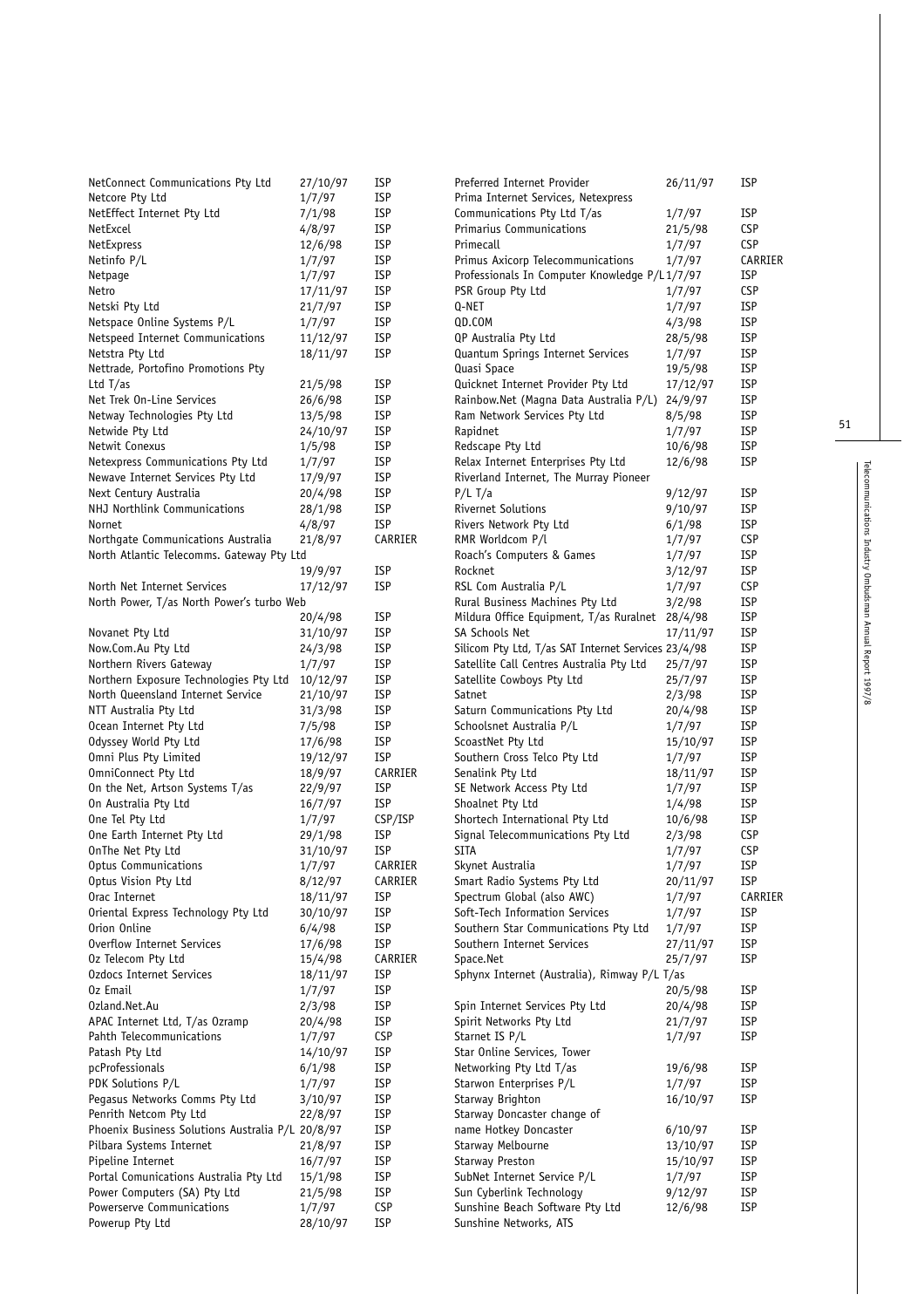|                                                                 |          |                          | United Telecommunications                            |                   | <b>CSP</b> |
|-----------------------------------------------------------------|----------|--------------------------|------------------------------------------------------|-------------------|------------|
| International T/as                                              | 14/10/97 | <b>ISP</b><br><b>CSP</b> | Valylink Centre 3000                                 | 1/7/97            | <b>ISP</b> |
| Super Save Telecommunications<br>Swannet Internet Services      | 7/9/97   | <b>ISP</b>               | Vicnet                                               | 1/7/97<br>26/3/98 | <b>ISP</b> |
| Switch Telecommunications                                       | 9/10/97  | <b>CSP</b>               | Video Data Service                                   |                   | <b>ISP</b> |
|                                                                 | 1/7/97   | <b>ISP</b>               |                                                      | 21/11/97          | <b>ISP</b> |
| Swiftlink Communications                                        | 18/5/98  |                          | Virtual Computers Pty Ltd                            | 3/11/97           | <b>ISP</b> |
| Sydney Internet Networking Services<br>Sympac Computing Pty Ltd | 3/4/98   | <b>ISP</b><br><b>ISP</b> | Vision Internet Services                             | 1/7/97            | CARRIER    |
|                                                                 | 3/6/98   |                          | Vodafone Pty Ltd                                     | 1/7/97            |            |
| Synflux International Pty Ltd                                   | 28/7/97  | <b>ISP</b>               | Vodafone Network Pty Ltd                             | 1/7/97            | <b>CSP</b> |
| Tablelands Internet                                             | 1/7/97   | <b>ISP</b>               | Vodarent (previously GSM Rentafone)                  | 16/7/97           | <b>CSP</b> |
| Talk 2000                                                       | 1/7/97   | <b>CSP</b>               | Voice-Tel Pty Ltd                                    | 17/9/97           | <b>CSP</b> |
| Tasmania's Access Server Pty Ltd                                | 3/12/97  | <b>ISP</b>               | Votel Pty Ltd                                        | 29/7/97           | <b>CSP</b> |
| Taunet, EFEM Computing&Eng P/L T/as                             | 7/1/98   | <b>ISP</b>               | <b>Wagga Training Services</b>                       | 10/10/97          | <b>ISP</b> |
| Techno.Access                                                   | 12/5/98  | <b>ISP</b>               | WA Net                                               | 16/6/98           | <b>ISP</b> |
| Teksupport Pty Ltd                                              | 3/10/97  | <b>ISP</b>               | Wantree Development P/L                              | 1/7/97            | <b>ISP</b> |
| Telstra                                                         | 1/7/97   | CARRIER                  | Warren Pont (formerlyWazBenNet)                      | 6/1/98            | <b>ISP</b> |
| Telegroup Network Services Pty Ltd                              | 30/10/97 | <b>CSP</b>               | Wavecliff Pty Ltd (Coastal Waters Internet) 31/10/97 |                   | <b>ISP</b> |
| Tele Link Telecommunications Pty Ltd                            | 1/7/97   | <b>CSP</b>               | Web Australis P/L                                    | 1/7/97            | <b>ISP</b> |
| Telephone Bill P/L                                              | 1/7/97   | <b>CSP</b>               | Web Solutions, Zenith Pty Ltd T/as                   | 14/5/98           | <b>ISP</b> |
| Telphonet Australia                                             | 1/7/97   | <b>ISP</b>               | Web Worx International P/L                           | 1/7/97            | <b>ISP</b> |
| Telstra Multimedia Pty Ltd                                      | 16/7/97  | CARRIER                  | Webaxs, Web Access Aust Pty Ltd T/as                 | 10/10/97          | <b>ISP</b> |
| Teltech Enterprises P/L                                         | 1/7/97   | <b>ISP</b>               | McCall Design Business Systems, T/as                 |                   |            |
| Terrigal Internet Services                                      | 1/7/97   | <b>ISP</b>               | Web-A-You Internet Services                          | 27/4/98           | <b>ISP</b> |
| Terrigal Net                                                    | 1/7/97   | <b>ISP</b>               | Webfront Pty Ltd                                     | 2/3/98            | <b>ISP</b> |
| Tetraplex Pty Ltd                                               | 20/3/98  | <b>ISP</b>               | Webmail Internet Solutions                           | 10/6/98           | <b>ISP</b> |
| The Australian Internet Comp P/L                                | 1/7/97   | <b>ISP</b>               | Webmedia Australia P/L                               | 1/7/97            | <b>ISP</b> |
| The Com Store, First Direct Holdings                            | 1/7/97   | <b>CSP</b>               | Web One                                              | 3/3/98            | <b>ISP</b> |
| The Computer Shop - Nelson Bay                                  | 10/6/98  | <b>ISP</b>               | Webscan                                              | 8/1/98            | <b>ISP</b> |
| The Galaxy Gateway Computer System                              | 27/4/98  | <b>ISP</b>               | Website                                              | 14/5/98           | <b>ISP</b> |
| The Info Xchange Inc                                            | 3/12/97  | <b>ISP</b>               | Webtel, Mr Bits.Com Pty Ltd T/as                     | 26/11/97          | <b>ISP</b> |
| The Message Exchange                                            | 1/7/97   | <b>ISP</b>               | Webtime Pty Ltd                                      | 17/6/98           | <b>ISP</b> |
| The Net Enterprises P/L                                         | 1/7/97   | <b>ISP</b>               | Western Communication Solutions Pty Ltd14/10/97      |                   | <b>CSP</b> |
| The Planet Cybergate                                            | 1/7/97   | <b>ISP</b>               | Westvic Internet Pty Ltd                             | 23/4/98           | <b>ISP</b> |
| The University of Queensland                                    | 17/6/98  | <b>ISP</b>               | Winterton Communications Pty Ltd                     | 10/3/98           | <b>CSP</b> |
| The Internet Group Ltd                                          | 2/3/98   | <b>ISP</b>               | WorldxChange                                         | 1/7/97            | <b>CSP</b> |
| TMI Telemedia International Hong Kong Ltd                       |          |                          | Woftam Jones P/L                                     | 1/7/97            | <b>ISP</b> |
|                                                                 | 1/9/97   | <b>CSP</b>               | WooZoo Telecommunications P/L                        | 2/3/98            | <b>ISP</b> |
| Tokyo Network                                                   | 1/7/97   | <b>ISP</b>               | Worldcom Australia Pty Ltd                           | 26/6/98           | CARRIER    |
| Topend.Com.Au                                                   | 1/7/97   | <b>ISP</b>               | World Reach Pty Ltd                                  | 7/1/98            | <b>ISP</b> |
| TotalNet Internet Service                                       | 12/11/97 | <b>ISP</b>               | World Wire P/L                                       | 1/7/97            | <b>ISP</b> |
| Total Tel Ltd                                                   | 8/8/97   | <b>CSP</b>               | WorldTel Pty Ltd                                     | 3/3/98            | <b>ISP</b> |
| TPG Internet P/L                                                | 1/7/97   | <b>ISP</b>               | <b>WWN Telecom</b>                                   | 26/2/98           | <b>CSP</b> |
| Translobal Communications Telecom Solutions                     |          |                          | X Com Australia Pty Ltd                              | 25/7/97           | <b>ISP</b> |
|                                                                 | 3/10/97  | <b>ISP</b>               | XcelNet Enterprise                                   | 10/7/97           | <b>ISP</b> |
| Treko Internet                                                  | 17/6/98  | <b>ISP</b>               | Ynet                                                 | 5/11/97           | <b>ISP</b> |
| Triode Internet                                                 | 22/4/98  | <b>ISP</b>               | Your Internet Service, Goulburn Internet             |                   |            |
| Trumpnet Pty Ltd                                                | 16/12/97 | ISP                      | Services P/L T/as                                    | 27/10/97          | <b>ISP</b> |
| Tudogs.net.au                                                   | 15/1/98  | <b>ISP</b>               | Zeta Microcomputer Software                          | 14/11/97          | <b>ISP</b> |
| United Energy Telecommunications P/L                            | 1/7/97   | CARRIER                  | Zip Internet Professionals P/L                       | 1/7/97            | <b>ISP</b> |
| United Energy Limited                                           | 1/7/97   | <b>CSP</b>               | Zircon Systems                                       | 11/11/97          | <b>ISP</b> |
| Ultranet                                                        | 17/11/97 | <b>ISP</b>               | ZX.Net                                               | 1/7/97            | <b>ISP</b> |
| United Telecommunications (AUST) PTY LTD                        |          |                          |                                                      |                   |            |
|                                                                 | 1/7/97   | <b>CSP</b>               |                                                      |                   |            |
|                                                                 |          |                          |                                                      |                   |            |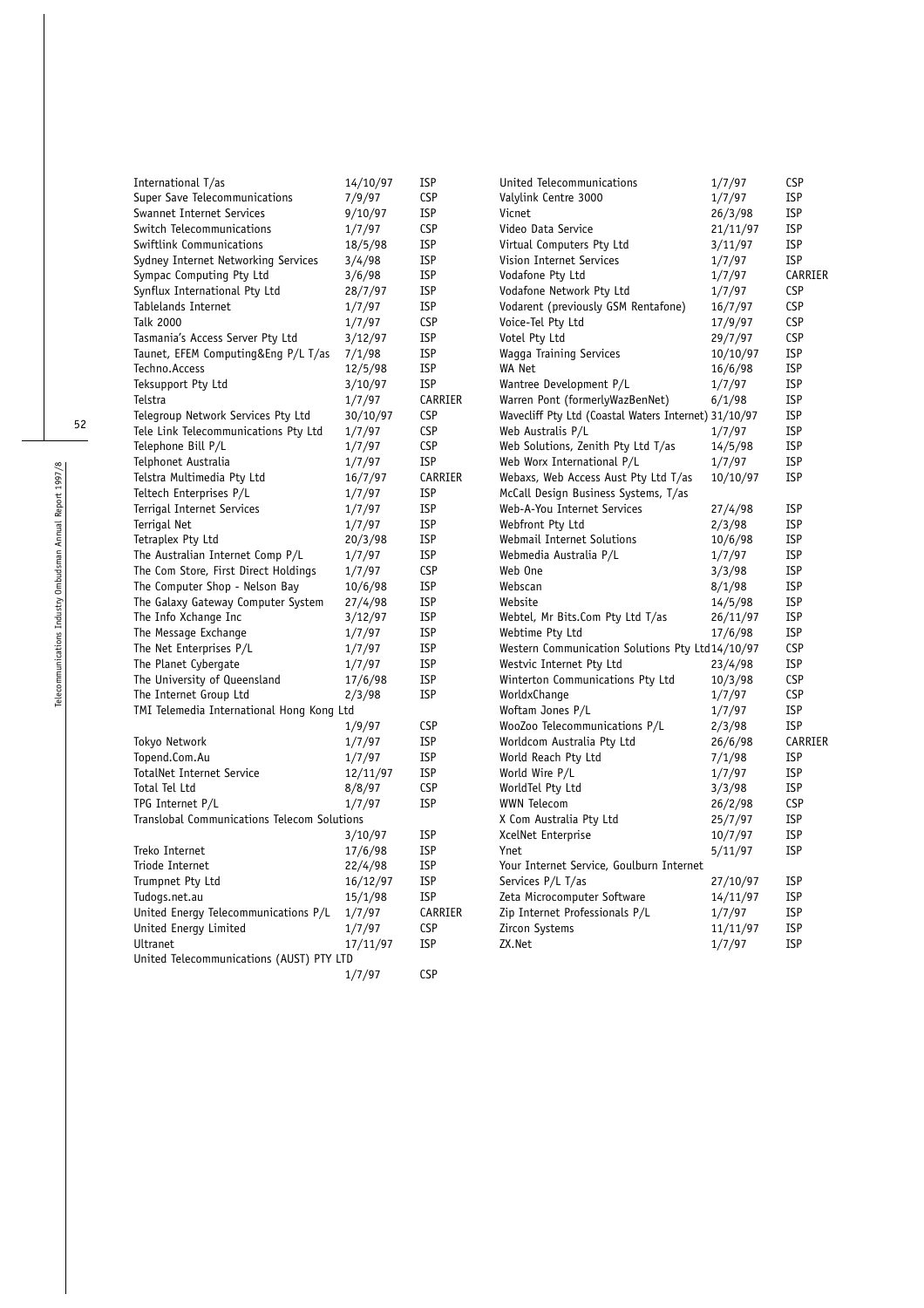#### **Bankers**

Commonwealth Bank of Australia

# **Solicitors**

Corrs Chambers Westgarth

# **Auditors** Mann Judd

**Information Technology** BHA Computers Pty Ltd

# **Special Legal Council for Casualties of Telstra (COT)**

Minter Ellison – Mr Peter Bartlett – Ms Lucy McCullagh

# **Special Arbitrator**

Deacons Graham & James – Mr Jonathon Mott

Hunt & Hunt – Dr Gordon Hughes – Mr Peter Murdoch QC

# **Special Resource Unit**

Ferrier Hodgson Corporate Advisory (Vic) Pty Ltd

Lane Telecommunications Pty Ltd

DMR Group Inc (Montreal, Canada) subcontracting to: TBH Management Consultants – Mr Paul Howell

Itcom Australia Pty Ltd